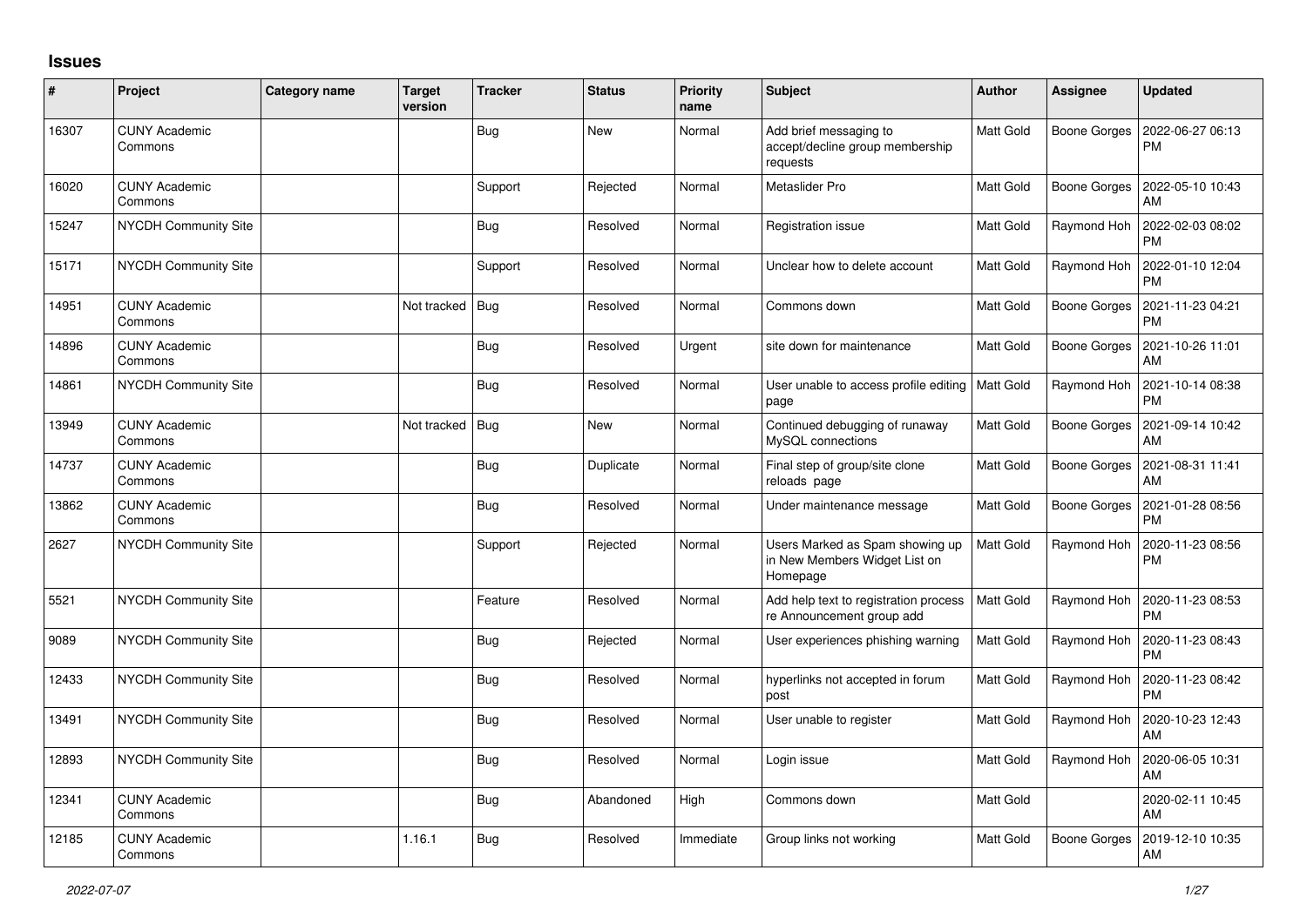| #     | Project                         | <b>Category name</b> | <b>Target</b><br>version | <b>Tracker</b> | <b>Status</b> | <b>Priority</b><br>name | <b>Subject</b>                                                         | Author           | <b>Assignee</b> | <b>Updated</b>                |
|-------|---------------------------------|----------------------|--------------------------|----------------|---------------|-------------------------|------------------------------------------------------------------------|------------------|-----------------|-------------------------------|
| 11619 | <b>CUNY Academic</b><br>Commons |                      | 1.15.5                   | <b>Bug</b>     | Rejected      | Normal                  | Homepage thumbnails not loading                                        | <b>Matt Gold</b> | Raymond Hoh     | 2019-07-09 03:49<br>AM        |
| 11610 | <b>CUNY Academic</b><br>Commons |                      | 1.15.5                   | Bug            | Resolved      | Normal                  | Homepage thumbnails not loading                                        | Matt Gold        | Boone Gorges    | 2019-06-29 10:38<br><b>PM</b> |
| 11456 | <b>NYCDH Community Site</b>     |                      |                          | Bug            | Resolved      | Normal                  | Group has no admins                                                    | <b>Matt Gold</b> | Raymond Hoh     | 2019-06-01 04:24<br><b>PM</b> |
| 11280 | NYCDH Community Site            |                      |                          | Bug            | Resolved      | Normal                  | Member search not working                                              | <b>Matt Gold</b> | Raymond Hoh     | 2019-04-01 06:23<br><b>PM</b> |
| 11000 | NYCDH Community Site            |                      |                          | <b>Bug</b>     | Rejected      | Normal                  | SSL / link redirection issue for DH<br>Week site from NYCDH homepage   | Matt Gold        | Raymond Hoh     | 2019-01-24 10:00<br><b>PM</b> |
| 10950 | <b>CUNY Academic</b><br>Commons |                      |                          | Support        | Resolved      | High                    | Create slide for system maintenance   Matt Gold                        |                  | scott voth      | 2019-01-12 10:23<br>AM        |
| 10563 | <b>CUNY Academic</b><br>Commons |                      | 1.13.12                  | Bug            | Resolved      | Urgent                  | cllicking on links from site menu<br>leads to 500 error                | <b>Matt Gold</b> | Boone Gorges    | 2018-10-23 10:48<br>AM        |
| 10538 | <b>CUNY Academic</b><br>Commons |                      |                          | <b>Bug</b>     | Resolved      | Normal                  | "This Site Can't be Reached"                                           | Matt Gold        | Boone Gorges    | 2018-10-16 09:39<br><b>PM</b> |
| 9076  | <b>NYCDH Community Site</b>     |                      |                          | Bug            | Resolved      | Normal                  | Email group subscription reset<br>erroneously                          | Matt Gold        | Raymond Hoh     | 2018-09-25 09:52<br>AM        |
| 10325 | NYCDH Community Site            |                      |                          | Bug            | Resolved      | Normal                  | Digest email formatting                                                | <b>Matt Gold</b> | Raymond Hoh     | 2018-09-14 09:34<br><b>PM</b> |
| 9242  | NYCDH Community Site            |                      |                          | <b>Bug</b>     | Resolved      | Normal                  | Default subscription to NYCDH<br>Announcements group                   | Matt Gold        | Raymond Hoh     | 2018-02-22 12:47<br><b>PM</b> |
| 8406  | NYCDH Community Site            |                      |                          | Feature        | Resolved      | Normal                  | Error message for WP-Cerber<br>lockouts                                | Matt Gold        | Raymond Hoh     | 2018-02-22 09:26<br>AM        |
| 3286  | NYCDH Community Site            |                      |                          | <b>Bug</b>     | Resolved      | Normal                  | Have BP Docs take on Access<br>Defaults of group                       | Matt Gold        | Raymond Hoh     | 2018-02-21 07:23<br><b>PM</b> |
| 8397  | NYCDH Community Site            |                      |                          | <b>Bug</b>     | Resolved      | Normal                  | Profile question                                                       | Matt Gold        | Raymond Hoh     | 2018-02-21 07:21<br><b>PM</b> |
| 7448  | NYCDH Community Site            |                      |                          | <b>Bug</b>     | Duplicate     | Normal                  | Email subscription changed                                             | <b>Matt Gold</b> | Raymond Hoh     | 2018-02-21 07:20<br><b>PM</b> |
| 2628  | NYCDH Community Site            |                      |                          | Bug            | Resolved      | Low                     | Spam User Changes Password                                             | Matt Gold        | Raymond Hoh     | 2018-02-21 07:18<br><b>PM</b> |
| 5989  | NYCDH Community Site            |                      |                          | Support        | Resolved      | Normal                  | Buddypress/WP question                                                 | Matt Gold        | Raymond Hoh     | 2018-02-21 07:16<br><b>PM</b> |
| 5939  | NYCDH Community Site            |                      |                          | <b>Bug</b>     | Resolved      | Normal                  | Embedded link doesn't come<br>through CBOX/NYCDH email<br>notification | Matt Gold        | Raymond Hoh     | 2018-02-21 07:16<br><b>PM</b> |
| 5530  | NYCDH Community Site            |                      |                          | <b>Bug</b>     | Resolved      | Normal                  | Error updating plugin                                                  | <b>Matt Gold</b> | Raymond Hoh     | 2018-02-21 07:16<br><b>PM</b> |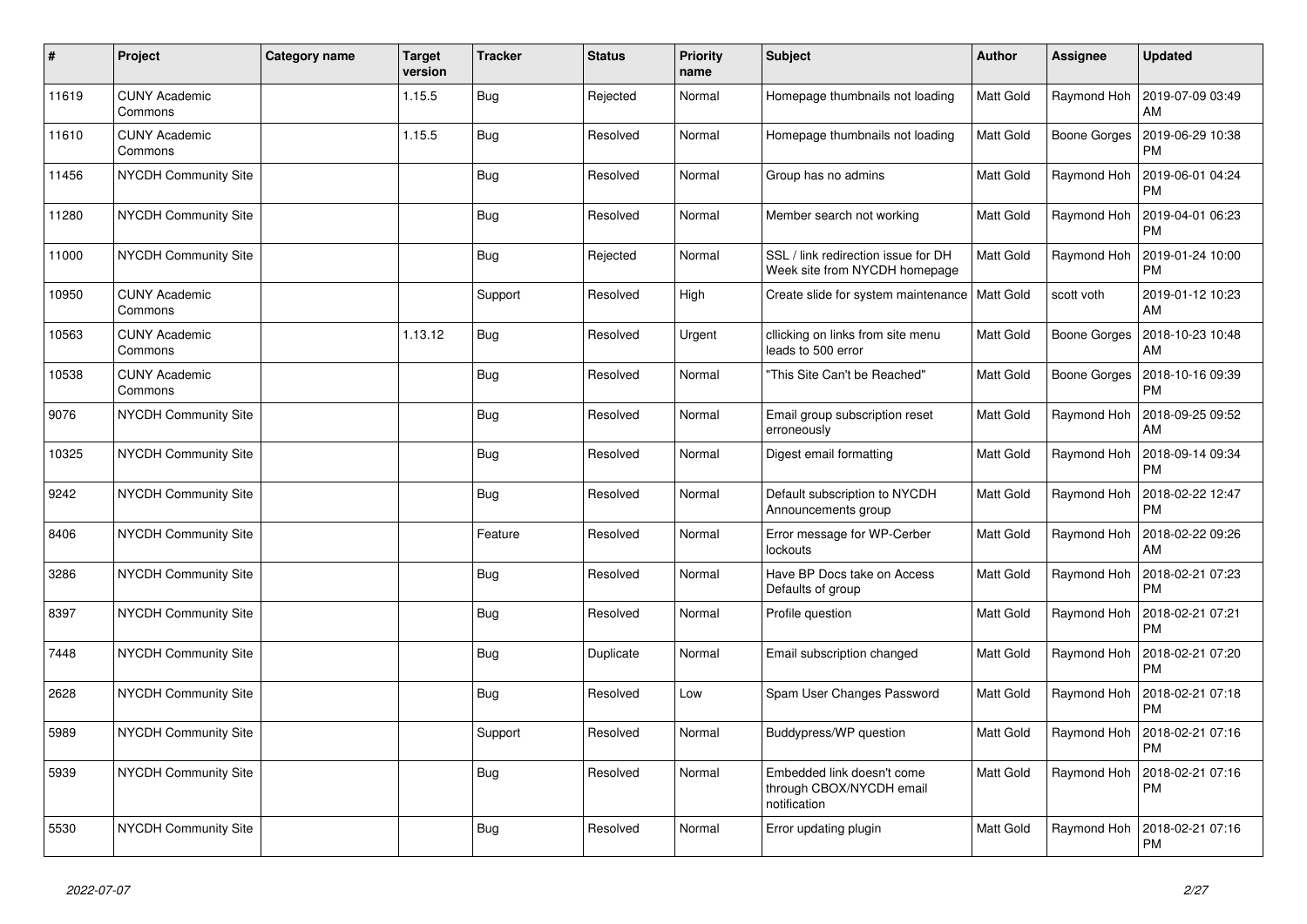| #    | Project                         | <b>Category name</b> | <b>Target</b><br>version | <b>Tracker</b> | <b>Status</b> | <b>Priority</b><br>name | Subject                                                                               | Author           | <b>Assignee</b>     | <b>Updated</b>                               |
|------|---------------------------------|----------------------|--------------------------|----------------|---------------|-------------------------|---------------------------------------------------------------------------------------|------------------|---------------------|----------------------------------------------|
| 5430 | <b>NYCDH Community Site</b>     |                      |                          | Support        | Resolved      | Normal                  | Question about deleting account                                                       | Matt Gold        | Raymond Hoh         | 2018-02-21 07:15<br>PM                       |
| 2888 | <b>NYCDH Community Site</b>     |                      |                          | Feature        | Resolved      | Normal                  | Make Text Posting the Default?                                                        | Matt Gold        | Raymond Hoh         | 2018-02-21 07:14<br><b>PM</b>                |
| 8582 | <b>NYCDH Community Site</b>     |                      |                          | <b>Bug</b>     | Resolved      | High                    | Forum post doesn't work                                                               | Matt Gold        | Raymond Hoh         | 2018-02-21 07:13<br>PM                       |
| 2773 | <b>NYCDH Community Site</b>     |                      |                          | Bug            | Resolved      | Urgent                  | Severe site weirdness                                                                 | <b>Matt Gold</b> | Raymond Hoh         | 2018-02-21 07:13<br><b>PM</b>                |
| 9115 | <b>CUNY Academic</b><br>Commons |                      | Not tracked              | Support        | Resolved      | Normal                  | question about invite by email                                                        | Matt Gold        | Matt Gold           | 2018-02-13 11:14<br>AM                       |
| 9112 | <b>CUNY Academic</b><br>Commons |                      | Not tracked              | Bug            | Resolved      | High                    | GCDI site down                                                                        | Matt Gold        |                     | Boone Gorges   2018-01-23 10:18<br><b>PM</b> |
| 8992 | <b>NYCDH Community Site</b>     |                      |                          | <b>Bug</b>     | Assigned      | Normal                  | Multiple RBE error reports                                                            | <b>Matt Gold</b> | Raymond Hoh         | 2017-12-11 05:43<br><b>PM</b>                |
| 8837 | <b>CUNY Academic</b><br>Commons |                      | Not tracked              | Feature        | Assigned      | Normal                  | Create a form to request info from<br>people requesting premium themes<br>and plugins | Matt Gold        | Marilyn Weber       | 2017-11-14 03:35<br><b>PM</b>                |
| 8239 | <b>CUNY Academic</b><br>Commons |                      |                          | Bug            | Duplicate     | Normal                  | Help page should have an email<br>address on it                                       | Matt Gold        | Paige Dupont        | 2017-10-11 11:28<br>AM                       |
| 8161 | <b>CUNY Academic</b><br>Commons |                      |                          | Bug            | Rejected      | Normal                  | Contact form info sent to Commons<br>email                                            | <b>Matt Gold</b> | Boone Gorges        | 2017-05-21 10:52<br><b>PM</b>                |
| 8051 | <b>NYCDH Community Site</b>     |                      |                          | Bug            | Resolved      | Normal                  | User reports registration problem                                                     | Matt Gold        | Raymond Hoh         | 2017-04-27 04:29<br><b>PM</b>                |
| 8050 | <b>NYCDH Community Site</b>     |                      |                          | Bug            | Rejected      | Normal                  | problem resetting pw                                                                  | <b>Matt Gold</b> | Raymond Hoh         | 2017-04-27 03:54<br><b>PM</b>                |
| 7689 | <b>CUNY Academic</b><br>Commons |                      |                          | Bug            | Duplicate     | Immediate               | <b>Commons in Blank State</b>                                                         | Matt Gold        | Boone Gorges        | 2017-02-15 10:19<br><b>PM</b>                |
| 5954 | <b>CUNY Academic</b><br>Commons |                      | Not tracked              | Feature        | Resolved      | Normal                  | replace video on homepage with<br>featured sites/groups                               | Matt Gold        | <b>Boone Gorges</b> | 2016-09-23 02:23<br><b>PM</b>                |
| 5840 | <b>NYCDH Community Site</b>     |                      |                          | Bug            | Resolved      | Normal                  | request membership in private<br>group issue                                          | Matt Gold        | Raymond Hoh         | 2016-07-26 06:58<br>AM                       |
| 5519 | <b>NYCDH Community Site</b>     |                      |                          | Feature        | Resolved      | Normal                  | Add all NYCDH members to the<br>Announcements Group                                   | Matt Gold        | Raymond Hoh         | 2016-07-20 07:30<br><b>PM</b>                |
| 5742 | NYCDH Community Site            |                      |                          | <b>Bug</b>     | Resolved      | Normal                  | images in slideshow not working                                                       | Matt Gold        |                     | Raymond Hoh   2016-07-20 07:24<br>PM         |
| 5520 | NYCDH Community Site            |                      |                          | Feature        | Resolved      | Normal                  | Auto-Add Newly Registered<br>Members to the Announcements<br>Group                    | Matt Gold        |                     | Raymond Hoh 2016-05-03 07:25<br><b>PM</b>    |
| 5440 | <b>CUNY Academic</b><br>Commons |                      |                          | <b>Bug</b>     | Rejected      | Normal                  | New account notification email<br>question                                            | Matt Gold        | Raymond Hoh         | 2016-04-21 12:12<br>AM                       |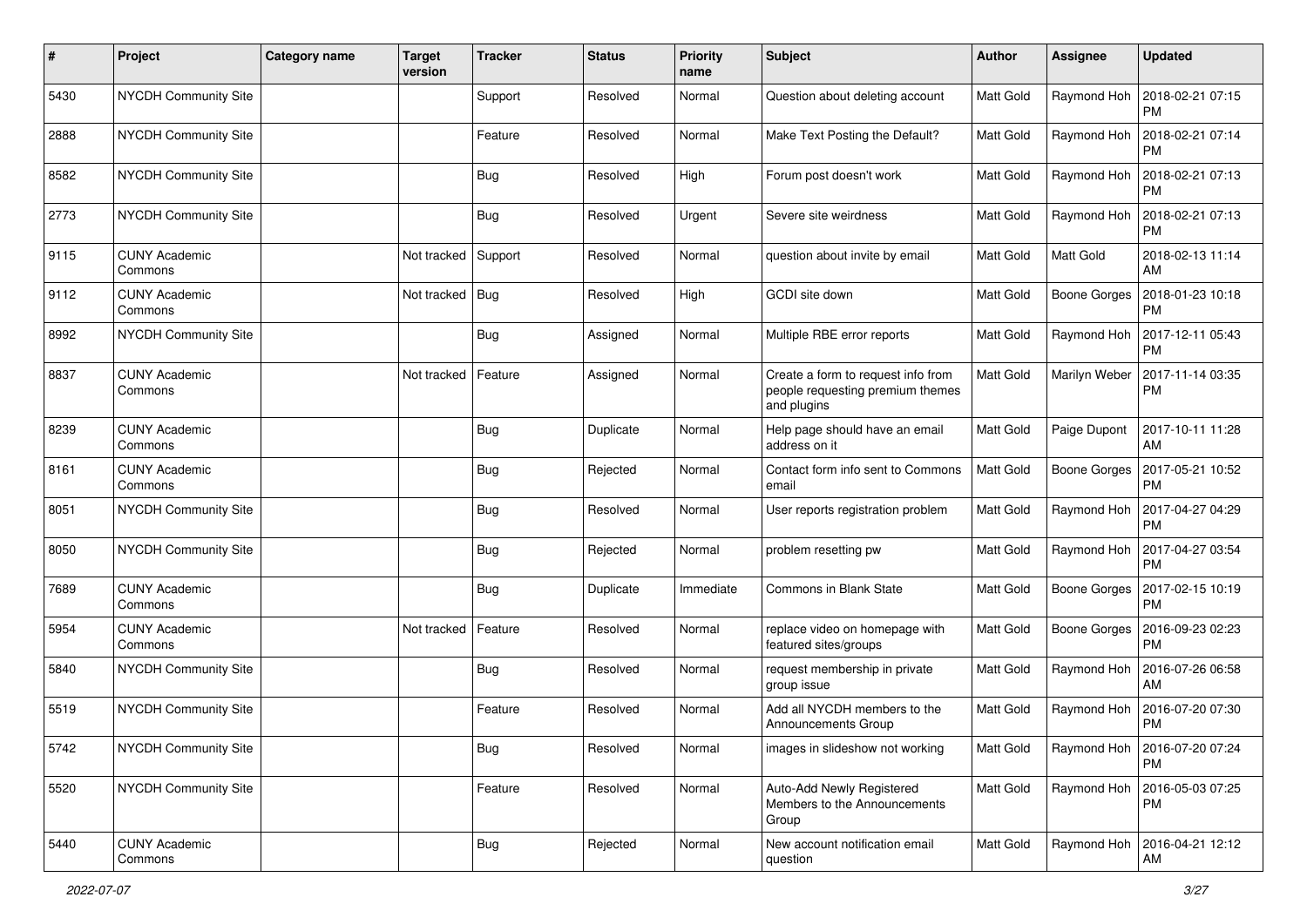| $\vert$ # | Project                         | Category name | <b>Target</b><br>version | <b>Tracker</b> | <b>Status</b> | <b>Priority</b><br>name | <b>Subject</b>                                                     | Author           | Assignee            | <b>Updated</b>                |
|-----------|---------------------------------|---------------|--------------------------|----------------|---------------|-------------------------|--------------------------------------------------------------------|------------------|---------------------|-------------------------------|
| 5447      | <b>NYCDH Community Site</b>     |               |                          | <b>Bug</b>     | Resolved      | Normal                  | Forum post notification doesn't note<br>presence of an attachment  | Matt Gold        | Raymond Hoh         | 2016-04-15 12:19<br><b>PM</b> |
| 5445      | <b>NYCDH Community Site</b>     |               |                          | <b>Bug</b>     | Resolved      | Normal                  | Private group question                                             | Matt Gold        | Raymond Hoh         | 2016-04-13 01:58<br>PM        |
| 5274      | <b>CUNY Academic</b><br>Commons |               |                          | Bug            | Resolved      | Normal                  | RBE - received erroneous<br>notification of reply not being posted | Matt Gold        |                     | 2016-02-29 03:46<br><b>PM</b> |
| 329       | <b>CUNY Academic</b><br>Commons |               | Not tracked              | Support        | Resolved      | Normal                  | 10 Things to Do After You Sign Up                                  | Matt Gold        | <b>Brian Foote</b>  | 2016-01-26 10:51<br>AM        |
| 5055      | <b>NYCDH Community Site</b>     |               |                          | Bug            | Resolved      | Normal                  | Up file size limit on forum<br>attachments                         | Matt Gold        |                     | 2015-12-21 01:30<br><b>PM</b> |
| 4763      | NYCDH Community Site            |               |                          | Bug            | Resolved      | Normal                  | Embedded HTML link doesn't<br>appear in email notification         | Matt Gold        | Raymond Hoh         | 2015-10-10 10:11<br>AM        |
| 4736      | NYCDH Community Site            |               |                          | <b>Bug</b>     | Resolved      | Normal                  | NYCDH email notifications don't list<br>attachments                | <b>Matt Gold</b> | Raymond Hoh         | 2015-10-08 09:35<br>PM        |
| 4641      | <b>CUNY Academic</b><br>Commons |               | Not tracked              | Bug            | Resolved      | Normal                  | Reply by email going to the wrong<br>address                       | Matt Gold        | Boone Gorges        | 2015-09-21 04:05<br><b>PM</b> |
| 4640      | <b>CUNY Academic</b><br>Commons |               |                          | Bug            | Resolved      | Normal                  | Group forum problem                                                | Matt Gold        | Boone Gorges        | 2015-09-21 03:44<br>PM        |
| 4235      | <b>CUNY Academic</b><br>Commons |               | Not tracked              | Design/UX      | Assigned      | Normal                  | Explore user experience around<br>comments on forum topics vs docs | Matt Gold        | Samantha<br>Raddatz | 2015-07-21 10:23<br>AM        |
| 4196      | <b>CUNY Academic</b><br>Commons |               |                          | <b>Bug</b>     | Rejected      | High                    | News feed weirdness                                                | Matt Gold        | Boone Gorges        | 2015-06-25 03:41<br><b>PM</b> |
| 4178      | <b>NYCDH Community Site</b>     |               |                          | Outreach       | Resolved      | Normal                  | Please export member email<br>addresses for a site-wide mailing    | Matt Gold        | Raymond Hoh         | 2015-06-19 04:40<br>AM        |
| 3640      | <b>CUNY Academic</b><br>Commons |               | Future<br>release        | <b>Bug</b>     | Rejected      | Normal                  | Logged out of commons when trying<br>to publish a post             | <b>Matt Gold</b> | Daniel Jones        | 2015-03-09 11:27<br>AM        |
| 3642      | <b>CUNY Academic</b><br>Commons |               |                          | Bug            | Rejected      | Normal                  | Group search hanging                                               | Matt Gold        | Boone Gorges        | 2014-11-10 12:50<br><b>PM</b> |
| 3429      | NYCDH Community Site            |               |                          | <b>Bug</b>     | Resolved      | Normal                  | Forum Attachments not working                                      | Matt Gold        | Raymond Hoh         | 2014-09-01 04:04<br><b>PM</b> |
| 3289      | <b>NYCDH Community Site</b>     |               |                          | Bug            | Resolved      | Normal                  | BP Docs revision overflowing div<br>containers                     | Matt Gold        | Raymond Hoh         | 2014-06-26 05:19<br>PM        |
| 3287      | <b>NYCDH Community Site</b>     |               |                          | Bug            | Resolved      | Normal                  | Link to Private Doc bounces<br>non-logged-in users to homepage     | Matt Gold        | Raymond Hoh         | 2014-06-25 05:30<br><b>PM</b> |
| 2953      | NYCDH Community Site            |               |                          | <b>Bug</b>     | Resolved      | Normal                  | <b>WP Update Failed</b>                                            | Matt Gold        | Raymond Hoh         | 2014-06-24 10:48<br><b>PM</b> |
| 3263      | <b>NYCDH Community Site</b>     |               |                          | <b>Bug</b>     | Resolved      | Normal                  | RBE could not be posted                                            | Matt Gold        | Raymond Hoh         | 2014-06-24 10:48<br><b>PM</b> |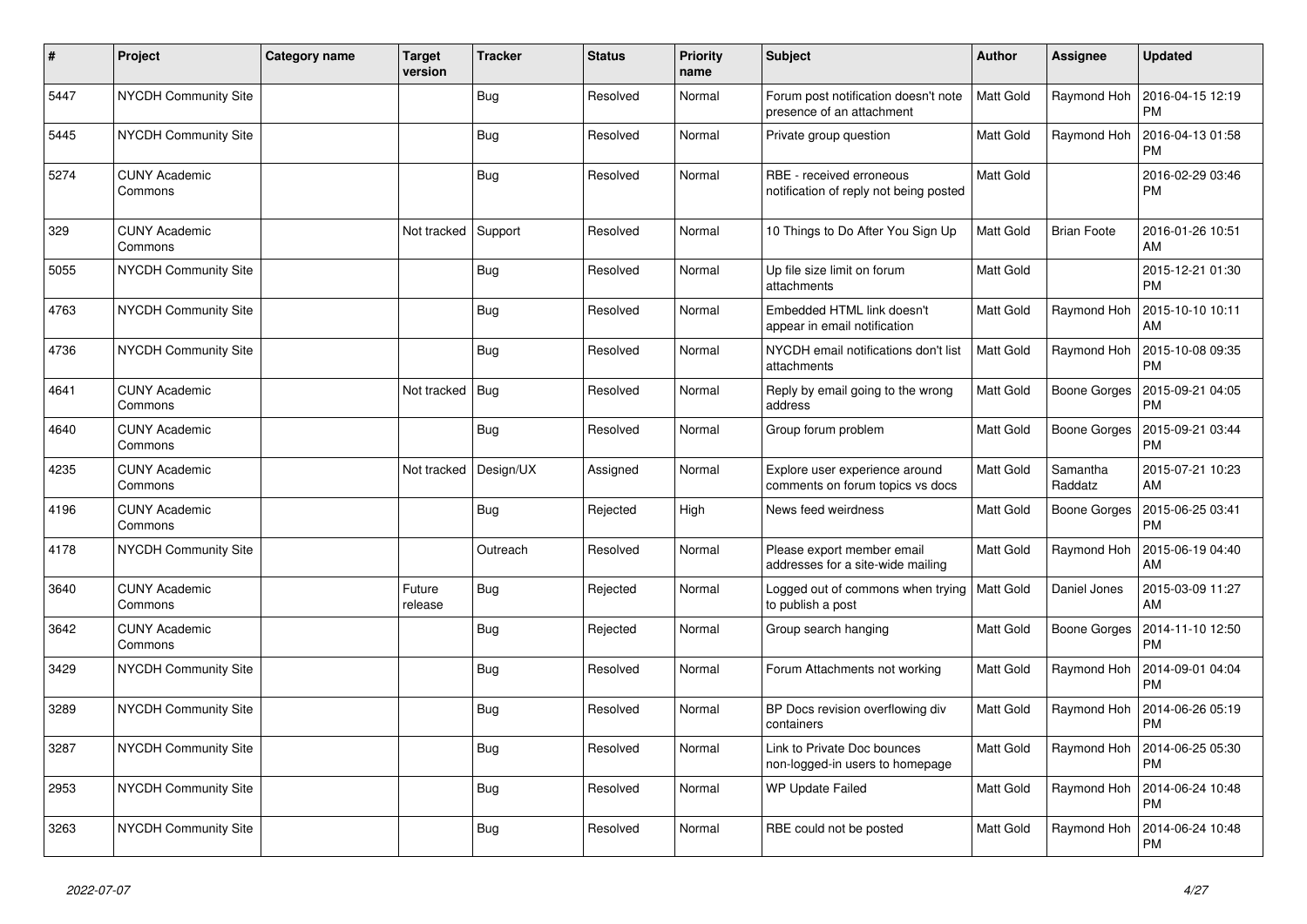| #    | Project                         | <b>Category name</b> | <b>Target</b><br>version | <b>Tracker</b> | <b>Status</b> | <b>Priority</b><br>name | <b>Subject</b>                                                                | Author           | <b>Assignee</b> | <b>Updated</b>                |
|------|---------------------------------|----------------------|--------------------------|----------------|---------------|-------------------------|-------------------------------------------------------------------------------|------------------|-----------------|-------------------------------|
| 3266 | NYCDH Community Site            |                      |                          | Bug            | Resolved      | Normal                  | Report of difficulty posting the<br>NYCDH forum                               | Matt Gold        | Raymond Hoh     | 2014-06-12 03:27<br><b>PM</b> |
| 2787 | <b>CUNY Academic</b><br>Commons |                      | Not tracked              | Bug            | Resolved      | Normal                  | Create annotated screenshot for<br>portfolio codex page                       | <b>Matt Gold</b> | scott voth      | 2014-02-08 02:38<br><b>PM</b> |
| 2148 | <b>CUNY Academic</b><br>Commons |                      | Not tracked              | Publicity      | Resolved      | Normal                  | Feature SmashingMag article in<br>Commons Buzz, Gallery Slide                 | Matt Gold        | scott voth      | 2014-02-08 02:38<br><b>PM</b> |
| 1527 | <b>CUNY Academic</b><br>Commons |                      | Not tracked              | Publicity      | Resolved      | Normal                  | Add "THEME SONG FOR OUR<br>TIME: SLF, OWS, CUNY AC" to<br><b>Commons Buzz</b> | <b>Matt Gold</b> | scott voth      | 2014-02-08 02:37<br><b>PM</b> |
| 1870 | <b>CUNY Academic</b><br>Commons |                      | Not tracked              | Publicity      | Resolved      | Normal                  | Create Homepage Slide for Fashion<br><b>Studies Conference</b>                | Matt Gold        | scott voth      | 2014-02-08 02:37<br><b>PM</b> |
| 2980 | <b>CUNY Academic</b><br>Commons |                      |                          | Support        | Resolved      | Normal                  | Create Instructions for Inviting<br>People to Groups and Blogs                | <b>Matt Gold</b> | scott voth      | 2014-02-08 02:12<br><b>PM</b> |
| 3014 | <b>CUNY Academic</b><br>Commons |                      | Not tracked              | Outreach       | Resolved      | Normal                  | Create homepage slide for CUE<br>conference                                   | Matt Gold        | scott voth      | 2014-02-08 01:40<br><b>PM</b> |
| 2590 | <b>CUNY Academic</b><br>Commons |                      | Not tracked              | Feature        | Resolved      | Normal                  | Show Marilyn and Erika how to<br>create homepage slides                       | <b>Matt Gold</b> | scott voth      | 2014-02-08 10:09<br>AM        |
| 2814 | NYCDH Community Site            |                      |                          | Feature        | Resolved      | Normal                  | Restricting Sign-Ups                                                          | <b>Matt Gold</b> | Raymond Hoh     | 2014-01-24 09:16<br><b>PM</b> |
| 2971 | JustPublics@365<br>MediaCamp    |                      |                          | <b>Bug</b>     | Resolved      | Normal                  | <b>CBOX Theme Error</b>                                                       | <b>Matt Gold</b> | Raymond Hoh     | 2014-01-24 09:00<br><b>PM</b> |
| 2690 | NYCDH Community Site            |                      |                          | <b>Bug</b>     | Resolved      | Normal                  | Spam Registrations                                                            | Matt Gold        | Raymond Hoh     | 2013-10-29 09:21<br><b>PM</b> |
| 2815 | NYCDH Community Site            |                      |                          | Bug            | Resolved      | Normal                  | Group Activity dates don't match<br>latest activity                           | <b>Matt Gold</b> | Raymond Hoh     | 2013-10-14 11:40<br><b>PM</b> |
| 2649 | NYCDH Community Site            |                      |                          | <b>Bug</b>     | Resolved      | Normal                  | RBE problems                                                                  | Matt Gold        | Raymond Hoh     | 2013-10-11 02:04<br><b>PM</b> |
| 2643 | NYCDH Community Site            |                      |                          | <b>Bug</b>     | Resolved      | Normal                  | WordPress update through<br>dashboard failed                                  | <b>Matt Gold</b> |                 | 2013-10-11 01:46<br><b>PM</b> |
| 2762 | NYCDH Community Site            |                      |                          | Bug            | Resolved      | Urgent                  | Unable to Delete Spam Groups                                                  | <b>Matt Gold</b> | Raymond Hoh     | 2013-09-04 11:23<br><b>PM</b> |
| 2651 | NYCDH Community Site            |                      |                          | <b>Bug</b>     | Rejected      | Normal                  | BP Doc save button returns users to<br>doc directory instead of to group      | Matt Gold        | Boone Gorges    | 2013-08-02 12:47<br><b>PM</b> |
| 2664 | NYCDH Community Site            |                      |                          | Bug            | Resolved      | Normal                  | WordPress update fails                                                        | Matt Gold        |                 | 2013-07-31 09:47<br>AM        |
| 2622 | NYCDH Community Site            |                      |                          | Support        | Resolved      | Normal                  | BuddyPress Members Widget on<br>Homepage doesn't show new<br>members          | Matt Gold        | Raymond Hoh     | 2013-06-19 09:37<br>AM        |
| 2584 | NYCDH Community Site            |                      |                          | <b>Bug</b>     | Resolved      | Normal                  | Forum disabled                                                                | Matt Gold        | Raymond Hoh     | 2013-06-13 01:46<br>PM        |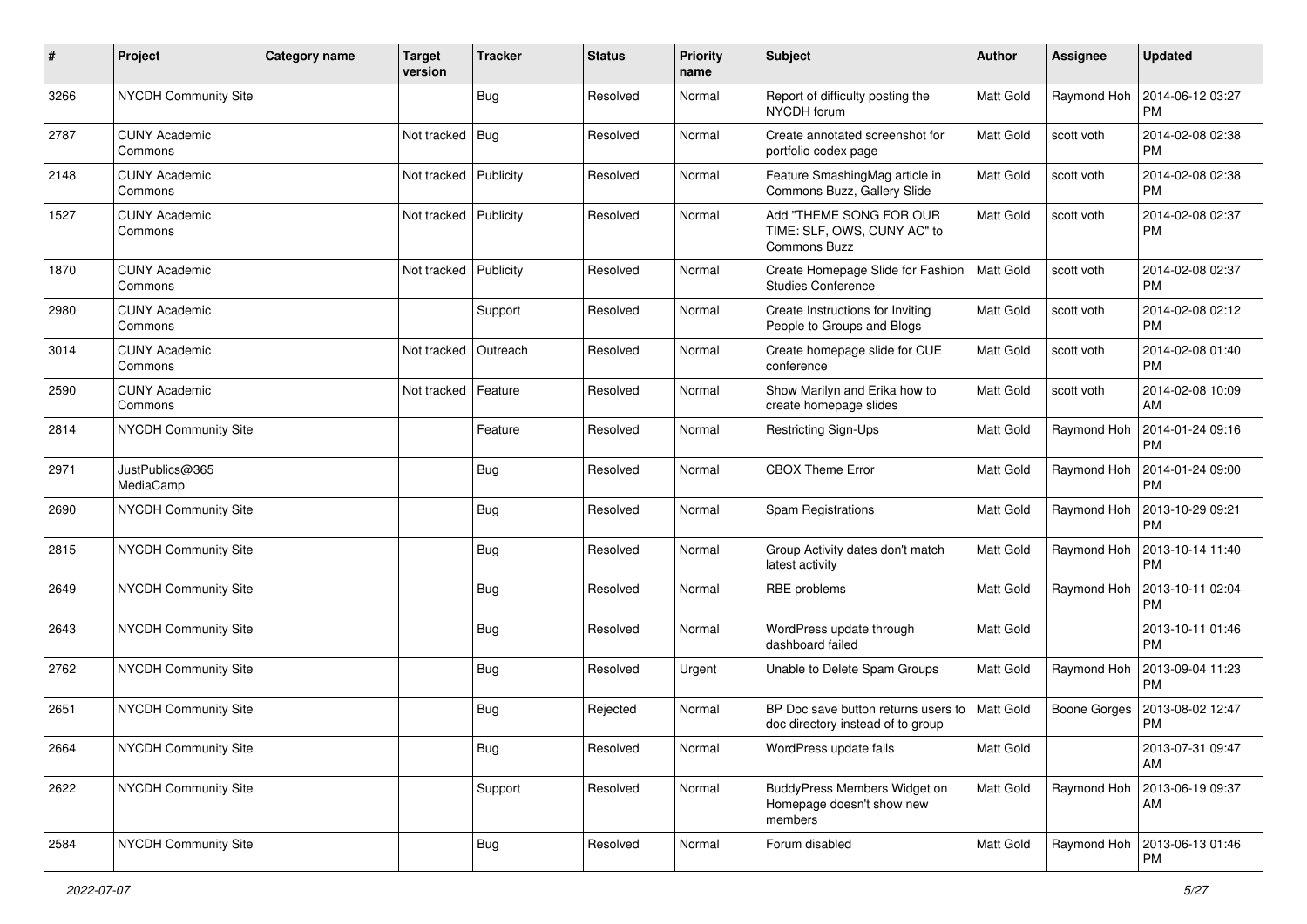| $\pmb{\#}$ | Project                         | Category name | <b>Target</b><br>version | Tracker    | <b>Status</b> | <b>Priority</b><br>name | <b>Subject</b>                                                                        | <b>Author</b>    | <b>Assignee</b>    | <b>Updated</b>                |
|------------|---------------------------------|---------------|--------------------------|------------|---------------|-------------------------|---------------------------------------------------------------------------------------|------------------|--------------------|-------------------------------|
| 2618       | <b>NYCDH Community Site</b>     |               |                          | Bug        | Assigned      | Low                     | Mark blogs as spam when created<br>by users marked as spam                            | <b>Matt Gold</b> | Boone Gorges       | 2013-06-09 11:38<br>PM        |
| 2582       | NYCDH Community Site            |               |                          | Bug        | Rejected      | High                    | Forum posting/notification problem                                                    | <b>Matt Gold</b> | Raymond Hoh        | 2013-05-20 09:16<br><b>PM</b> |
| 2233       | <b>CUNY Academic</b><br>Commons |               | Not tracked              | Support    | Resolved      | Normal                  | Slider plugin                                                                         | Matt Gold        |                    | 2013-03-01 11:06<br>AM        |
| 2423       | <b>CUNY Academic</b><br>Commons |               | Not tracked   Feature    |            | Resolved      | Normal                  | Incorporate posts from Brian's<br>Footnotes blog into the News blog?                  | Matt Gold        | <b>Brian Foote</b> | 2013-02-13 07:24<br>AM        |
| 2265       | <b>CUNY Academic</b><br>Commons |               | Not tracked              | <b>Bug</b> | Rejected      | Normal                  | "Need Support" widget in cbox<br>documentation                                        | Matt Gold        | Boone Gorges       | 2012-11-20 01:07<br><b>PM</b> |
| 2267       | <b>CUNY Academic</b><br>Commons |               |                          | Bug        | Resolved      | Normal                  | Change "Cbox" to "CBOX" in<br>Dashboard Menu                                          | Matt Gold        | Boone Gorges       | 2012-11-18 11:01<br><b>PM</b> |
| 2268       | <b>CUNY Academic</b><br>Commons |               |                          | <b>Bug</b> | Rejected      | Normal                  | Add CBOX icon to dashboard<br>menu?                                                   | Matt Gold        | Boone Gorges       | 2012-11-18 10:58<br><b>PM</b> |
| 2003       | <b>CUNY Academic</b><br>Commons |               | Not tracked              | Publicity  | Resolved      | Low                     | Add Sloan-C award to wikipedia<br>page                                                | Matt Gold        | scott voth         | 2012-08-06 10:15<br>AM        |
| 1869       | <b>CUNY Academic</b><br>Commons |               | Not tracked              | Support    | Resolved      | Normal                  | Create Slide for Victorian<br>Conference                                              | Matt Gold        | scott voth         | 2012-06-08 10:29<br><b>PM</b> |
| 1830       | <b>CUNY Academic</b><br>Commons |               | Not tracked   Support    |            | Resolved      | Normal                  | Addition to Help Wanted Blog                                                          | Matt Gold        | scott voth         | 2012-04-16 09:47<br><b>PM</b> |
| 1197       | <b>CUNY Academic</b><br>Commons |               | 1.3.13                   | Feature    | Resolved      | Low                     | <b>Remove Quotation Marks from</b><br><b>Email Notifications of Uploaded</b><br>Files | Matt Gold        | Boone Gorges       | 2012-04-16 03:11<br>PM        |
| 1500       | <b>CUNY Academic</b><br>Commons |               | Not tracked              | Publicity  | Resolved      | Normal                  | Make Article Titles on Commons<br><b>Buzz Links</b>                                   | Matt Gold        | scott voth         | 2011-12-31 03:53<br><b>PM</b> |
| 213        | <b>CUNY Academic</b><br>Commons |               | 1.1                      | <b>Bug</b> | Rejected      | Normal                  | Wiki Style                                                                            | <b>Matt Gold</b> | Chris Stein        | 2010-11-30 04:17<br><b>PM</b> |
| 304        | <b>CUNY Academic</b><br>Commons |               | Not tracked              | Feature    | Rejected      | Normal                  | Feature Roadmap                                                                       | Matt Gold        | Boone Gorges       | 2010-08-30 04:38<br><b>PM</b> |
| 211        | <b>CUNY Academic</b><br>Commons |               |                          | Bug        | Resolved      | Normal                  | Weird Display of Text on Homepage<br>Load                                             | Matt Gold        |                    | 2010-05-06 11:45<br>AM        |
| 68         | <b>CUNY Academic</b><br>Commons |               |                          | Feature    | Resolved      | Normal                  | <b>Email Addresses for the Commons</b>                                                | Matt Gold        |                    | 2010-03-01 12:18<br><b>PM</b> |
| 133        | <b>CUNY Academic</b><br>Commons |               |                          | Feature    | Resolved      | Low                     | Add TinyMCE to BP Profiles?                                                           | Matt Gold        | Boone Gorges       | 2010-01-07 01:59<br><b>PM</b> |
| 49         | <b>CUNY Academic</b><br>Commons |               |                          | Bug        | Resolved      | High                    | Development Site Showing Up in<br>Google Results                                      | Matt Gold        | Zach Davis         | 2009-10-20 06:23<br><b>PM</b> |
| 26         | <b>CUNY Academic</b><br>Commons |               |                          | Bug        | Resolved      | Normal                  | Install Akismet Sitewide                                                              | <b>Matt Gold</b> | Matt Gold          | 2009-09-22 11:43<br><b>PM</b> |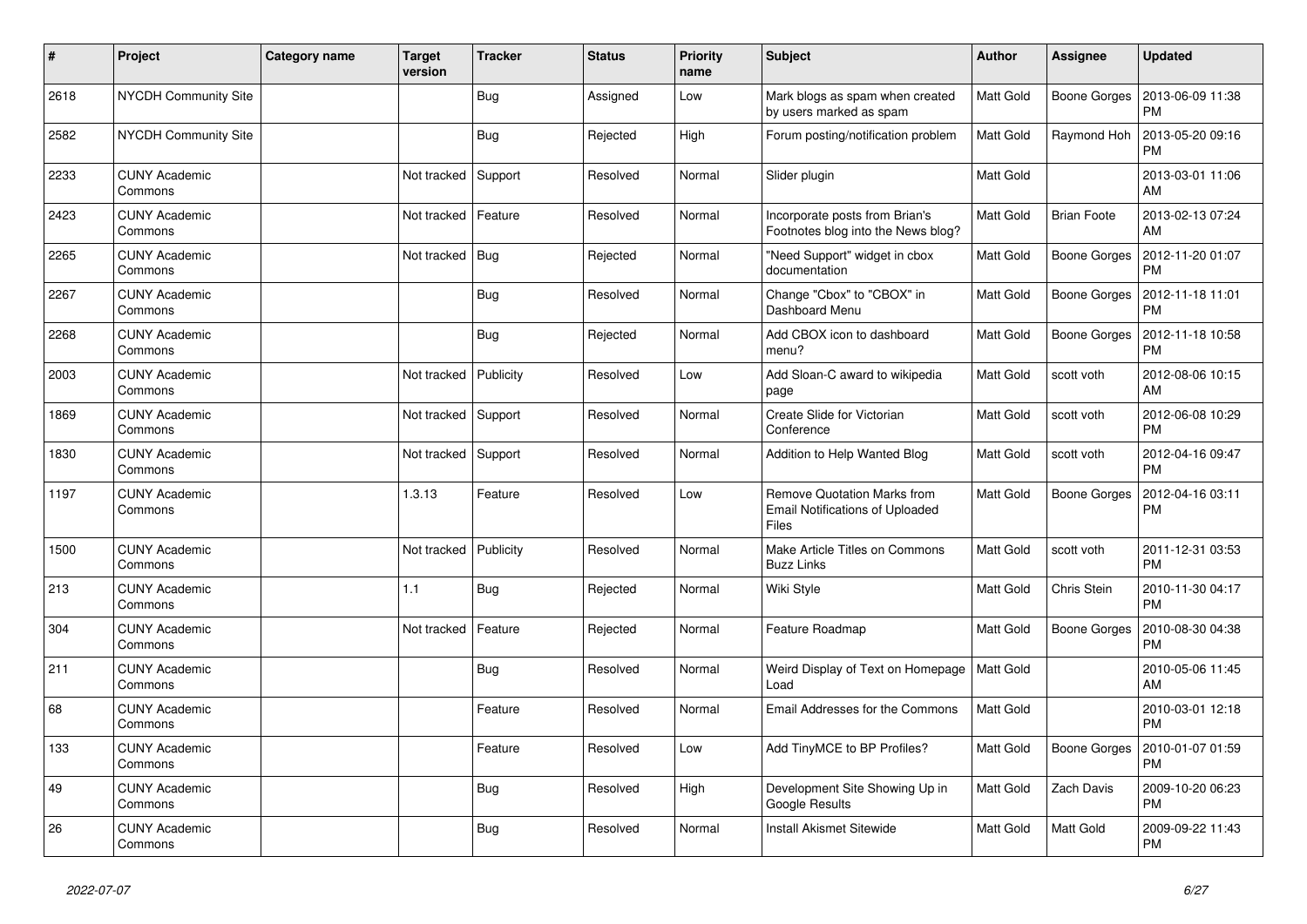| #     | Project                         | Category name      | <b>Target</b><br>version | <b>Tracker</b> | <b>Status</b> | <b>Priority</b><br>name | <b>Subject</b>                                                                        | <b>Author</b>    | Assignee            | <b>Updated</b>         |
|-------|---------------------------------|--------------------|--------------------------|----------------|---------------|-------------------------|---------------------------------------------------------------------------------------|------------------|---------------------|------------------------|
| 8900  | <b>CUNY Academic</b><br>Commons | Accessibility      | Future<br>release        | Feature        | Assigned      | Normal                  | Look into tools to enforce<br>accessibility in WP environment                         | Matt Gold        | Boone Gorges        | 2022-04-26 11:59<br>AM |
| 8901  | <b>CUNY Academic</b><br>Commons | Accessibility      | Future<br>release        | Feature        | Assigned      | Normal                  | Theme analysis for accessibility                                                      | Matt Gold        | Boone Gorges        | 2022-04-26 11:59<br>AM |
| 13496 | CUNY Academic<br>Commons        | Accessibility      | 1.18.0                   | Bug            | Resolved      | Normal                  | Review contrast issues on<br>registration page and profile page                       | Matt Gold        | Sonja Leix          | 2020-12-08 11:31<br>AM |
| 8899  | <b>CUNY Academic</b><br>Commons | Accessibility      | 1.13                     | Feature        | Resolved      | Normal                  | <b>Accessibility Fixes</b>                                                            | Matt Gold        | Boone Gorges        | 2018-04-23 10:55<br>AM |
| 5581  | <b>CUNY Academic</b><br>Commons | Analytics          | Future<br>release        | Feature        | Assigned      | Normal                  | Explore alternatives to Google<br>Analytics                                           | Matt Gold        | Valerie<br>Townsend | 2020-04-17 03:12<br>РM |
| 4070  | <b>CUNY Academic</b><br>Commons | Analytics          | Not tracked              | Support        | Assigned      | Normal                  | Request for JITP site analytics                                                       | Matt Gold        | Seth Persons        | 2016-02-23 03:09<br>PM |
| 1334  | <b>CUNY Academic</b><br>Commons | Analytics          | Future<br>release        | Feature        | Abandoned     | Normal                  | <b>Create Tool To Count Email</b><br>Notifications                                    | Matt Gold        | Matt Gold           | 2015-11-12 12:56<br>AM |
| 342   | <b>CUNY Academic</b><br>Commons | Blogs (BuddyPress) | 1.10.2                   | Feature        | Resolved      | Low                     | <b>Blog Listing Displays User Avatars</b><br>Instead of Blog Avatars                  | Matt Gold        | Boone Gorges        | 2019-12-06 11:08<br>AM |
| 8836  | CUNY Academic<br>Commons        | Blogs (BuddyPress) | Future<br>release        | Feature        | Assigned      | Normal                  | Redesign site launch process                                                          | Matt Gold        | Boone Gorges        | 2019-10-03 02:49<br>PM |
| 6350  | <b>CUNY Academic</b><br>Commons | Blogs (BuddyPress) | 1.9.31                   | Bug            | Resolved      | Normal                  | Editing blog posts results in activity<br>items                                       | Matt Gold        | Boone Gorges        | 2016-10-18 09:24<br>PM |
| 5691  | <b>CUNY Academic</b><br>Commons | Blogs (BuddyPress) | Future<br>release        | Bug            | Assigned      | High                    | Differing numbers on Sites display                                                    | Matt Gold        | Raymond Hoh         | 2016-06-13 01:37<br>РM |
| 1098  | <b>CUNY Academic</b><br>Commons | Blogs (BuddyPress) | 1.6                      | Feature        | Resolved      | Low                     | Create way for people to search<br>through authors on blog listings                   | Matt Gold        | Boone Gorges        | 2014-03-31 07:01<br>PM |
| 15228 | <b>CUNY Academic</b><br>Commons | BuddyPress (misc)  | 1.19.3                   | Bug            | Resolved      | Normal                  | Broken site icon in "Sites Across<br><b>CUNY Listing</b>                              | Matt Gold        | Raymond Hoh         | 2022-01-26 07:48<br>PM |
| 15123 | <b>CUNY Academic</b><br>Commons | BuddyPress (misc)  | 1.19.1                   | Feature        | Resolved      | Low                     | Actions in notification list unclear?                                                 | Matt Gold        | Boone Gorges        | 2022-01-11 04:41<br>PM |
| 12966 | <b>CUNY Academic</b><br>Commons | BuddyPress (misc)  | 1.16.15                  | Feature        | Resolved      | Normal                  | Adjust export data page language to<br>indicate that you should not leave<br>the page | <b>Matt Gold</b> | Raymond Hoh         | 2020-07-14 12:07<br>PM |
| 12957 | <b>CUNY Academic</b><br>Commons | BuddyPress (misc)  | 1.16.14                  | Support        | Resolved      | Normal                  | Export data question                                                                  | Matt Gold        | Raymond Hoh         | 2020-06-23 10:53<br>AM |
| 12353 | <b>CUNY Academic</b><br>Commons | BuddyPress (misc)  | Not tracked              | <b>Bug</b>     | Abandoned     | Normal                  | Member filtering not working                                                          | Matt Gold        | Boone Gorges        | 2020-03-10 11:14<br>AM |
| 11209 | <b>CUNY Academic</b><br>Commons | BuddyPress (misc)  | 1.14.11                  | <b>Bug</b>     | Resolved      | Normal                  | Activity timestamp errors                                                             | Matt Gold        | Raymond Hoh         | 2019-04-23 12:27<br>PM |
| 10209 | <b>CUNY Academic</b><br>Commons | BuddyPress (misc)  | 1.13.8                   | Bug            | Resolved      | Normal                  | Additional login prompt                                                               | Matt Gold        | Raymond Hoh         | 2018-08-29 03:23<br>PM |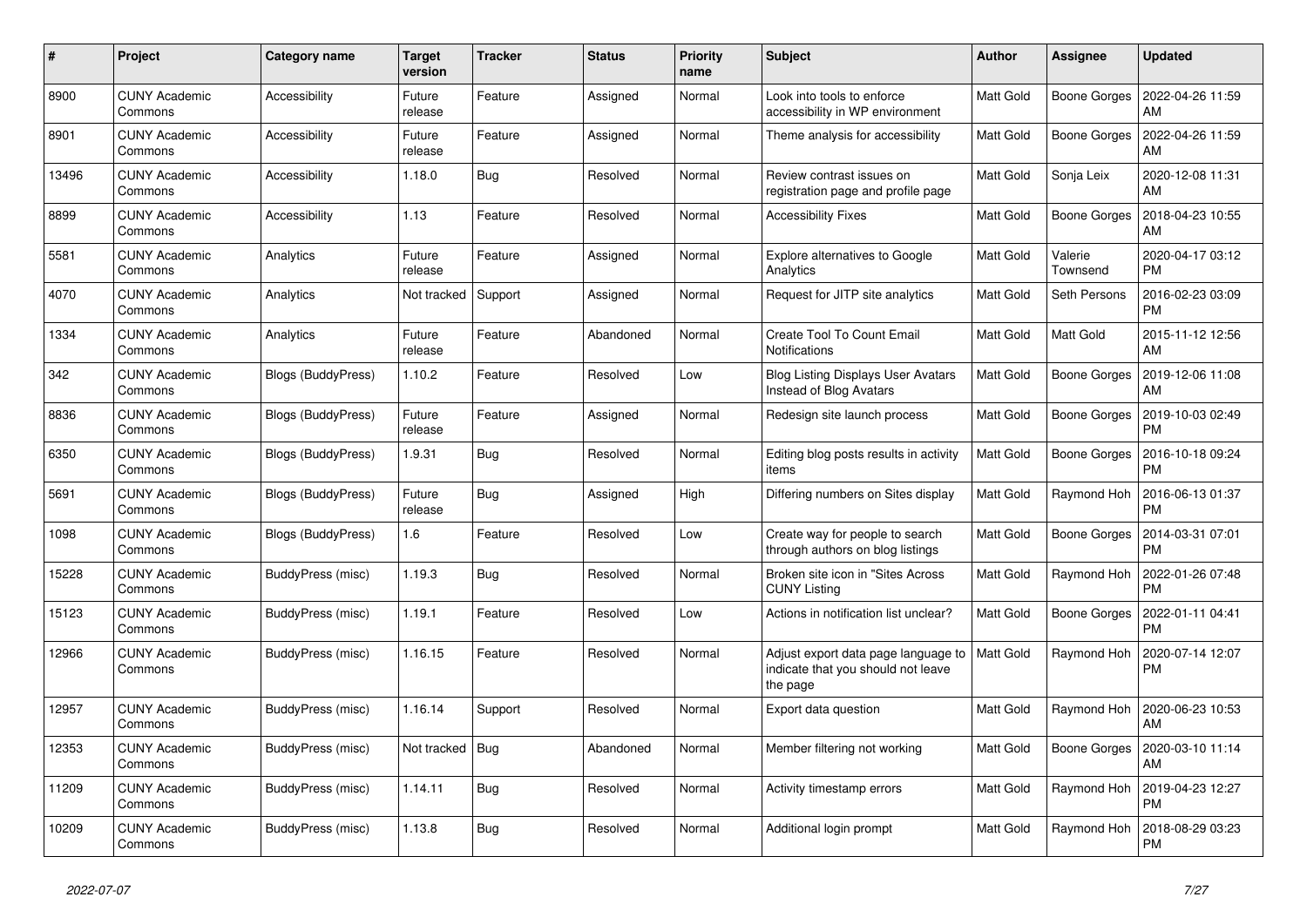| #    | Project                         | Category name     | <b>Target</b><br>version | <b>Tracker</b> | <b>Status</b> | <b>Priority</b><br>name | <b>Subject</b>                                                              | <b>Author</b>    | <b>Assignee</b>     | <b>Updated</b>                |
|------|---------------------------------|-------------------|--------------------------|----------------|---------------|-------------------------|-----------------------------------------------------------------------------|------------------|---------------------|-------------------------------|
| 6467 | <b>CUNY Academic</b><br>Commons | BuddyPress (misc) | Not tracked              | Support        | Resolved      | Normal                  | Question about what happens when<br>people leave/are removed from<br>groups | <b>Matt Gold</b> | Boone Gorges        | 2017-11-15 01:24<br>PM        |
| 2880 | <b>CUNY Academic</b><br>Commons | BuddyPress (misc) | 1.11                     | Feature        | Resolved      | Normal                  | RBE Group Post New Topic<br><b>Shortlink Addresses</b>                      | Matt Gold        | Raymond Hoh         | 2017-05-18 01:04<br>PM        |
| 615  | <b>CUNY Academic</b><br>Commons | BuddyPress (misc) |                          | Feature        | Rejected      | Low                     | "Enter" should trigger autocomplete<br>event                                | Matt Gold        | Boone Gorges        | 2016-10-24 11:49<br>AM        |
| 506  | <b>CUNY Academic</b><br>Commons | BuddyPress (misc) |                          | Feature        | Rejected      | Normal                  | <b>Attachments for Group</b><br><b>Announcement Posts</b>                   | Matt Gold        | Boone Gorges        | 2016-10-24 11:20<br>AM        |
| 6365 | <b>CUNY Academic</b><br>Commons | BuddyPress (misc) | Not tracked              | Feature        | Duplicate     | Normal                  | Create Undergraduate Student<br>status/role on the CAC                      | Matt Gold        | Boone Gorges        | 2016-10-20 11:38<br>AM        |
| 5978 | CUNY Academic<br>Commons        | BuddyPress (misc) | Not tracked              | Feature        | Resolved      | Normal                  | Add Undergraduate Student to<br>Checkable filters on People page            | Matt Gold        | Boone Gorges        | 2016-09-04 09:48<br><b>PM</b> |
| 654  | <b>CUNY Academic</b><br>Commons | BuddyPress (misc) | Not tracked              | Feature        | Rejected      | Normal                  | User Interface Issues                                                       | Matt Gold        | Chris Stein         | 2016-01-26 10:53<br>AM        |
| 2106 | <b>CUNY Academic</b><br>Commons | BuddyPress (misc) | Not tracked              | Support        | Resolved      | Normal                  | Blog posts part of group activity feed                                      | Matt Gold        | Boone Gorges        | 2016-01-26 12:30<br>AM        |
| 157  | <b>CUNY Academic</b><br>Commons | BuddyPress (misc) | Not tracked              | Feature        | Rejected      | Normal                  | Conduct a review of BuddyPress<br>plugins                                   | Matt Gold        | Boone Gorges        | 2016-01-26 12:16<br>AM        |
| 402  | <b>CUNY Academic</b><br>Commons | BuddyPress (misc) | Not tracked              | Support        | Resolved      | Normal                  | Name Change Request                                                         | Matt Gold        | Boone Gorges        | 2016-01-26 12:15<br>AM        |
| 291  | <b>CUNY Academic</b><br>Commons | BuddyPress (misc) | Future<br>release        | Feature        | Rejected      | Normal                  | Add Chat/IM functionality                                                   | Matt Gold        | Boone Gorges        | 2015-11-12 01:36<br>AM        |
| 120  | <b>CUNY Academic</b><br>Commons | BuddyPress (misc) | 1.4                      | Feature        | Resolved      | Normal                  | <b>Consider Adding Privacy Options</b><br><b>Plugin for Profiles</b>        | Matt Gold        | Boone Gorges        | 2015-11-12 01:02<br>AM        |
| 554  | <b>CUNY Academic</b><br>Commons | BuddyPress (misc) | Future<br>release        | Feature        | Assigned      | Normal                  | Add Trackback notifications to<br>site-wide activity feed                   | Matt Gold        | Boone Gorges        | 2015-11-09 06:19<br><b>PM</b> |
| 1191 | <b>CUNY Academic</b><br>Commons | BuddyPress (misc) |                          | Feature        | Rejected      | Normal                  | Integrate Zotero Libraries into<br>Individual and Group Profiles            | Matt Gold        | Boone Gorges        | 2015-11-09 05:46<br>PM        |
| 310  | <b>CUNY Academic</b><br>Commons | BuddyPress (misc) | Future<br>release        | Feature        | Assigned      | Low                     | <b>Friend Request Email</b>                                                 | Matt Gold        | Samantha<br>Raddatz | 2015-11-09 05:08<br>PM        |
| 3995 | <b>CUNY Academic</b><br>Commons | BuddyPress (misc) | Not tracked              | Bug            | Resolved      | Normal                  | Possible People Page filter error                                           | Matt Gold        | Boone Gorges        | 2015-04-16 07:51<br>AM        |
| 2978 | <b>CUNY Academic</b><br>Commons | BuddyPress (misc) |                          | Feature        | Deferred      | Normal                  | Revise Invite Anyone Workflow                                               | Matt Gold        | Chris Stein         | 2015-04-01 08:54<br>PM        |
| 3809 | <b>CUNY Academic</b><br>Commons | BuddyPress (misc) | 1.7.17                   | Bug            | Resolved      | Normal                  | BuddyPress member filters not<br>working correctly                          | Matt Gold        | Matt Gold           | 2015-03-22 01:03<br>AM        |
| 3853 | <b>CUNY Academic</b><br>Commons | BuddyPress (misc) | 1.7.16                   | Bug            | Resolved      | High                    | Post erroneously ascribed to wrong<br>author in activity feed               | Matt Gold        | Raymond Hoh         | 2015-03-21 01:13<br>PM        |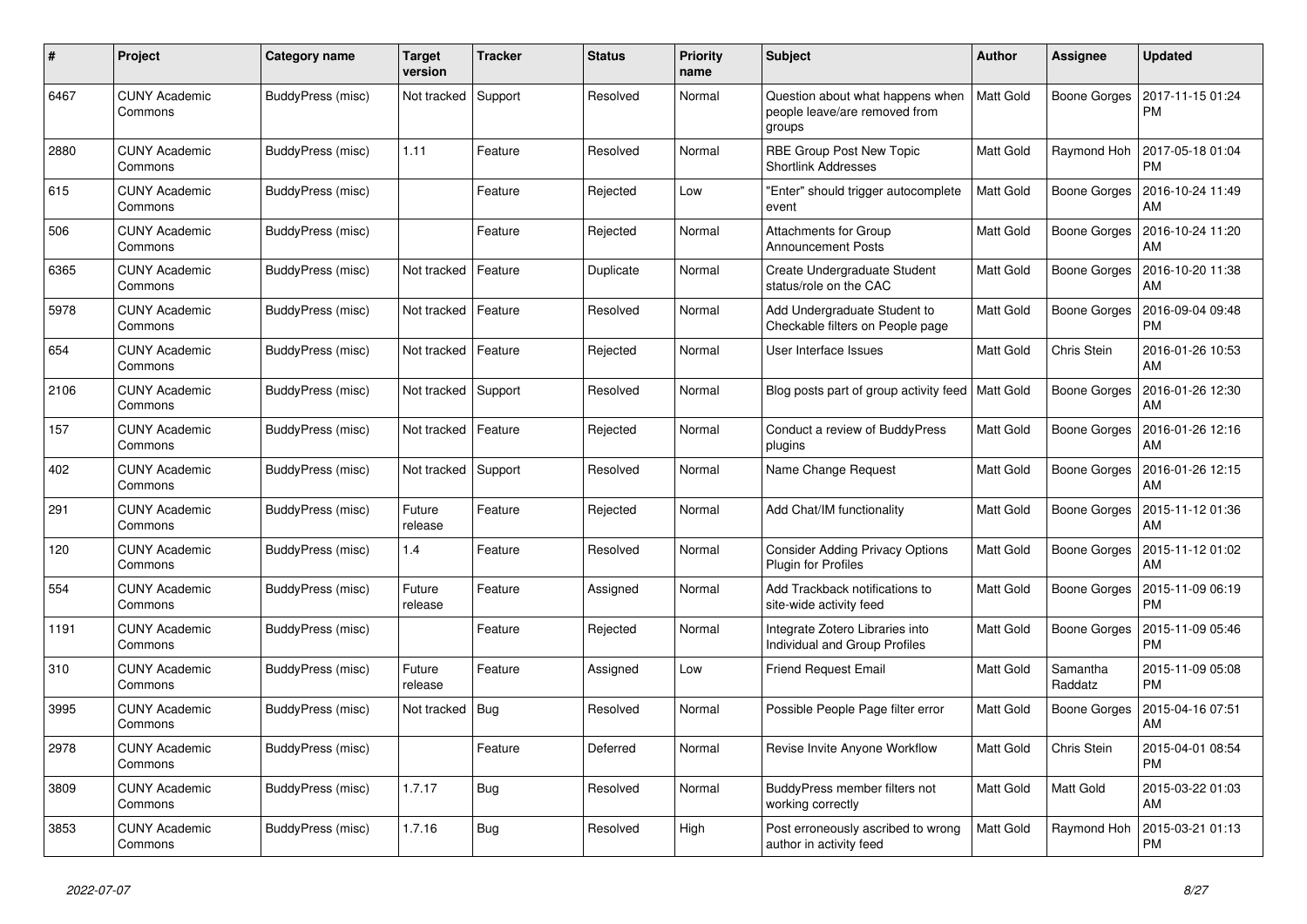| #    | Project                         | <b>Category name</b>     | <b>Target</b><br>version | <b>Tracker</b> | <b>Status</b> | <b>Priority</b><br>name | <b>Subject</b>                                                                                 | Author           | Assignee            | <b>Updated</b>                               |
|------|---------------------------------|--------------------------|--------------------------|----------------|---------------|-------------------------|------------------------------------------------------------------------------------------------|------------------|---------------------|----------------------------------------------|
| 3346 | <b>CUNY Academic</b><br>Commons | <b>BuddyPress (misc)</b> | 1.8                      | Design/UX      | Resolved      | Normal                  | Notification page option ordering                                                              | Matt Gold        | Daniel Jones        | 2015-03-13 05:25<br><b>PM</b>                |
| 2691 | <b>CUNY Academic</b><br>Commons | BuddyPress (misc)        |                          | <b>Bug</b>     | Rejected      | Normal                  | Problems inviting members to a<br>group                                                        | Matt Gold        | Dominic Giglio      | 2015-01-02 03:12<br><b>PM</b>                |
| 3343 | <b>CUNY Academic</b><br>Commons | BuddyPress (misc)        | 1.6.11                   | <b>Bug</b>     | Resolved      | Low                     | Minor Email display error                                                                      | <b>Matt Gold</b> | <b>Boone Gorges</b> | 2014-08-01 10:01<br>AM                       |
| 3293 | <b>CUNY Academic</b><br>Commons | <b>BuddyPress</b> (misc) |                          | <b>Bug</b>     | Rejected      | Normal                  | Page Not Found' Message<br>Received After Clicking on<br>View/Reply Link in Email Notification | <b>Matt Gold</b> | <b>Boone Gorges</b> | 2014-07-02 08:47<br><b>PM</b>                |
| 3219 | <b>CUNY Academic</b><br>Commons | BuddyPress (misc)        | 1.6.7                    | <b>Bug</b>     | Resolved      | Normal                  | new_groupblog_post emails not<br>being sent as HTML                                            | <b>Matt Gold</b> | Raymond Hoh         | 2014-06-23 08:36<br>AM                       |
| 2706 | <b>CUNY Academic</b><br>Commons | BuddyPress (misc)        | 1.6.4                    | <b>Bug</b>     | Resolved      | Normal                  | Problem sending group invitations                                                              | <b>Matt Gold</b> | Boone Gorges        | 2014-05-18 11:36<br>AM                       |
| 3190 | <b>CUNY Academic</b><br>Commons | BuddyPress (misc)        | 1.6.3                    | <b>Bug</b>     | Resolved      | Normal                  | Mention link on Member Profile<br>Leads to SiteWide activity stream                            | Matt Gold        | Boone Gorges        | 2014-05-12 02:53<br><b>PM</b>                |
| 2519 | <b>CUNY Academic</b><br>Commons | BuddyPress (misc)        |                          | <b>Bug</b>     | Rejected      | Low                     | User doesn't show up in site search                                                            | <b>Matt Gold</b> | Boone Gorges        | 2014-05-01 08:33<br><b>PM</b>                |
| 256  | <b>CUNY Academic</b><br>Commons | <b>BuddyPress</b> (misc) | Not tracked              | <b>Bug</b>     | Resolved      | High                    | Security warnings on site                                                                      | Matt Gold        | Boone Gorges        | 2014-05-01 09:23<br>AM                       |
| 244  | <b>CUNY Academic</b><br>Commons | BuddyPress (misc)        |                          | <b>Bug</b>     | Rejected      | Low                     | Some notifications persist after<br>being clicked                                              | <b>Matt Gold</b> | Boone Gorges        | 2014-05-01 09:20<br>AM                       |
| 2795 | <b>CUNY Academic</b><br>Commons | BuddyPress (misc)        | 1.6                      | <b>Bug</b>     | Resolved      | Normal                  | Friendship Request Acceptance<br>interface                                                     | Matt Gold        | Chris Stein         | 2014-03-27 03:07<br><b>PM</b>                |
| 2791 | <b>CUNY Academic</b><br>Commons | BuddyPress (misc)        | 1.5.19                   | <b>Bug</b>     | Rejected      | Normal                  | Modify yellow profile bar alert                                                                | Matt Gold        | Chris Stein         | 2014-02-21 03:52<br><b>PM</b>                |
| 3058 | <b>CUNY Academic</b><br>Commons | BuddyPress (misc)        | 1.5.18.1                 | Bug            | Resolved      | Urgent                  | Main navigation bar not working                                                                | <b>Matt Gold</b> | Boone Gorges        | 2014-02-21 09:28<br>AM                       |
| 2976 | <b>CUNY Academic</b><br>Commons | BuddyPress (misc)        | 1.5.16                   | Feature        | Resolved      | Normal                  | Allow users to permanently dismiss<br>notification of new profiles on profile<br>page          | Matt Gold        | Boone Gorges        | 2014-02-01 02:56<br><b>PM</b>                |
| 2979 | <b>CUNY Academic</b><br>Commons | BuddyPress (misc)        |                          | <b>Bug</b>     | Resolved      | Normal                  | Frame error in Invite Anyone                                                                   | Matt Gold        | <b>Boone Gorges</b> | 2014-01-29 03:53<br><b>PM</b>                |
| 2944 | <b>CUNY Academic</b><br>Commons | <b>BuddyPress (misc)</b> | 1.5.13                   | Bug            | Resolved      | Normal                  | Long load time on send invites<br>group pages                                                  | Matt Gold        | Boone Gorges        | 2014-01-02 02:50<br>PM                       |
| 2922 | <b>CUNY Academic</b><br>Commons | BuddyPress (misc)        |                          | <b>Bug</b>     | Rejected      | Normal                  | Unconfirmed Plugin error - user<br>could not be activated                                      | Matt Gold        |                     | Boone Gorges   2013-12-10 04:47<br>PM        |
| 2906 | <b>CUNY Academic</b><br>Commons | BuddyPress (misc)        | 1.5.10                   | <b>Bug</b>     | Resolved      | Normal                  | Unable to delete file attachment<br>from forum post                                            | <b>Matt Gold</b> |                     | Boone Gorges   2013-12-01 09:35<br><b>PM</b> |
| 2892 | <b>CUNY Academic</b><br>Commons | BuddyPress (misc)        |                          | <b>Bug</b>     | Rejected      | High                    | Commons homepage - blog column                                                                 | Matt Gold        |                     | Boone Gorges   2013-11-14 01:00<br><b>PM</b> |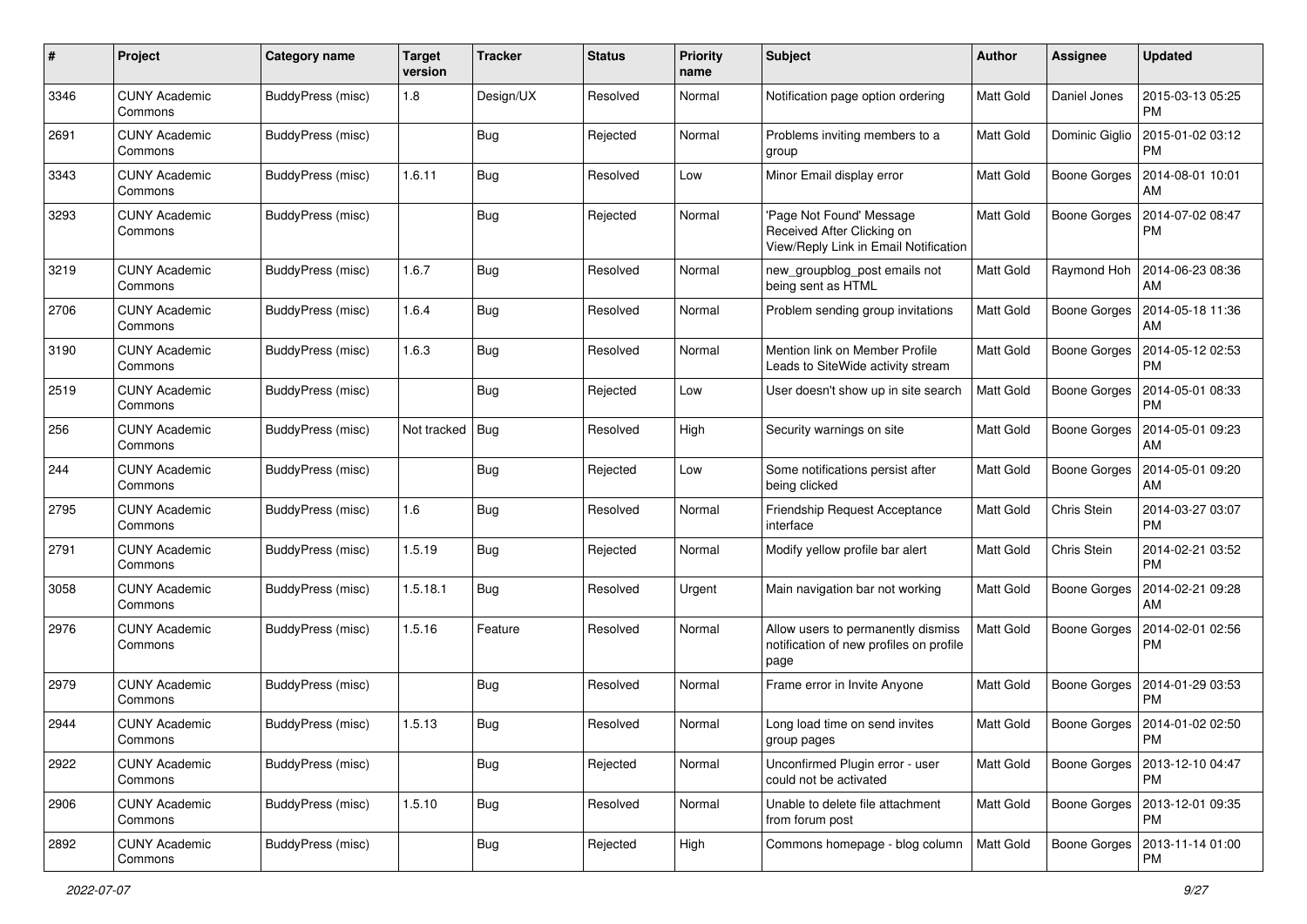| #    | Project                         | <b>Category name</b>     | <b>Target</b><br>version | <b>Tracker</b> | <b>Status</b> | <b>Priority</b><br>name | Subject                                                                                 | Author           | <b>Assignee</b> | <b>Updated</b>                |
|------|---------------------------------|--------------------------|--------------------------|----------------|---------------|-------------------------|-----------------------------------------------------------------------------------------|------------------|-----------------|-------------------------------|
| 2845 | <b>CUNY Academic</b><br>Commons | <b>BuddyPress (misc)</b> | 1.5.7                    | Bug            | Resolved      | Normal                  | Anchor errors with bp activity items<br>created from associated blog<br>postings        | Matt Gold        | Boone Gorges    | 2013-11-01 08:15<br><b>PM</b> |
| 2816 | <b>CUNY Academic</b><br>Commons | BuddyPress (misc)        | Future<br>release        | <b>Bug</b>     | Resolved      | Normal                  | Double posting/email notification                                                       | Matt Gold        | Raymond Hoh     | 2013-11-01 08:04<br><b>PM</b> |
| 2857 | <b>CUNY Academic</b><br>Commons | BuddyPress (misc)        | Not tracked              | <b>Bug</b>     | Resolved      | Normal                  | Double posting via RBE                                                                  | <b>Matt Gold</b> | Boone Gorges    | 2013-11-01 02:55<br><b>PM</b> |
| 2858 | <b>CUNY Academic</b><br>Commons | BuddyPress (misc)        | 1.5.7                    | Bug            | Resolved      | Normal                  | […] redux                                                                               | <b>Matt Gold</b> | Boone Gorges    | 2013-10-30 10:08<br>PM        |
| 2830 | <b>CUNY Academic</b><br>Commons | <b>BuddyPress</b> (misc) | Not tracked              | Support        | Resolved      | Normal                  | User question: "How do I stop the<br>automatic underlining of things in my<br>profile?" | <b>Matt Gold</b> | Boone Gorges    | 2013-10-15 03:32<br><b>PM</b> |
| 2800 | <b>CUNY Academic</b><br>Commons | <b>BuddyPress</b> (misc) | 1.5.6                    | Feature        | Resolved      | Normal                  | Add Vimeo & Github social media<br>account fields to Profiles                           | Matt Gold        | Dominic Giglio  | 2013-10-14 04:51<br>PM        |
| 2821 | <b>CUNY Academic</b><br>Commons | <b>BuddyPress</b> (misc) |                          | Bug            | Duplicate     | Normal                  | RBE attempted double posts                                                              | <b>Matt Gold</b> | Raymond Hoh     | 2013-10-11 01:53<br><b>PM</b> |
| 2827 | <b>CUNY Academic</b><br>Commons | BuddyPress (misc)        |                          | Bug            | Duplicate     | Normal                  | Double email notification                                                               | <b>Matt Gold</b> | Raymond Hoh     | 2013-10-11 01:53<br><b>PM</b> |
| 2798 | <b>CUNY Academic</b><br>Commons | BuddyPress (misc)        | 1.5.4                    | Bug            | Resolved      | Normal                  | IE10 Profile Display Errors                                                             | <b>Matt Gold</b> | Raymond Hoh     | 2013-09-25 03:33<br><b>PM</b> |
| 2786 | <b>CUNY Academic</b><br>Commons | <b>BuddyPress</b> (misc) | 1.5.3                    | Bug            | Resolved      | Normal                  | Move position of close window<br>checkbox on overlay                                    | Matt Gold        | Boone Gorges    | 2013-09-19 12:07<br><b>PM</b> |
| 2785 | <b>CUNY Academic</b><br>Commons | BuddyPress (misc)        | Not tracked              | Bug            | Resolved      | Normal                  | Don't see cuny is shortlink for myself   Matt Gold                                      |                  | Boone Gorges    | 2013-09-12 10:56<br>AM        |
| 2776 | <b>CUNY Academic</b><br>Commons | BuddyPress (misc)        | 1.5.2                    | Bug            | Resolved      | Normal                  | Change Name of SPS in College list   Matt Gold                                          |                  | Boone Gorges    | 2013-09-11 08:19<br>PM        |
| 2771 | <b>CUNY Academic</b><br>Commons | BuddyPress (misc)        | 1.5.2                    | Feature        | Resolved      | Normal                  | Change Brief Descriptor Text Color<br>Again                                             | <b>Matt Gold</b> | Boone Gorges    | 2013-09-10 06:07<br>AM        |
| 2775 | <b>CUNY Academic</b><br>Commons | <b>BuddyPress</b> (misc) | 1.5.1.1                  | Bug            | Resolved      | High                    | Add Lehman College to List of<br>Colleges in Profiles                                   | Matt Gold        | Boone Gorges    | 2013-09-06 04:40<br><b>PM</b> |
| 2730 | <b>CUNY Academic</b><br>Commons | BuddyPress (misc)        |                          | Bug            | Duplicate     | Normal                  | Limits on Publications Entry Field                                                      | Matt Gold        | Boone Gorges    | 2013-08-29 09:36<br>AM        |
| 2763 | <b>CUNY Academic</b><br>Commons | BuddyPress (misc)        |                          | Bug            | Rejected      | Normal                  | Send Invites Page Hang                                                                  | <b>Matt Gold</b> | Boone Gorges    | 2013-08-29 09:33<br>  AM      |
| 2755 | <b>CUNY Academic</b><br>Commons | BuddyPress (misc)        | 1.5.1                    | Bug            | Resolved      | Normal                  | Alphabetize list of colleges in<br>positions drop-down                                  | <b>Matt Gold</b> | Boone Gorges    | 2013-08-29 09:30<br>AM        |
| 2738 | <b>CUNY Academic</b><br>Commons | <b>BuddyPress (misc)</b> | 1.5.0.2                  | <b>Bug</b>     | Resolved      | High                    | Users Unable to Change Email<br>Address in Settings                                     | Matt Gold        | Boone Gorges    | 2013-08-28 09:05<br>PM        |
| 2713 | <b>CUNY Academic</b><br>Commons | <b>BuddyPress (misc)</b> | 1.5.1                    | Feature        | Resolved      | Normal                  | Lighten Brief Descriptor Text Color                                                     | Matt Gold        | Boone Gorges    | 2013-08-28 12:58<br><b>PM</b> |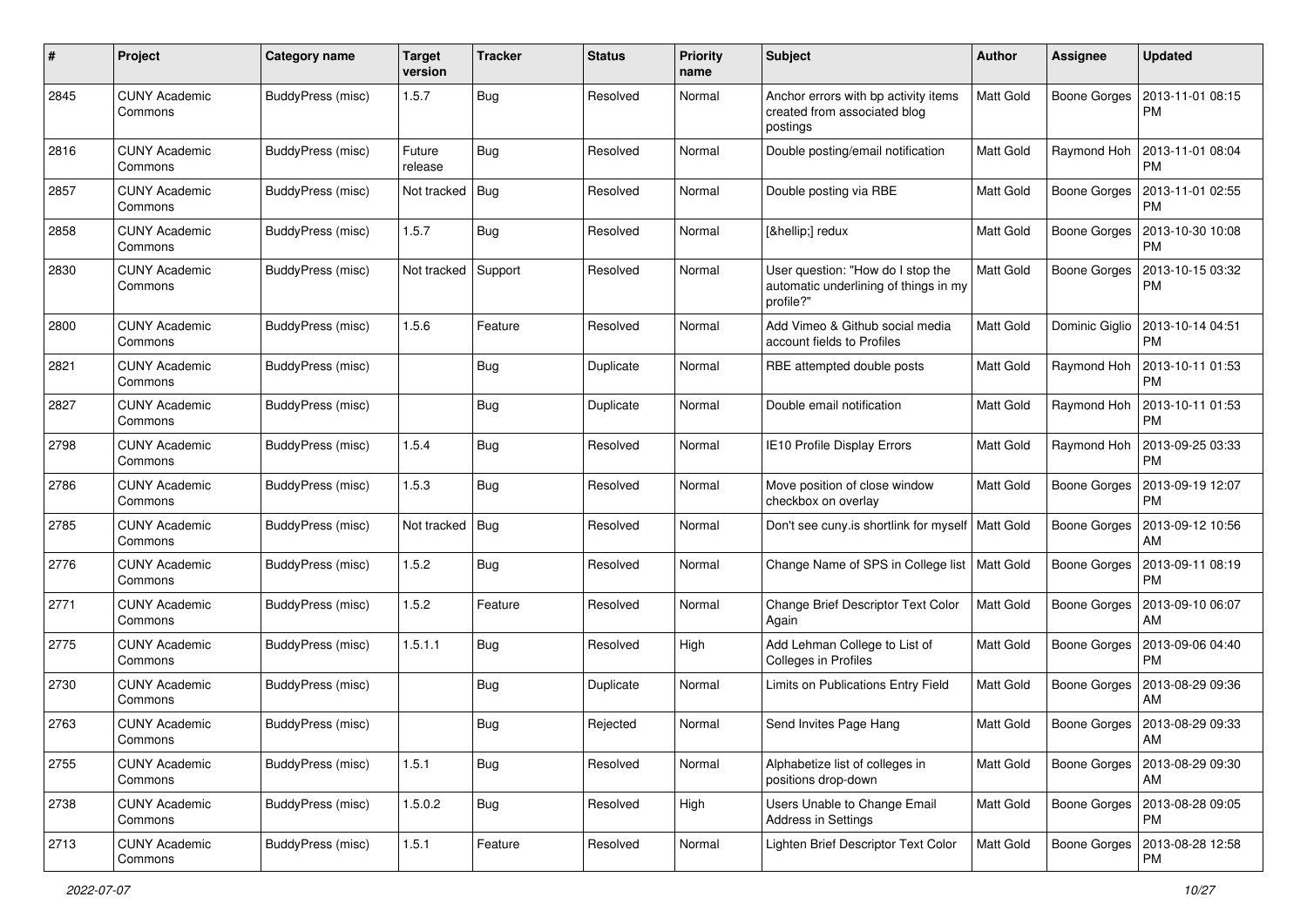| #    | Project                         | <b>Category name</b> | <b>Target</b><br>version | <b>Tracker</b> | <b>Status</b> | <b>Priority</b><br>name | <b>Subject</b>                                                                     | <b>Author</b>    | <b>Assignee</b> | <b>Updated</b>                |
|------|---------------------------------|----------------------|--------------------------|----------------|---------------|-------------------------|------------------------------------------------------------------------------------|------------------|-----------------|-------------------------------|
| 2732 | <b>CUNY Academic</b><br>Commons | BuddyPress (misc)    | 1.5.1                    | Feature        | Resolved      | Normal                  | Return users to profile public view<br>after editing save                          | <b>Matt Gold</b> | Boone Gorges    | 2013-08-28 12:53<br><b>PM</b> |
| 2711 | <b>CUNY Academic</b><br>Commons | BuddyPress (misc)    | 1.5.1                    | Feature        | Resolved      | Normal                  | Add Change Avatar Link/Interface to<br>Profile Editing Page                        | Matt Gold        | Boone Gorges    | 2013-08-28 12:40<br><b>PM</b> |
| 2735 | <b>CUNY Academic</b><br>Commons | BuddyPress (misc)    | 1.5.1                    | <b>Bug</b>     | Resolved      | Normal                  | Profile Incorrectly Shortens About<br>You Field                                    | <b>Matt Gold</b> | Boone Gorges    | 2013-08-28 11:36<br>AM        |
| 2737 | <b>CUNY Academic</b><br>Commons | BuddyPress (misc)    | 1.5.0.2                  | Bug            | Resolved      | Urgent                  | CAC Not allowing CUNY Addresses<br>to Register                                     | <b>Matt Gold</b> | Boone Gorges    | 2013-08-26 05:43<br><b>PM</b> |
| 2729 | <b>CUNY Academic</b><br>Commons | BuddyPress (misc)    | 1.5.0.2                  | Bug            | Resolved      | Urgent                  | Update Positions to Include Missing<br>Colleges                                    | Matt Gold        | Boone Gorges    | 2013-08-26 09:54<br>AM        |
| 2731 | <b>CUNY Academic</b><br>Commons | BuddyPress (misc)    | Not tracked              | Support        | Resolved      | Normal                  | <b>Profile Positions Question</b>                                                  | <b>Matt Gold</b> | Boone Gorges    | 2013-08-26 08:41<br>AM        |
| 2712 | <b>CUNY Academic</b><br>Commons | BuddyPress (misc)    | 1.5.0.1                  | Bug            | Resolved      | Normal                  | Font Size in BP Profile Menu Should   Matt Gold<br>be Larger                       |                  | Boone Gorges    | 2013-08-23 04:36<br><b>PM</b> |
| 2714 | <b>CUNY Academic</b><br>Commons | BuddyPress (misc)    | 1.5.0.1                  | Bug            | Resolved      | Normal                  | Font and Font Size Inconsistent in<br><b>Commons Profile</b>                       | <b>Matt Gold</b> | Boone Gorges    | 2013-08-23 04:17<br><b>PM</b> |
| 2322 | <b>CUNY Academic</b><br>Commons | BuddyPress (misc)    | 1.5                      | Feature        | Resolved      | Normal                  | Allow File uploads to be added<br>"quietly" (without email notification)           | <b>Matt Gold</b> | Dominic Giglio  | 2013-08-21 05:23<br><b>PM</b> |
| 2066 | <b>CUNY Academic</b><br>Commons | BuddyPress (misc)    | 1.5                      | Feature        | Resolved      | Low                     | Public Blog Posts Associated with<br>Private Groups showing up in<br>Sitewide feed | Matt Gold        | Boone Gorges    | 2013-08-09 08:24<br><b>PM</b> |
| 2360 | <b>CUNY Academic</b><br>Commons | BuddyPress (misc)    | 1.5                      | Feature        | Resolved      | Low                     | Confirmation before File Deletion                                                  | Matt Gold        | Boone Gorges    | 2013-08-01 09:08<br><b>PM</b> |
| 2101 | <b>CUNY Academic</b><br>Commons | BuddyPress (misc)    | $1.5$                    | Feature        | Resolved      | Low                     | Provide Site Admins Access to Send   Matt Gold<br><b>Invites Menus</b>             |                  | Boone Gorges    | 2013-08-01 09:07<br><b>PM</b> |
| 2528 | <b>CUNY Academic</b><br>Commons | BuddyPress (misc)    | 1.4.31                   | Feature        | Resolved      | Low                     | BP emails sent from secondary sites   Matt Gold<br>should use main site headers    |                  | Raymond Hoh     | 2013-07-11 11:14<br>AM        |
| 2116 | <b>CUNY Academic</b><br>Commons | BuddyPress (misc)    | 1.4.31                   | <b>Bug</b>     | Resolved      | Normal                  | Include failed message in RBE<br><b>Failure Notification</b>                       | Matt Gold        | Raymond Hoh     | 2013-07-08 11:01<br><b>PM</b> |
| 2195 | <b>CUNY Academic</b><br>Commons | BuddyPress (misc)    |                          | Feature        | Rejected      | Normal                  | Reconfigure Files Page Layout                                                      | <b>Matt Gold</b> | Chris Stein     | 2013-06-28 03:57<br><b>PM</b> |
| 2595 | <b>CUNY Academic</b><br>Commons | BuddyPress (misc)    | 1.4.29                   | <b>Bug</b>     | Resolved      | Low                     | Group invitation script                                                            | Matt Gold        | Boone Gorges    | 2013-06-02 04:06<br><b>PM</b> |
| 2596 | <b>CUNY Academic</b><br>Commons | BuddyPress (misc)    |                          | Bug            | Rejected      | Normal                  | Homepage Recent blog posts<br>widget display                                       | Matt Gold        | Boone Gorges    | 2013-05-23 10:50<br><b>PM</b> |
| 2159 | <b>CUNY Academic</b><br>Commons | BuddyPress (misc)    | 1.4.24                   | Bug            | Resolved      | Normal                  | Page redirection after accepting<br>group invite                                   | Matt Gold        | Dominic Giglio  | 2013-04-11 08:00<br><b>PM</b> |
| 2479 | <b>CUNY Academic</b><br>Commons | BuddyPress (misc)    | 1.4.21                   | Bug            | Resolved      | Urgent                  | Double posting, double notification<br>of message posted via RBE                   | <b>Matt Gold</b> | Raymond Hoh     | 2013-04-09 02:04<br>AM        |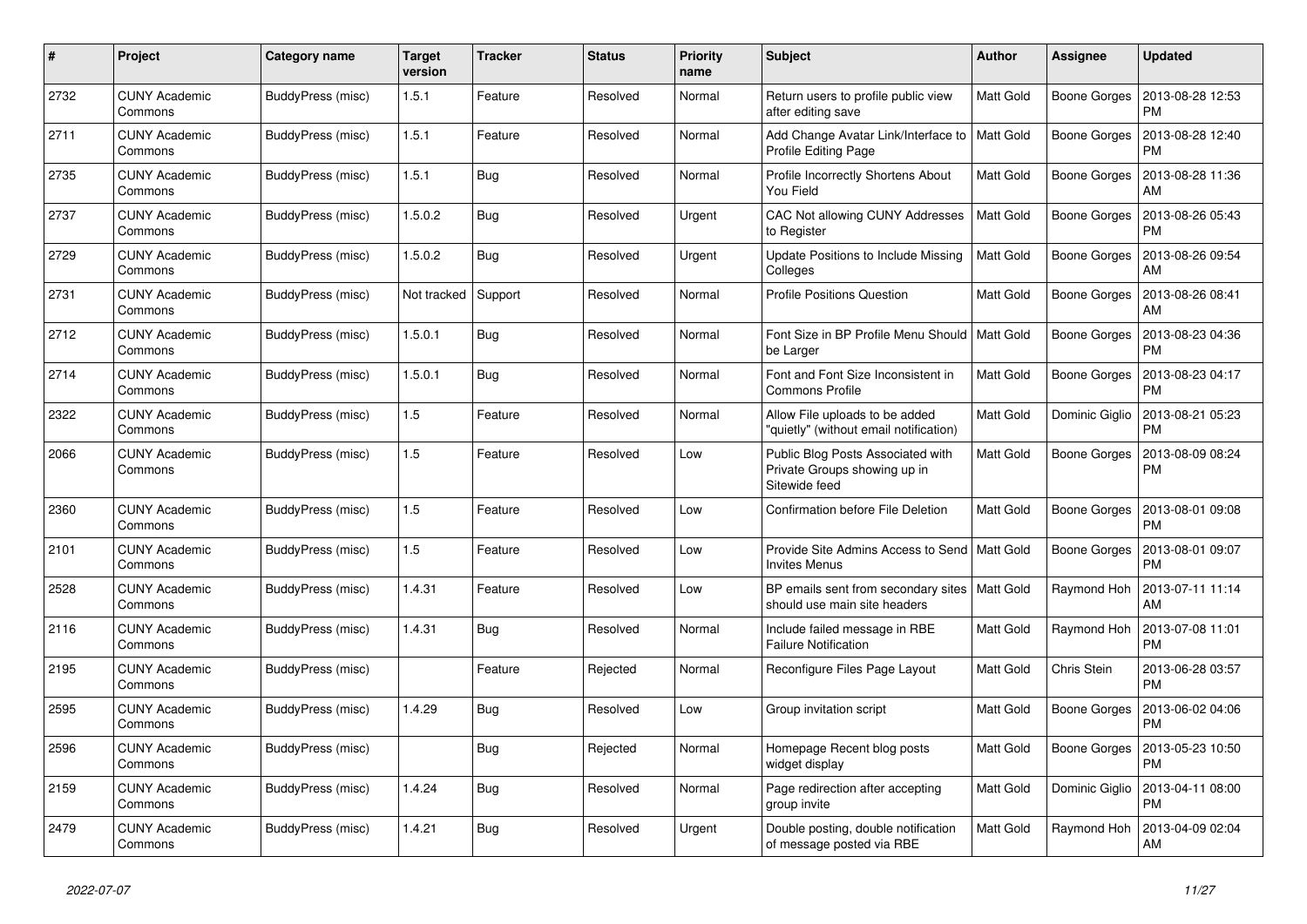| #    | Project                         | Category name            | <b>Target</b><br>version | <b>Tracker</b> | <b>Status</b> | <b>Priority</b><br>name | <b>Subject</b>                                                                   | <b>Author</b>    | <b>Assignee</b>     | <b>Updated</b>                |
|------|---------------------------------|--------------------------|--------------------------|----------------|---------------|-------------------------|----------------------------------------------------------------------------------|------------------|---------------------|-------------------------------|
| 2469 | <b>CUNY Academic</b><br>Commons | BuddyPress (misc)        | Not tracked              | Feature        | Resolved      | Normal                  | cuny.is shortlink request                                                        | Matt Gold        | Sarah<br>Morgano    | 2013-02-21 07:56<br><b>PM</b> |
| 2468 | <b>CUNY Academic</b><br>Commons | BuddyPress (misc)        | Not tracked              | Support        | Resolved      | Normal                  | Group files total and individual size<br>limit?                                  | Matt Gold        | <b>Boone Gorges</b> | 2013-02-20 10:31<br>PM        |
| 2415 | <b>CUNY Academic</b><br>Commons | BuddyPress (misc)        | 1.4.19                   | Bug            | Resolved      | Normal                  | Remove "Popular" link on<br>homepage members widget                              | Matt Gold        | Boone Gorges        | 2013-02-12 10:05<br>PM        |
| 2387 | <b>CUNY Academic</b><br>Commons | BuddyPress (misc)        | 1.4.19                   | Bug            | Resolved      | Low                     | File upload notifications contain<br>escape characters                           | Matt Gold        | Boone Gorges        | 2013-02-11 02:21<br>PM        |
| 2251 | <b>CUNY Academic</b><br>Commons | BuddyPress (misc)        | 1.4.13                   | Bug            | Resolved      | Low                     | From address of forum notifications                                              | Matt Gold        | Boone Gorges        | 2013-02-03 01:56<br><b>PM</b> |
| 2385 | <b>CUNY Academic</b><br>Commons | BuddyPress (misc)        | 1.4.18                   | Bug            | Resolved      | Normal                  | Sitewide nav bar not appearing                                                   | Matt Gold        | Boone Gorges        | 2013-01-24 10:21<br>AM        |
| 2090 | <b>CUNY Academic</b><br>Commons | BuddyPress (misc)        |                          | Feature        | Rejected      | Normal                  | Create Course Group Template that<br>includes notifications of new blog<br>posts | <b>Matt Gold</b> | Boone Gorges        | 2012-12-18 10:59<br>AM        |
| 1386 | <b>CUNY Academic</b><br>Commons | BuddyPress (misc)        | 1.5                      | Feature        | Resolved      | Low                     | Create way to create custom order<br>BP Profile Field checklist items            | Matt Gold        | Dominic Giglio      | 2012-12-18 10:38<br>AM        |
| 2014 | <b>CUNY Academic</b><br>Commons | BuddyPress (misc)        | 1.5                      | Bug            | Resolved      | Normal                  | Improper margins on Members<br>Directory                                         | Matt Gold        | Dominic Giglio      | 2012-12-18 10:37<br>AM        |
| 2248 | <b>CUNY Academic</b><br>Commons | BuddyPress (misc)        | 1.4.11                   | Feature        | Resolved      | Low                     | Create Profile link to academia.edu<br>profile                                   | Matt Gold        | Dominic Giglio      | 2012-11-21 11:55<br><b>PM</b> |
| 2220 | <b>CUNY Academic</b><br>Commons | BuddyPress (misc)        | 1.4.11                   | Bug            | Resolved      | Low                     | Spacing error on BP Doc comments                                                 | <b>Matt Gold</b> | Dominic Giglio      | 2012-11-20 03:47<br><b>PM</b> |
| 2191 | <b>CUNY Academic</b><br>Commons | BuddyPress (misc)        | 1.4.10                   | <b>Bug</b>     | Resolved      | Low                     | File upload to group doesn't register<br>as activity?                            | <b>Matt Gold</b> | Dominic Giglio      | 2012-11-11 09:28<br><b>PM</b> |
| 2184 | <b>CUNY Academic</b><br>Commons | BuddyPress (misc)        | 1.4.9                    | Support        | Resolved      | Normal                  | Adjust Invite Directions to include<br>info about max invites                    | Matt Gold        | Boone Gorges        | 2012-11-03 04:23<br><b>PM</b> |
| 2176 | <b>CUNY Academic</b><br>Commons | BuddyPress (misc)        | 1.4.9                    | <b>Bug</b>     | Rejected      | Normal                  | Page error upon accepting group<br>membership request                            | Matt Gold        | Dominic Giglio      | 2012-11-01 09:48<br><b>PM</b> |
| 2188 | <b>CUNY Academic</b><br>Commons | BuddyPress (misc)        | 1.4.9                    | <b>Bug</b>     | Resolved      | Normal                  | Line Spacing/Breaks on BP Docs                                                   | <b>Matt Gold</b> | Chris Stein         | 2012-11-01 03:15<br><b>PM</b> |
| 2105 | <b>CUNY Academic</b><br>Commons | BuddyPress (misc)        | 1.4.9                    | <b>Bug</b>     | Resolved      | Normal                  | File name in a file uploaded to group<br>contains escape characters              | <b>Matt Gold</b> | Dominic Giglio      | 2012-11-01 12:02<br><b>PM</b> |
| 2206 | <b>CUNY Academic</b><br>Commons | BuddyPress (misc)        | 1.4.9                    | Support        | Resolved      | Normal                  | Change anchor location for "Post"<br>New Topic" in group forums                  | Matt Gold        | Dominic Giglio      | 2012-11-01 11:16<br>AM        |
| 2221 | <b>CUNY Academic</b><br>Commons | BuddyPress (misc)        |                          | Bug            | Duplicate     | Low                     | Spacing error on BP Doc comments                                                 | <b>Matt Gold</b> | Boone Gorges        | 2012-10-30 10:03<br>AM        |
| 2117 | <b>CUNY Academic</b><br>Commons | <b>BuddyPress (misc)</b> | 1.4.8                    | Bug            | Resolved      | Normal                  | User reports double notification of<br>announcements                             | Matt Gold        | Dominic Giglio      | 2012-10-22 09:37<br>AM        |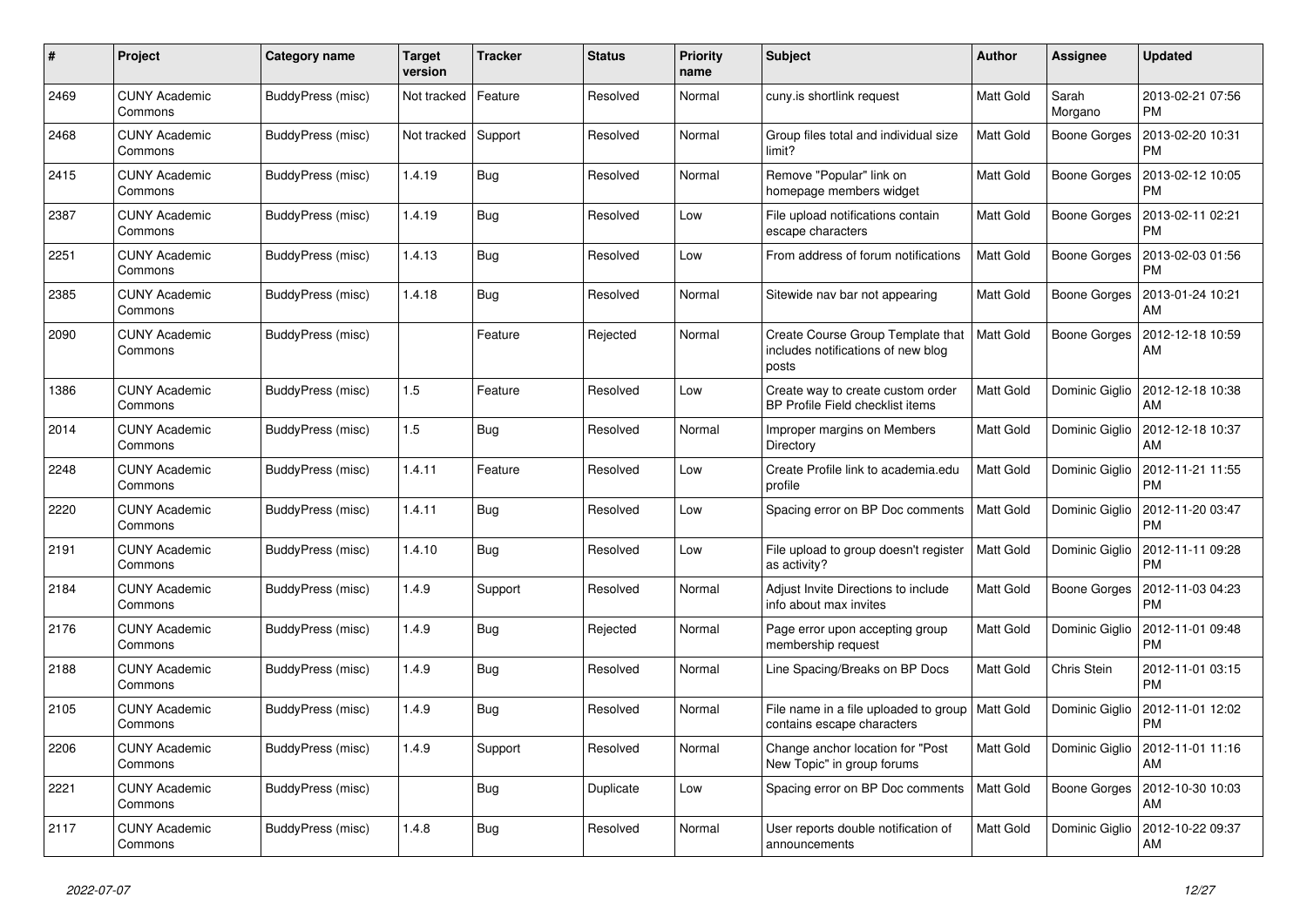| #    | Project                         | Category name            | <b>Target</b><br>version | <b>Tracker</b> | <b>Status</b> | <b>Priority</b><br>name | <b>Subject</b>                                                                      | Author           | <b>Assignee</b>     | <b>Updated</b>                        |
|------|---------------------------------|--------------------------|--------------------------|----------------|---------------|-------------------------|-------------------------------------------------------------------------------------|------------------|---------------------|---------------------------------------|
| 2082 | <b>CUNY Academic</b><br>Commons | BuddyPress (misc)        | 1.4.8                    | Support        | Resolved      | High                    | Default: No Email?                                                                  | Matt Gold        | Dominic Giglio      | 2012-10-19 04:55<br>PM                |
| 2185 | <b>CUNY Academic</b><br>Commons | BuddyPress (misc)        | 1.4.8                    | Feature        | Resolved      | Normal                  | Add WP Touch plugin                                                                 | Matt Gold        | Dominic Giglio      | 2012-10-15 01:33<br><b>PM</b>         |
| 2183 | CUNY Academic<br>Commons        | BuddyPress (misc)        | Not tracked              | Support        | Resolved      | Normal                  | Limit on group membership                                                           | <b>Matt Gold</b> | Boone Gorges        | 2012-10-12 03:40<br>PM                |
| 2169 | <b>CUNY Academic</b><br>Commons | <b>BuddyPress</b> (misc) | Not tracked              | Feature        | Resolved      | Normal                  | Increase Maximum Number of Invite<br>Anyone Invites                                 | Matt Gold        | <b>Boone Gorges</b> | 2012-10-04 07:36<br>AM                |
| 2053 | <b>CUNY Academic</b><br>Commons | BuddyPress (misc)        | 1.4.6                    | Feature        | Resolved      | Normal                  | <b>RBE on BP Docs</b>                                                               | <b>Matt Gold</b> | <b>Boone Gorges</b> | 2012-10-01 04:14<br><b>PM</b>         |
| 2129 | <b>CUNY Academic</b><br>Commons | BuddyPress (misc)        | 1.4.6                    | Bug            | Resolved      | Low                     | […]                                                                                 | Matt Gold        | Boone Gorges        | 2012-09-30 09:53<br>AM                |
| 2121 | <b>CUNY Academic</b><br>Commons | BuddyPress (misc)        | 1.4.6                    | Bug            | Resolved      | Low                     | Email notification of forum post<br>omits hyperlinked word                          | Matt Gold        | Boone Gorges        | 2012-09-30 09:05<br>AM                |
| 1997 | <b>CUNY Academic</b><br>Commons | <b>BuddyPress</b> (misc) | 1.4.6                    | Bug            | Resolved      | Normal                  | Forum post notification didn't<br>indicate image attachments                        | Matt Gold        | Boone Gorges        | 2012-09-23 05:03<br>PM                |
| 2037 | <b>CUNY Academic</b><br>Commons | BuddyPress (misc)        | 1.4.5                    | <b>Bug</b>     | Resolved      | Normal                  | Special Character shows up in RBE<br>post                                           | Matt Gold        | Raymond Hoh         | 2012-09-17 07:12<br><b>PM</b>         |
| 2091 | <b>CUNY Academic</b><br>Commons | BuddyPress (misc)        | Not tracked              | Bug            | Resolved      | Normal                  | <b>RBE Down</b>                                                                     | <b>Matt Gold</b> | Raymond Hoh         | 2012-09-02 06:00<br><b>PM</b>         |
| 2046 | <b>CUNY Academic</b><br>Commons | <b>BuddyPress</b> (misc) | 1.4.3                    | Bug            | Resolved      | High                    | <b>RBE Delayed Post</b>                                                             | <b>Matt Gold</b> | Raymond Hoh         | 2012-08-27 11:55<br>AM                |
| 2039 | <b>CUNY Academic</b><br>Commons | BuddyPress (misc)        | 1.4.3                    | Support        | Resolved      | Normal                  | Create Failure function for RBE                                                     | Matt Gold        | Raymond Hoh         | 2012-08-27 09:44<br>AM                |
| 2057 | <b>CUNY Academic</b><br>Commons | BuddyPress (misc)        | 1.4.3                    | Bug            | Resolved      | Normal                  | Newest/Active/Popular Filters Not<br>working on Homepage List of<br>Groups, Members | Matt Gold        | Boone Gorges        | 2012-08-23 03:18<br><b>PM</b>         |
| 2035 | <b>CUNY Academic</b><br>Commons | BuddyPress (misc)        | 1.4.3                    | Support        | Resolved      | High                    | Reply by Email - some possible<br>confusion                                         | <b>Matt Gold</b> | Raymond Hoh         | 2012-08-19 08:58<br>AM                |
| 2052 | <b>CUNY Academic</b><br>Commons | BuddyPress (misc)        |                          | Bug            | Rejected      | Normal                  | <b>RBE Not Enabled?</b>                                                             | Matt Gold        | Boone Gorges        | 2012-08-18 09:16<br><b>PM</b>         |
| 1220 | <b>CUNY Academic</b><br>Commons | <b>BuddyPress</b> (misc) |                          | Feature        | Duplicate     | Normal                  | Create native WordPress version of<br>UserVoice integrated into the<br>Commons      | <b>Matt Gold</b> | <b>Boone Gorges</b> | 2012-08-15 01:15<br>PM                |
| 2045 | <b>CUNY Academic</b><br>Commons | BuddyPress (misc)        |                          | Bug            | Duplicate     | Normal                  | Double Post/RBE Notification                                                        | Matt Gold        |                     | Boone Gorges   2012-08-15 08:53<br>AM |
| 2040 | <b>CUNY Academic</b><br>Commons | BuddyPress (misc)        | 1.4.2                    | <b>Bug</b>     | Resolved      | Normal                  | RBE on BP Docs Edits?                                                               | Matt Gold        |                     | Boone Gorges   2012-08-14 08:13<br>AM |
| 2041 | <b>CUNY Academic</b><br>Commons | BuddyPress (misc)        | 1.4.2                    | Bug            | Resolved      | Low                     | Vertical Alignment on BP Doc<br>"delete" hoverlink                                  | Matt Gold        |                     | Boone Gorges   2012-08-13 10:54<br>PM |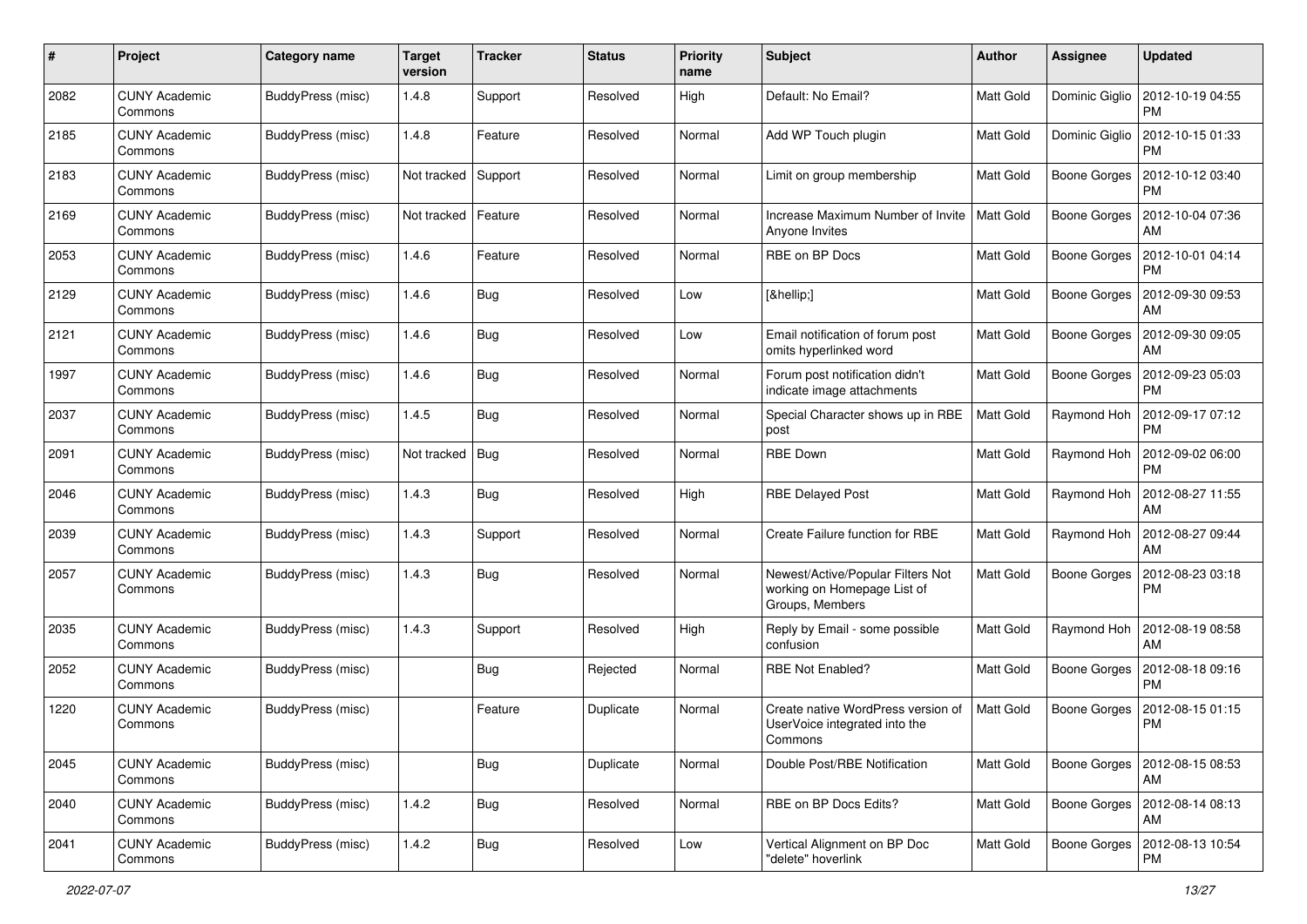| #    | Project                         | Category name     | <b>Target</b><br>version | <b>Tracker</b> | <b>Status</b> | <b>Priority</b><br>name | <b>Subject</b>                                                               | <b>Author</b>    | <b>Assignee</b> | <b>Updated</b>                |
|------|---------------------------------|-------------------|--------------------------|----------------|---------------|-------------------------|------------------------------------------------------------------------------|------------------|-----------------|-------------------------------|
| 2033 | <b>CUNY Academic</b><br>Commons | BuddyPress (misc) |                          | Feature        | Rejected      | Normal                  | Allow status update to be deleted<br>directly from profile page              | <b>Matt Gold</b> | Boone Gorges    | 2012-08-10 04:51<br><b>PM</b> |
| 1199 | <b>CUNY Academic</b><br>Commons | BuddyPress (misc) | 1.4                      | Feature        | Resolved      | Normal                  | Add Option for Open Text Field to<br><b>BP Profile Checkbox Fields</b>       | Matt Gold        | Boone Gorges    | 2012-08-01 05:23<br>PM        |
| 2008 | <b>CUNY Academic</b><br>Commons | BuddyPress (misc) | 1.4                      | Feature        | Resolved      | Normal                  | Show Recently Active Users on<br>Commons Homepage                            | Matt Gold        | Raymond Hoh     | 2012-08-01 05:23<br>PM        |
| 1504 | <b>CUNY Academic</b><br>Commons | BuddyPress (misc) | 1.4                      | Feature        | Resolved      | Normal                  | Allow members to choose multiple<br>colleges on Profile pages                | Matt Gold        | Boone Gorges    | 2012-08-01 03:34<br><b>PM</b> |
| 1990 | <b>CUNY Academic</b><br>Commons | BuddyPress (misc) | 1.3.17                   | Bug            | Resolved      | Low                     | In Forum post list, member avatar<br>partially obscures member name          | Matt Gold        | Boone Gorges    | 2012-07-29 08:42<br>PM        |
| 1401 | <b>CUNY Academic</b><br>Commons | BuddyPress (misc) | 1.4                      | <b>Bug</b>     | Resolved      | Low                     | Avoiding really long blog names                                              | Matt Gold        | Dominic Giglio  | 2012-07-16 01:02<br><b>PM</b> |
| 909  | <b>CUNY Academic</b><br>Commons | BuddyPress (misc) |                          | Feature        | Duplicate     | Normal                  | Create Calendar Feature for Groups                                           | Matt Gold        | Boone Gorges    | 2012-07-16 12:38<br><b>PM</b> |
| 1629 | <b>CUNY Academic</b><br>Commons | BuddyPress (misc) | 1.4                      | Support        | Resolved      | Normal                  | <b>Deleting Group Announcements</b>                                          | Matt Gold        | Dominic Giglio  | 2012-07-16 12:26<br><b>PM</b> |
| 1979 | <b>CUNY Academic</b><br>Commons | BuddyPress (misc) | 1.4                      | <b>Bug</b>     | Rejected      | Normal                  | Received two notifications of an<br>activity update                          | <b>Matt Gold</b> | Boone Gorges    | 2012-07-12 10:43<br>AM        |
| 1453 | <b>CUNY Academic</b><br>Commons | BuddyPress (misc) |                          | <b>Bug</b>     | Rejected      | High                    | Multiple problems with featured<br>image widget for blog posts               | Matt Gold        | Dominic Giglio  | 2012-07-02 04:22<br><b>PM</b> |
| 1411 | <b>CUNY Academic</b><br>Commons | BuddyPress (misc) | 1.3.17                   | Feature        | Resolved      | Low                     | <b>Deleting Docs</b>                                                         | Matt Gold        | Boone Gorges    | 2012-07-02 12:43<br>PM        |
| 1559 | <b>CUNY Academic</b><br>Commons | BuddyPress (misc) |                          | Feature        | Rejected      | Normal                  | Crop Text Length Field on Featured<br>Homepage Widget Doesn't Work           | <b>Matt Gold</b> | Dominic Giglio  | 2012-07-02 12:10<br><b>PM</b> |
| 1249 | <b>CUNY Academic</b><br>Commons | BuddyPress (misc) |                          | Feature        | Rejected      | Low                     | Highlight password-change options<br>for people using automated<br>passwords | Matt Gold        | Dominic Giglio  | 2012-07-02 07:50<br>AM        |
| 1953 | <b>CUNY Academic</b><br>Commons | BuddyPress (misc) | 1.3.15                   | Bug            | Resolved      | Normal                  | Email forum notification formatting<br>issue                                 | Matt Gold        | Boone Gorges    | 2012-06-21 03:32<br><b>PM</b> |
| 1881 | <b>CUNY Academic</b><br>Commons | BuddyPress (misc) | 1.3.13                   | <b>Bug</b>     | Resolved      | Low                     | Double forum notification received                                           | Matt Gold        | Boone Gorges    | 2012-05-22 02:51<br><b>PM</b> |
| 1859 | <b>CUNY Academic</b><br>Commons | BuddyPress (misc) | 1.3.13                   | <b>Bug</b>     | Resolved      | Low                     | Orthographical error on page in the<br>sign-up process                       | Matt Gold        | Boone Gorges    | 2012-05-02 11:43<br>AM        |
| 1457 | <b>CUNY Academic</b><br>Commons | BuddyPress (misc) | 1.4                      | Feature        | Resolved      | Low                     | Allow people to clear old status<br>updates                                  | Matt Gold        | Dominic Giglio  | 2012-04-24 10:35<br>AM        |
| 1560 | <b>CUNY Academic</b><br>Commons | BuddyPress (misc) | 1.3.12                   | Outreach       | Resolved      | Normal                  | Add social media icons/info to About   Matt Gold<br>page and Contact Us page |                  | Boone Gorges    | 2012-04-12 09:07<br>AM        |
| 1505 | <b>CUNY Academic</b><br>Commons | BuddyPress (misc) | 1.4                      | Feature        | Duplicate     | Normal                  | Allow members to clear past status<br>updates                                | Matt Gold        | Boone Gorges    | 2012-04-06 04:42<br><b>PM</b> |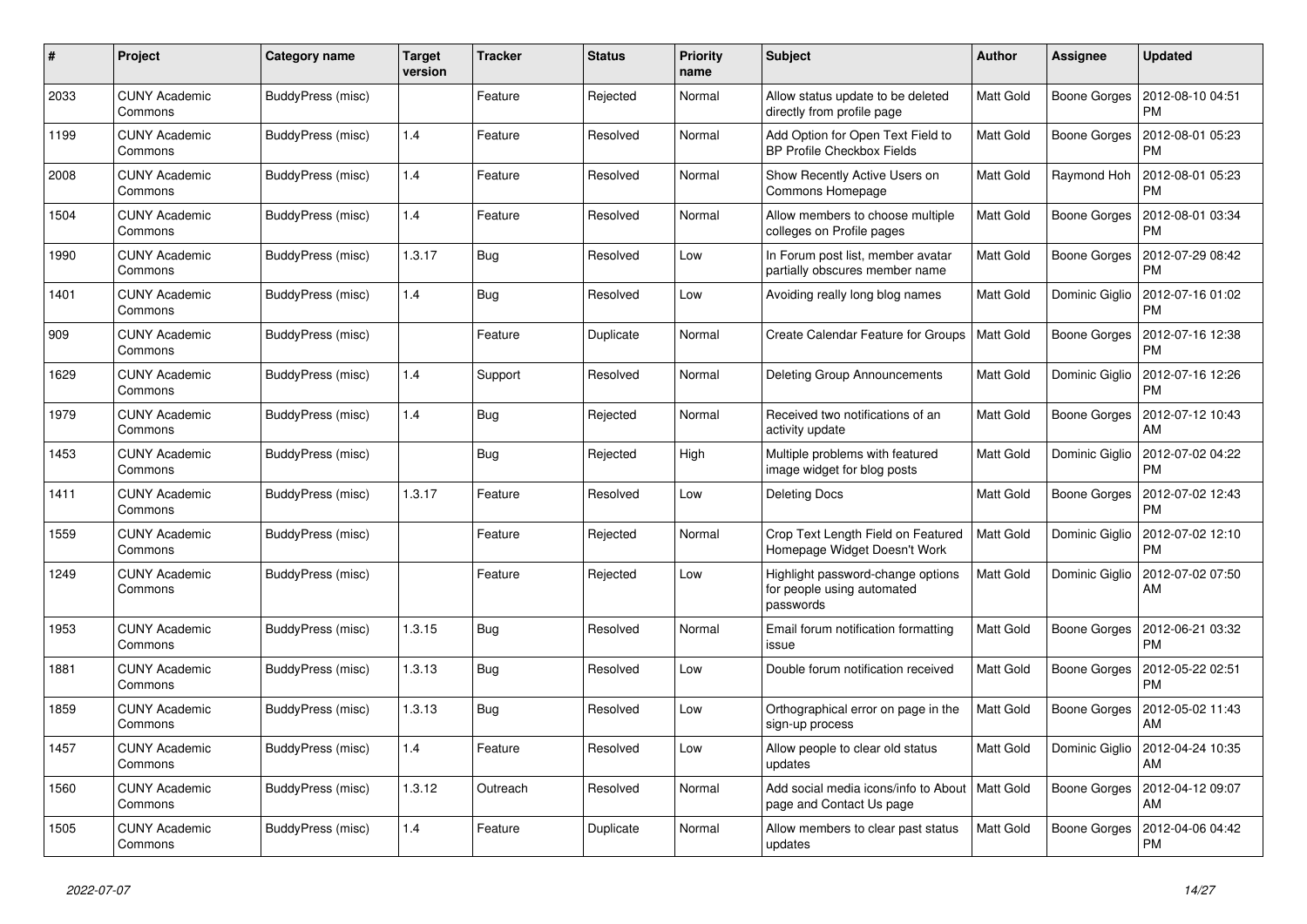| #    | Project                         | Category name     | <b>Target</b><br>version | <b>Tracker</b> | <b>Status</b> | <b>Priority</b><br>name | <b>Subject</b>                                                                        | <b>Author</b>    | <b>Assignee</b>     | <b>Updated</b>                        |
|------|---------------------------------|-------------------|--------------------------|----------------|---------------|-------------------------|---------------------------------------------------------------------------------------|------------------|---------------------|---------------------------------------|
| 1614 | <b>CUNY Academic</b><br>Commons | BuddyPress (misc) | 1.3.11                   | <b>Bug</b>     | Resolved      | Normal                  | Non-CUNY Sign-Up Code<br><b>Disappears After Creation</b>                             | <b>Matt Gold</b> |                     | Boone Gorges   2012-04-05 01:50<br>AM |
| 1657 | <b>CUNY Academic</b><br>Commons | BuddyPress (misc) | 1.3.10                   | <b>Bug</b>     | Resolved      | Normal                  | Caching Issues                                                                        | Matt Gold        |                     | 2012-04-04 10:17<br>AM                |
| 1672 | <b>CUNY Academic</b><br>Commons | BuddyPress (misc) | 1.3.11                   | Bug            | Resolved      | Normal                  | Activity replies in groups                                                            | Matt Gold        | Boone Gorges        | 2012-04-04 09:37<br>AM                |
| 1784 | <b>CUNY Academic</b><br>Commons | BuddyPress (misc) | 1.3.11                   | Bug            | Resolved      | Normal                  | Date/Content Problems on Forum<br>digest emails                                       | Matt Gold        | Boone Gorges        | 2012-04-03 08:28<br><b>PM</b>         |
| 1794 | <b>CUNY Academic</b><br>Commons | BuddyPress (misc) | 1.3.10                   | Bug            | Resolved      | Normal                  | Remove "Notice anything new"<br>notification                                          | Matt Gold        | Boone Gorges        | 2012-03-29 09:45<br><b>PM</b>         |
| 1663 | <b>CUNY Academic</b><br>Commons | BuddyPress (misc) | 1.3.9                    | Support        | Resolved      | Normal                  | Please add info on Private --> Public<br>Group Announcement Functionality<br>to Codex | <b>Matt Gold</b> | Sarah<br>Morgano    | 2012-03-01 10:26<br>AM                |
| 1624 | <b>CUNY Academic</b><br>Commons | BuddyPress (misc) | Future<br>release        | Feature        | Rejected      | Low                     | Group's announcements disappear<br>when group privacy changed                         | <b>Matt Gold</b> | Boone Gorges        | 2012-02-29 09:31<br>AM                |
| 762  | <b>CUNY Academic</b><br>Commons | BuddyPress (misc) |                          | <b>Bug</b>     | Resolved      | Normal                  | <b>Resolve Email Notification Problems</b><br>with Lehman addresses                   | Matt Gold        |                     | 2012-02-28 10:52<br>AM                |
| 1568 | <b>CUNY Academic</b><br>Commons | BuddyPress (misc) | Not tracked              | <b>Bug</b>     | Resolved      | Normal                  | Member reports problem with email<br>notifications                                    | <b>Matt Gold</b> |                     | 2012-02-28 10:51<br>AM                |
| 1390 | <b>CUNY Academic</b><br>Commons | BuddyPress (misc) | 1.4                      | Feature        | Resolved      | Normal                  | Show "Kitchen Sink" by Default in<br><b>TinyMCE</b>                                   | <b>Matt Gold</b> | Dominic Giglio      | 2012-02-28 10:37<br>AM                |
| 1648 | <b>CUNY Academic</b><br>Commons | BuddyPress (misc) | 1.3.9                    | Feature        | Resolved      | Urgent                  | Add Password Protect WordPress<br>Plugin                                              | Matt Gold        |                     | 2012-02-24 10:22<br>AM                |
| 1616 | <b>CUNY Academic</b><br>Commons | BuddyPress (misc) | 1.3.7                    | <b>Bug</b>     | Resolved      | Low                     | BP Docs timeout issue                                                                 | Matt Gold        | Boone Gorges        | 2012-02-21 03:23<br><b>PM</b>         |
| 1555 | <b>CUNY Academic</b><br>Commons | BuddyPress (misc) | 1.3.6                    | Bug            | Resolved      | Low                     | Sticky forum post shows up twice in<br>post listings                                  | Matt Gold        | Boone Gorges        | 2012-02-08 06:44<br><b>PM</b>         |
| 1558 | <b>CUNY Academic</b><br>Commons | BuddyPress (misc) | 1.3.6                    | <b>Bug</b>     | Resolved      | Normal                  | Login Issues                                                                          | Matt Gold        | Boone Gorges        | 2012-02-08 06:40<br><b>PM</b>         |
| 1571 | <b>CUNY Academic</b><br>Commons | BuddyPress (misc) | 1.3.6                    | <b>Bug</b>     | Resolved      | Low                     | Non-CUNY Sign-Up Code Pages<br>Published                                              | Matt Gold        | Boone Gorges        | 2012-02-08 04:46<br><b>PM</b>         |
| 1615 | <b>CUNY Academic</b><br>Commons | BuddyPress (misc) |                          | Feature        | Duplicate     | Low                     | Forum search                                                                          | <b>Matt Gold</b> | <b>Boone Gorges</b> | 2012-02-04 10:22<br>AM                |
| 1556 | <b>CUNY Academic</b><br>Commons | BuddyPress (misc) | 1.3.6                    | Feature        | Rejected      | Normal                  | New option for College profile field                                                  | Matt Gold        | Boone Gorges        | 2012-01-19 08:12<br>AM                |
| 1546 | <b>CUNY Academic</b><br>Commons | BuddyPress (misc) | 1.3.5                    | <b>Bug</b>     | Resolved      | Low                     | Unable to view comparative<br>document history in BP Docs                             | Matt Gold        | Boone Gorges        | 2012-01-17 06:13<br><b>PM</b>         |
| 1545 | <b>CUNY Academic</b><br>Commons | BuddyPress (misc) | 1.3.5                    | <b>Bug</b>     | Resolved      | Normal                  | Problem with BP Doc Comment Edit<br>Icon in Forums                                    | <b>Matt Gold</b> | Boone Gorges        | 2012-01-16 06:14<br><b>PM</b>         |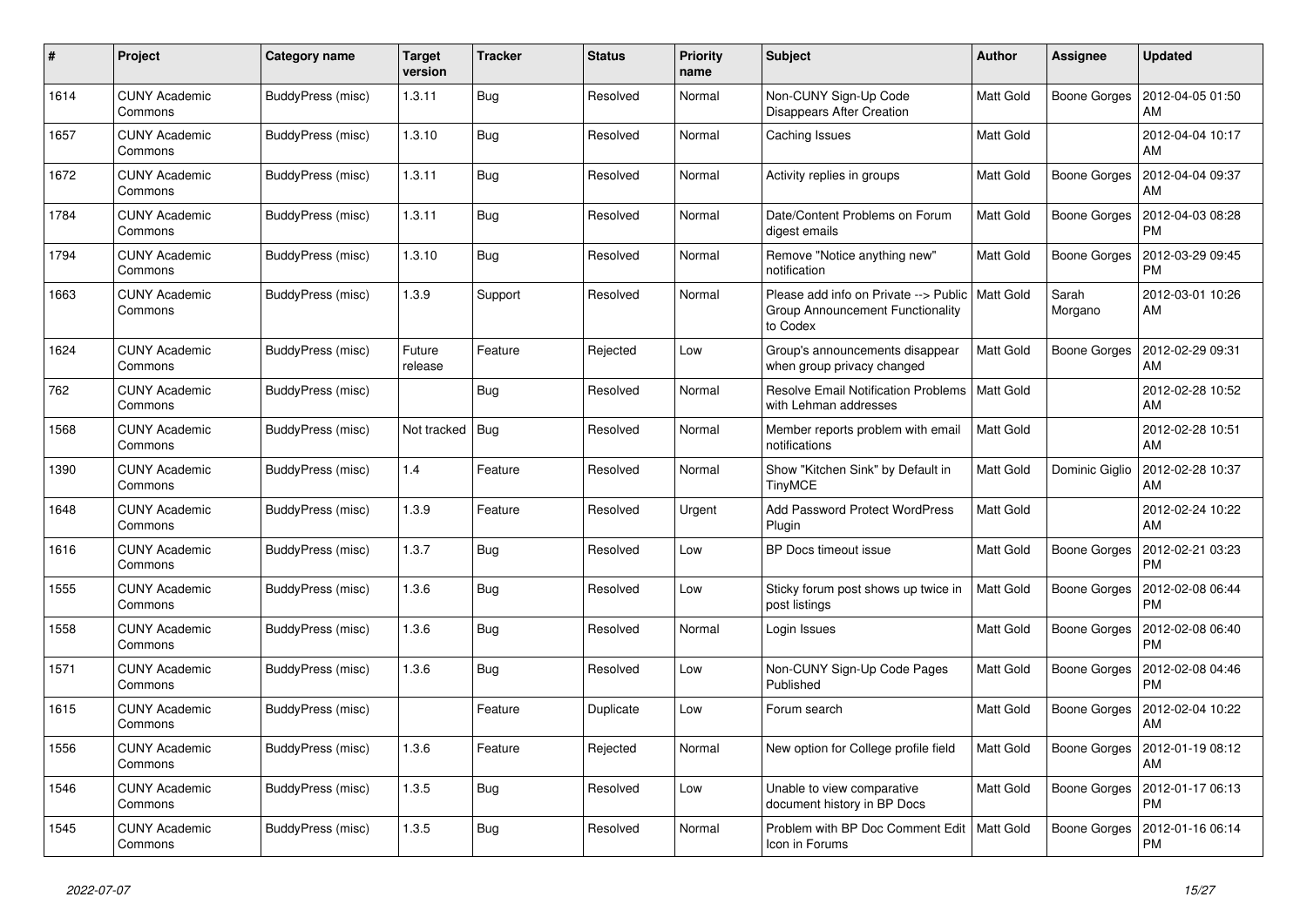| $\#$ | Project                         | <b>Category name</b>     | <b>Target</b><br>version | <b>Tracker</b> | <b>Status</b> | <b>Priority</b><br>name | Subject                                                                            | Author           | <b>Assignee</b>     | <b>Updated</b>                               |
|------|---------------------------------|--------------------------|--------------------------|----------------|---------------|-------------------------|------------------------------------------------------------------------------------|------------------|---------------------|----------------------------------------------|
| 1498 | <b>CUNY Academic</b><br>Commons | BuddyPress (misc)        | 1.3.3                    | <b>Bug</b>     | Resolved      | Normal                  | Non-Logged in User Redirect<br>Feature not working                                 | <b>Matt Gold</b> | Boone Gorges        | 2012-01-11 04:57<br><b>PM</b>                |
| 1487 | <b>CUNY Academic</b><br>Commons | BuddyPress (misc)        | 1.3.3                    | Feature        | Resolved      | Normal                  | Bug when using Featured Widget to<br>display a page                                | Matt Gold        | Boone Gorges        | 2012-01-10 10:05<br><b>PM</b>                |
| 1507 | <b>CUNY Academic</b><br>Commons | BuddyPress (misc)        | 1.3.3                    | Feature        | Resolved      | Normal                  | Add Custom Sidebar Plugin                                                          | Matt Gold        | Boone Gorges        | 2012-01-10 07:30<br><b>PM</b>                |
| 1503 | <b>CUNY Academic</b><br>Commons | <b>BuddyPress</b> (misc) | 1.3.3                    | Bug            | Resolved      | Normal                  | File list not showing file descriptions                                            | Matt Gold        | <b>Boone Gorges</b> | 2012-01-10 07:28<br><b>PM</b>                |
| 1488 | <b>CUNY Academic</b><br>Commons | BuddyPress (misc)        | 1.3.3                    | <b>Bug</b>     | Resolved      | Normal                  | Unable to edit forum post                                                          | <b>Matt Gold</b> | <b>Boone Gorges</b> | 2012-01-10 07:20<br><b>PM</b>                |
| 1495 | <b>CUNY Academic</b><br>Commons | BuddyPress (misc)        | 1.3.3                    | Bug            | Rejected      | Low                     | Newest Member Filter on homepage<br>not working                                    | Matt Gold        | Boone Gorges        | 2011-12-22 11:29<br>AM                       |
| 1455 | <b>CUNY Academic</b><br>Commons | <b>BuddyPress</b> (misc) | 1.3.1                    | Bug            | Resolved      | Normal                  | Errant error message on Groups<br>page                                             | Matt Gold        | Boone Gorges        | 2011-12-16 02:05<br>PM                       |
| 1451 | <b>CUNY Academic</b><br>Commons | BuddyPress (misc)        | 1.3.1                    | Bug            | Resolved      | Normal                  | Social Media Profile Icons Not<br>Showing Up Automatically?                        | Matt Gold        | Boone Gorges        | 2011-12-15 07:06<br>PM                       |
| 1441 | <b>CUNY Academic</b><br>Commons | BuddyPress (misc)        | Not tracked              | Support        | Rejected      | Normal                  | Hiding BP Admin bar on a<br>subdomain blog                                         | <b>Matt Gold</b> | Boone Gorges        | 2011-12-14 04:01<br><b>PM</b>                |
| 1294 | <b>CUNY Academic</b><br>Commons | BuddyPress (misc)        | Not tracked              | Bug            | Resolved      | Normal                  | Profile Field Search by College Not<br><b>Working Correctly</b>                    | Matt Gold        | <b>Boone Gorges</b> | 2011-12-09 07:11<br>AM                       |
| 1394 | <b>CUNY Academic</b><br>Commons | <b>BuddyPress</b> (misc) | 1.3                      | Feature        | Rejected      | Normal                  | Update Filters to include new BP<br>Profile roles                                  | <b>Matt Gold</b> | Boone Gorges        | 2011-12-09 07:11<br>AM                       |
| 1412 | <b>CUNY Academic</b><br>Commons | BuddyPress (misc)        | $1.3$                    | <b>Bug</b>     | Resolved      | Normal                  | Alter text on pop-up message about<br>role field                                   | Matt Gold        | Boone Gorges        | 2011-12-08 12:58<br><b>PM</b>                |
| 1400 | <b>CUNY Academic</b><br>Commons | BuddyPress (misc)        | 1.2.7                    | Bug            | Resolved      | Normal                  | Firefox Login Caching Issue                                                        | Matt Gold        | Boone Gorges        | 2011-12-06 05:53<br><b>PM</b>                |
| 1393 | <b>CUNY Academic</b><br>Commons | <b>BuddyPress</b> (misc) | Not tracked              | Feature        | Resolved      | Normal                  | Add Postdoc option to Profile Role                                                 | Matt Gold        | Matt Gold           | 2011-12-03 04:17<br><b>PM</b>                |
| 1387 | <b>CUNY Academic</b><br>Commons | BuddyPress (misc)        | Not tracked              | Feature        | Resolved      | Normal                  | Add Alumnus/a Category for BP<br><b>Profile Fields</b>                             | Matt Gold        | Matt Gold           | 2011-11-29 12:04<br>AM                       |
| 1345 | <b>CUNY Academic</b><br>Commons | <b>BuddyPress</b> (misc) | 1.3                      | <b>Bug</b>     | Resolved      | Normal                  | <b>Consider Adding BuddyPress Group</b><br>for Community Admins and Mods<br>Plugin | Matt Gold        | Boone Gorges        | 2011-11-28 03:17<br><b>PM</b>                |
| 1256 | <b>CUNY Academic</b><br>Commons | BuddyPress (misc)        | 1.3                      | Feature        | Resolved      | Normal                  | Enable BP Docs by default on<br>Commons groups                                     | Matt Gold        |                     | Boone Gorges   2011-11-15 02:27<br><b>PM</b> |
| 1344 | <b>CUNY Academic</b><br>Commons | BuddyPress (misc)        | 1.3                      | <b>Bug</b>     | Resolved      | Normal                  | Activity Feed Items not Appearing in<br>Group                                      | Matt Gold        |                     | Boone Gorges   2011-11-14 11:26<br>AM        |
| 1321 | <b>CUNY Academic</b><br>Commons | BuddyPress (misc)        | 1.2.5                    | <b>Bug</b>     | Duplicate     | Normal                  | BP Doc Comment Doesn't Show Up<br>on Doc (but does appear in group<br>stream)      | Matt Gold        | Boone Gorges        | 2011-11-04 08:04<br>AM                       |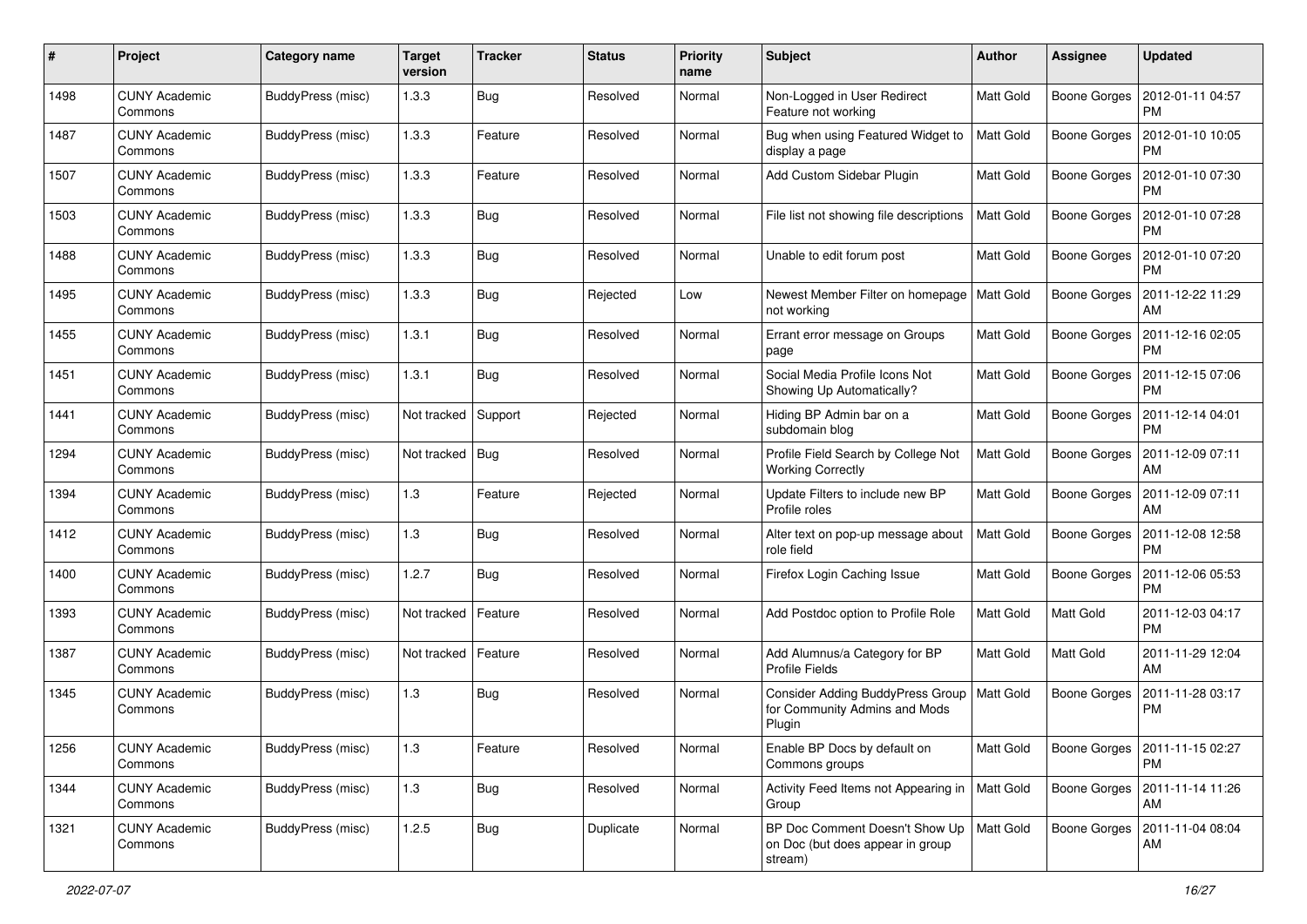| #    | Project                         | <b>Category name</b> | <b>Target</b><br>version | <b>Tracker</b> | <b>Status</b> | <b>Priority</b><br>name | <b>Subject</b>                                                                       | <b>Author</b>    | Assignee         | <b>Updated</b>                |
|------|---------------------------------|----------------------|--------------------------|----------------|---------------|-------------------------|--------------------------------------------------------------------------------------|------------------|------------------|-------------------------------|
| 643  | <b>CUNY Academic</b><br>Commons | BuddyPress (misc)    | 1.3                      | Feature        | Resolved      | Normal                  | Create Mechanism to Require<br>People to Fill Out New Identity<br>Profile Field      | Matt Gold        | Boone Gorges     | 2011-10-19 01:50<br><b>PM</b> |
| 626  | <b>CUNY Academic</b><br>Commons | BuddyPress (misc)    | Not tracked   Bug        |                | Resolved      | Normal                  | Edit Help Blog Post on Syncing<br>Group/Blog Authorship                              | Matt Gold        | Sarah<br>Morgano | 2011-10-13 11:29<br>AM        |
| 642  | <b>CUNY Academic</b><br>Commons | BuddyPress (misc)    | Not tracked              | Feature        | Resolved      | Normal                  | <b>Create new BuddyPress Profile</b><br><b>Field to Designate Role</b>               | Matt Gold        | Matt Gold        | 2011-09-24 03:22<br>PM        |
| 906  | <b>CUNY Academic</b><br>Commons | BuddyPress (misc)    | 1.3                      | Feature        | Resolved      | Low                     | Allow users to edit BP Doc<br>comments                                               | Matt Gold        | Boone Gorges     | 2011-09-14 01:27<br>AM        |
| 1162 | CUNY Academic<br>Commons        | BuddyPress (misc)    | 1.2.5                    | Feature        | Resolved      | Normal                  | Organization of "My Blogs"<br>Dropdown on Nav Bar                                    | Matt Gold        | Boone Gorges     | 2011-09-14 01:24<br>AM        |
| 697  | <b>CUNY Academic</b><br>Commons | BuddyPress (misc)    | 1.3                      | Feature        | Resolved      | Normal                  | Member request: Indented text in<br>Forum Posts                                      | <b>Matt Gold</b> | Boone Gorges     | 2011-09-13 03:29<br><b>PM</b> |
| 532  | CUNY Academic<br>Commons        | BuddyPress (misc)    | 1.3                      | Feature        | Resolved      | Normal                  | Allow members to paste in a group<br>of email addresses when sending<br>invites      | Matt Gold        | Boone Gorges     | 2011-09-13 01:12<br><b>PM</b> |
| 649  | <b>CUNY Academic</b><br>Commons | BuddyPress (misc)    | 1.3                      | Feature        | Resolved      | Normal                  | Create Copy All button for<br><b>BuddyPress Docs</b>                                 | <b>Matt Gold</b> | Boone Gorges     | 2011-09-13 11:59<br>AM        |
| 1117 | <b>CUNY Academic</b><br>Commons | BuddyPress (misc)    | 1.2.5                    | Bug            | Resolved      | Normal                  | Character Display Error in Feed                                                      | Matt Gold        | Boone Gorges     | 2011-09-12 06:29<br><b>PM</b> |
| 1145 | CUNY Academic<br>Commons        | BuddyPress (misc)    | 1.2.5                    | Bug            | Resolved      | Low                     | Alert Box on Group Join                                                              | Matt Gold        | Boone Gorges     | 2011-09-12 05:56<br><b>PM</b> |
| 1143 | <b>CUNY Academic</b><br>Commons | BuddyPress (misc)    | 1.2.5                    | <b>Bug</b>     | Resolved      | Normal                  | Notifications of Old Posts                                                           | Matt Gold        |                  | 2011-08-30 09:56<br><b>PM</b> |
| 351  | <b>CUNY Academic</b><br>Commons | BuddyPress (misc)    | Not tracked              | <b>Bug</b>     | Rejected      | Normal                  | <b>Invited Group Members Aren't</b><br>Automatically Added to Groups                 | Matt Gold        | Boone Gorges     | 2011-08-22 06:54<br><b>PM</b> |
| 466  | CUNY Academic<br>Commons        | BuddyPress (misc)    | Not tracked   Bug        |                | Rejected      | Normal                  | Friendship Requests coming out of<br>nowhere                                         | <b>Matt Gold</b> | Boone Gorges     | 2011-08-22 06:52<br><b>PM</b> |
| 590  | CUNY Academic<br>Commons        | BuddyPress (misc)    | Not tracked   Bug        |                | Resolved      | Normal                  | Roadmap Discussion                                                                   | Matt Gold        | Boone Gorges     | 2011-08-22 06:51<br><b>PM</b> |
| 599  | <b>CUNY Academic</b><br>Commons | BuddyPress (misc)    | Future<br>release        | Feature        | Assigned      | Normal                  | Consider adding rating plugins for<br><b>BuddyPress/BBPress</b>                      | Matt Gold        | Boone Gorges     | 2011-08-22 06:50<br><b>PM</b> |
| 735  | <b>CUNY Academic</b><br>Commons | BuddyPress (misc)    | 1.2.5                    | Feature        | Resolved      | Normal                  | BP Docs - Include Check-Box to<br>Avoid Email Notifications of Minor<br><b>Edits</b> | Matt Gold        | Boone Gorges     | 2011-07-24 11:34<br>AM        |
| 993  | <b>CUNY Academic</b><br>Commons | BuddyPress (misc)    | 1.2.5                    | Bug            | Resolved      | Low                     | <b>BP Docs Notification Issue</b>                                                    | Matt Gold        | Boone Gorges     | 2011-07-20 12:10<br>AM        |
| 992  | CUNY Academic<br>Commons        | BuddyPress (misc)    | 1.2.5                    | Bug            | Resolved      | Normal                  | BP Docs comments show up on WP<br>Dashboard                                          | <b>Matt Gold</b> | Boone Gorges     | 2011-07-19 02:17<br><b>PM</b> |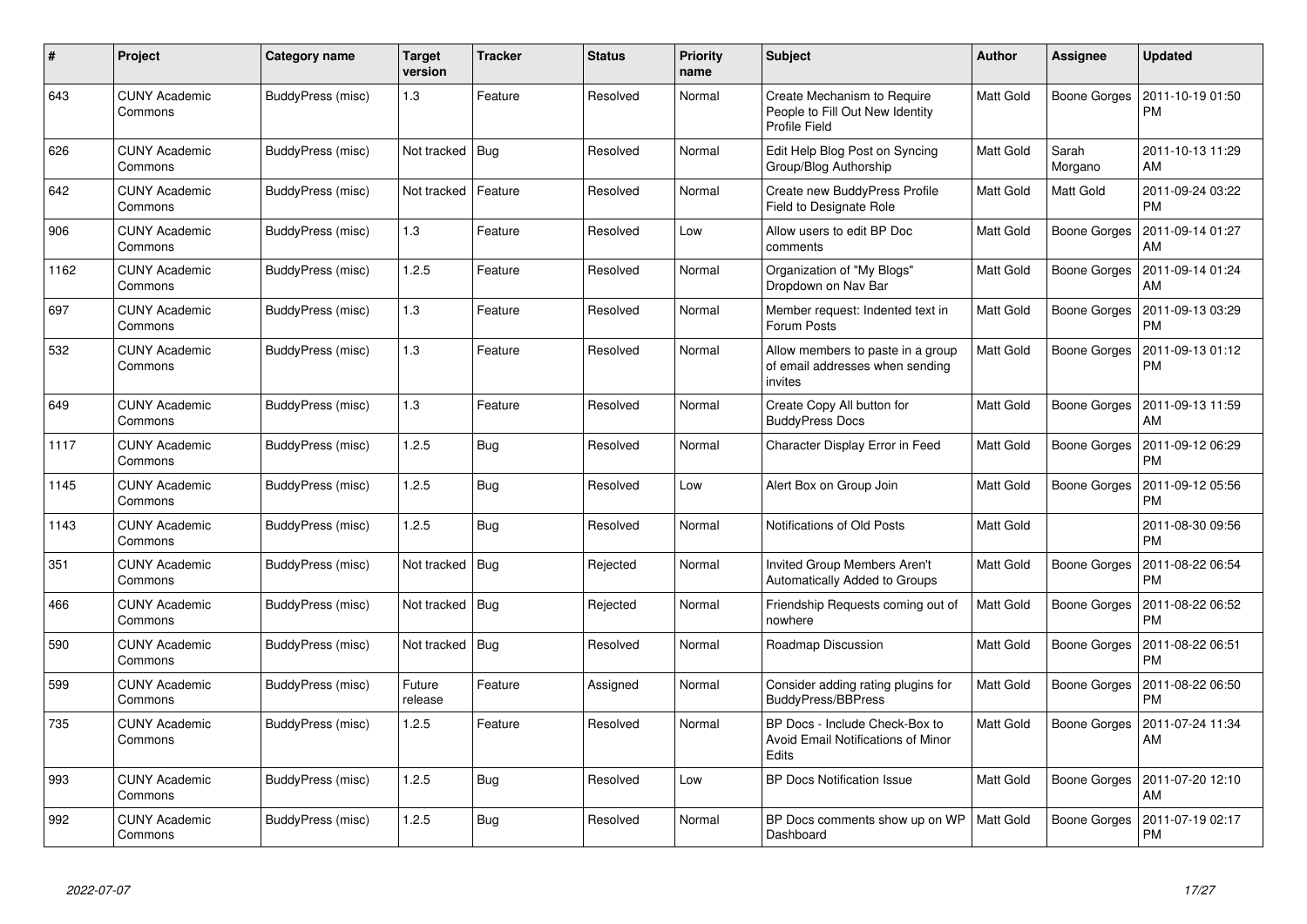| #   | Project                         | Category name     | <b>Target</b><br>version | <b>Tracker</b> | <b>Status</b> | <b>Priority</b><br>name | <b>Subject</b>                                                                    | <b>Author</b>    | <b>Assignee</b> | <b>Updated</b>                |
|-----|---------------------------------|-------------------|--------------------------|----------------|---------------|-------------------------|-----------------------------------------------------------------------------------|------------------|-----------------|-------------------------------|
| 648 | <b>CUNY Academic</b><br>Commons | BuddyPress (misc) | 1.3                      | Feature        | Resolved      | Normal                  | Create Print functionality for<br><b>BuddyPress Docs</b>                          | <b>Matt Gold</b> | Boone Gorges    | 2011-07-19 11:46<br>AM        |
| 810 | <b>CUNY Academic</b><br>Commons | BuddyPress (misc) | 1.2.4                    | <b>Bug</b>     | Resolved      | Normal                  | Can't see all blogs in "My Blogs"                                                 | Matt Gold        | Boone Gorges    | 2011-07-12 10:51<br><b>PM</b> |
| 905 | <b>CUNY Academic</b><br>Commons | BuddyPress (misc) | 1.2.4                    | Bug            | Resolved      | Low                     | <b>BP Docs Authentication Issue</b>                                               | Matt Gold        | Boone Gorges    | 2011-07-12 01:39<br><b>PM</b> |
| 950 | <b>CUNY Academic</b><br>Commons | BuddyPress (misc) | 1.2.4                    | Bug            | Rejected      | Normal                  | Spam/Moderation Issue                                                             | Matt Gold        | Boone Gorges    | 2011-07-11 09:15<br>AM        |
| 929 | <b>CUNY Academic</b><br>Commons | BuddyPress (misc) | Not tracked              | Support        | Resolved      | Normal                  | Request: Change Member ID                                                         | Matt Gold        | Boone Gorges    | 2011-07-08 02:25<br><b>PM</b> |
| 908 | <b>CUNY Academic</b><br>Commons | BuddyPress (misc) | 1.2.4                    | <b>Bug</b>     | Resolved      | Normal                  | Free a BP Doc from Locked Status                                                  | Matt Gold        | Boone Gorges    | 2011-07-02 11:15<br><b>PM</b> |
| 856 | <b>CUNY Academic</b><br>Commons | BuddyPress (misc) | 1.2.4                    | Bug            | Resolved      | Low                     | Text-alignment issue on group                                                     | Matt Gold        | Raymond Hoh     | 2011-06-22 10:02<br><b>PM</b> |
| 557 | <b>CUNY Academic</b><br>Commons | BuddyPress (misc) | 1.3                      | Feature        | Rejected      | Normal                  | Denied Size and Extension Alerts on<br>Forum posts                                | l Matt Gold      | Boone Gorges    | 2011-06-17 02:58<br><b>PM</b> |
| 774 | <b>CUNY Academic</b><br>Commons | BuddyPress (misc) | 1.3                      | Feature        | Resolved      | Normal                  | Consider Allowing Email to Be Sent<br><b>Between Unfriended Members</b>           | Matt Gold        | Boone Gorges    | 2011-06-16 04:06<br><b>PM</b> |
| 806 | <b>CUNY Academic</b><br>Commons | BuddyPress (misc) | 1.2.4                    | Bug            | Resolved      | Normal                  | <b>BP Docs Notification Throttling</b><br><b>Issues</b>                           | Matt Gold        | Boone Gorges    | 2011-06-08 12:17<br><b>PM</b> |
| 783 | <b>CUNY Academic</b><br>Commons | BuddyPress (misc) | 1.2.4                    | <b>Bug</b>     | Resolved      | Normal                  | Broken Avatar Images                                                              | Matt Gold        | Boone Gorges    | 2011-06-06 02:49<br>РM        |
| 782 | <b>CUNY Academic</b><br>Commons | BuddyPress (misc) | 1.2.3                    | Feature        | Resolved      | Normal                  | Add Captcha Plugin                                                                | Matt Gold        | Boone Gorges    | 2011-06-06 10:37<br>AM        |
| 778 | <b>CUNY Academic</b><br>Commons | BuddyPress (misc) | 1.2.2                    | Bug            | Resolved      | Normal                  | Private BP Docs Comment<br>Notification in RSS Feed                               | <b>Matt Gold</b> | Boone Gorges    | 2011-06-02 09:29<br>AM        |
| 763 | <b>CUNY Academic</b><br>Commons | BuddyPress (misc) | 1.2.3                    | Bug            | Resolved      | Low                     | Resaving BP Docs Preferences on<br>Same Setting Produces Unclear<br>Error Message | <b>Matt Gold</b> | Boone Gorges    | 2011-06-02 09:19<br>AM        |
| 325 | <b>CUNY Academic</b><br>Commons | BuddyPress (misc) | 1.3                      | Feature        | Resolved      | Normal                  | Add folder hierarchies to Group<br>Documents plugin                               | <b>Matt Gold</b> | Boone Gorges    | 2011-05-23 01:33<br>AM        |
| 746 | <b>CUNY Academic</b><br>Commons | BuddyPress (misc) | 1.3                      | <b>Bug</b>     | Resolved      | Normal                  | Create Pop-Up Login Overlay                                                       | Matt Gold        | Raymond Hoh     | 2011-05-16 06:32<br><b>PM</b> |
| 724 | <b>CUNY Academic</b><br>Commons | BuddyPress (misc) | 1.2.1                    | Bug            | Rejected      | Normal                  | Word Limit on Email Notifications of<br>Forum Posts?                              | <b>Matt Gold</b> | Boone Gorges    | 2011-05-11 12:04<br><b>PM</b> |
| 627 | <b>CUNY Academic</b><br>Commons | BuddyPress (misc) | 1.2                      | Feature        | Resolved      | Normal                  | Add LaTeX support for BP Group<br>Forums                                          | <b>Matt Gold</b> | Boone Gorges    | 2011-05-09 05:21<br><b>PM</b> |
| 661 | <b>CUNY Academic</b><br>Commons | BuddyPress (misc) | 1.2                      | <b>Bug</b>     | Resolved      | Low                     | HTML Special Characters Appear in<br><b>Email Notification Text</b>               | Matt Gold        | Raymond Hoh     | 2011-05-04 08:55<br>AM        |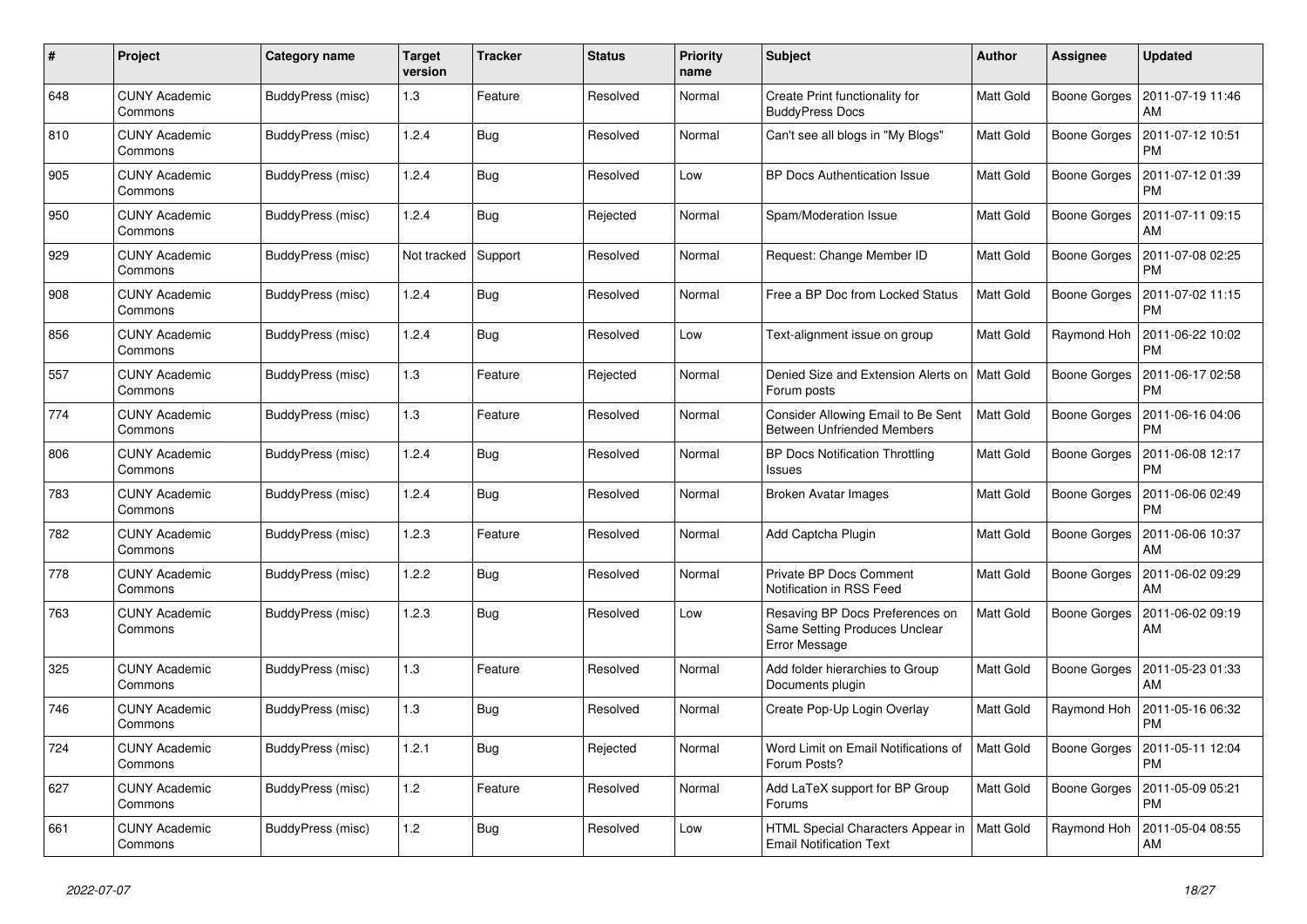| $\#$ | Project                         | <b>Category name</b>     | <b>Target</b><br>version | <b>Tracker</b> | <b>Status</b> | <b>Priority</b><br>name | Subject                                                                                               | Author           | <b>Assignee</b>     | <b>Updated</b>                               |
|------|---------------------------------|--------------------------|--------------------------|----------------|---------------|-------------------------|-------------------------------------------------------------------------------------------------------|------------------|---------------------|----------------------------------------------|
| 731  | <b>CUNY Academic</b><br>Commons | BuddyPress (misc)        | 1.2.1                    | <b>Bug</b>     | Resolved      | Normal                  | Member reports a problem posting<br>to a private group                                                | <b>Matt Gold</b> | Boone Gorges        | 2011-05-03 07:10<br><b>PM</b>                |
| 656  | <b>CUNY Academic</b><br>Commons | BuddyPress (misc)        | 1.2                      | Bug            | Resolved      | Low                     | <b>Conflicting Email Subscription</b><br>Messages                                                     | <b>Matt Gold</b> | Boone Gorges        | 2011-04-10 10:10<br><b>PM</b>                |
| 674  | <b>CUNY Academic</b><br>Commons | BuddyPress (misc)        | Not tracked              | <b>Bug</b>     | Rejected      | Normal                  | <b>Errant Friend Request?</b>                                                                         | Matt Gold        | Boone Gorges        | 2011-04-06 11:28<br><b>PM</b>                |
| 660  | <b>CUNY Academic</b><br>Commons | BuddyPress (misc)        | 1.2                      | <b>Bug</b>     | Resolved      | Low                     | HTML Markup appears in activity<br>comment                                                            | Matt Gold        | <b>Boone Gorges</b> | 2011-04-04 02:39<br><b>PM</b>                |
| 651  | <b>CUNY Academic</b><br>Commons | BuddyPress (misc)        | Not tracked              | Feature        | Resolved      | Normal                  | Update Roadmap                                                                                        | <b>Matt Gold</b> | Boone Gorges        | 2011-03-26 07:20<br><b>PM</b>                |
| 646  | <b>CUNY Academic</b><br>Commons | BuddyPress (misc)        | 1.2                      | Bug            | Resolved      | Low                     | Change Error Message Non<br>Logged-In Users See When<br>Authorized Page is Requested<br>Without Login | Matt Gold        | Boone Gorges        | 2011-03-22 10:28<br>AM                       |
| 629  | <b>CUNY Academic</b><br>Commons | BuddyPress (misc)        | 1.2                      | Feature        | Resolved      | Normal                  | Create Required Profile Field to<br>Define User Status                                                | <b>Matt Gold</b> | Matt Gold           | 2011-03-17 06:34<br>PM                       |
| 638  | <b>CUNY Academic</b><br>Commons | BuddyPress (misc)        | 1.1.11                   | Bug            | Resolved      | Normal                  | Email Notifications Include Odd<br>Characters                                                         | <b>Matt Gold</b> | Boone Gorges        | 2011-03-16 11:06<br>AM                       |
| 635  | <b>CUNY Academic</b><br>Commons | <b>BuddyPress (misc)</b> | Future<br>release        | Feature        | Assigned      | Normal                  | Big Blue Button - Videoconferencing   Matt Gold<br>in Groups and Blogs                                |                  | <b>Boone Gorges</b> | 2011-03-14 03:24<br>PM                       |
| 348  | <b>CUNY Academic</b><br>Commons | BuddyPress (misc)        | 1.2                      | Feature        | Resolved      | Normal                  | Create status marker to show which<br>invited group members have already<br>received group invites    | Matt Gold        | <b>Boone Gorges</b> | 2011-03-08 09:08<br><b>PM</b>                |
| 349  | <b>CUNY Academic</b><br>Commons | BuddyPress (misc)        | 1.2                      | Feature        | Resolved      | Normal                  | Add explanatory note to Group Send   Matt Gold<br><b>Invites Page</b>                                 |                  | Boone Gorges        | 2011-03-08 08:44<br><b>PM</b>                |
| 612  | <b>CUNY Academic</b><br>Commons | BuddyPress (misc)        | 1.1.10                   | Bug            | Resolved      | Normal                  | Member reports trouble uploading<br>documents to groups                                               | <b>Matt Gold</b> | Boone Gorges        | 2011-03-07 10:12<br><b>PM</b>                |
| 614  | <b>CUNY Academic</b><br>Commons | BuddyPress (misc)        | 1.1.10                   | Bug            | Rejected      | Low                     | Log out button on BP Admin bar<br>covers logo                                                         | Matt Gold        | <b>Boone Gorges</b> | 2011-03-04 05:58<br><b>PM</b>                |
| 613  | <b>CUNY Academic</b><br>Commons | BuddyPress (misc)        | 1.1.10                   | Bug            | Resolved      | Normal                  | Member reports group blog / group<br>member syncing                                                   | Matt Gold        | Boone Gorges        | 2011-03-03 09:26<br>AM                       |
| 623  | <b>CUNY Academic</b><br>Commons | BuddyPress (misc)        | 1.2                      | Feature        | Resolved      | Normal                  | <b>BuddyPress Docs: Move</b><br>Paste-from-Word Icon Into Top Row<br>of Tiny-MCE icons                | Matt Gold        | <b>Boone Gorges</b> | 2011-02-28 06:33<br><b>PM</b>                |
| 606  | <b>CUNY Academic</b><br>Commons | BuddyPress (misc)        | 1.1.10                   | <b>Bug</b>     | Rejected      | Low                     | Avatars don't show up in list of<br>members on group invite tool                                      | Matt Gold        |                     | Boone Gorges   2011-02-24 11:47<br>PM        |
| 605  | <b>CUNY Academic</b><br>Commons | BuddyPress (misc)        | 1.1.10                   | <b>Bug</b>     | Rejected      | Normal                  | Member search on Group Invite<br>Page Not Working                                                     | Matt Gold        |                     | Boone Gorges   2011-02-24 11:41<br><b>PM</b> |
| 510  | <b>CUNY Academic</b><br>Commons | BuddyPress (misc)        | 1.2                      | Feature        | Resolved      | Normal                  | Change group slug placement on<br>group admin menu                                                    | Matt Gold        |                     | Boone Gorges   2011-02-21 04:51<br><b>PM</b> |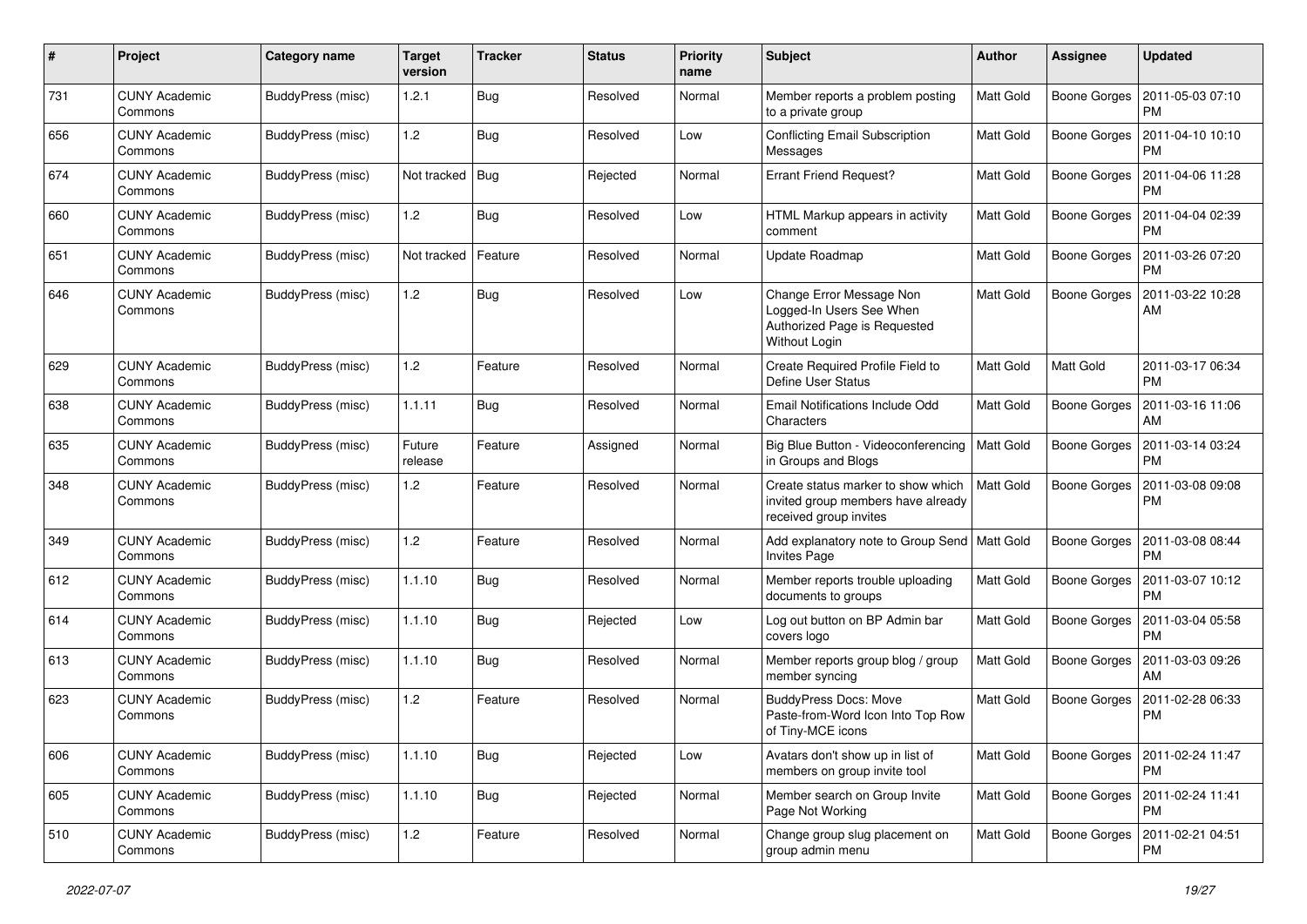| $\#$ | Project                         | Category name     | <b>Target</b><br>version | <b>Tracker</b> | <b>Status</b> | <b>Priority</b><br>name | <b>Subject</b>                                                                           | <b>Author</b>    | <b>Assignee</b> | <b>Updated</b>                |
|------|---------------------------------|-------------------|--------------------------|----------------|---------------|-------------------------|------------------------------------------------------------------------------------------|------------------|-----------------|-------------------------------|
| 362  | <b>CUNY Academic</b><br>Commons | BuddyPress (misc) | 1.2                      | Feature        | Resolved      | Low                     | Require Confirmation on Leaving a<br>Group                                               | <b>Matt Gold</b> | Boone Gorges    | 2011-02-21 02:51<br><b>PM</b> |
| 574  | <b>CUNY Academic</b><br>Commons | BuddyPress (misc) | 1.1.10                   | <b>Bug</b>     | Resolved      | High                    | Members unable to read documents<br>posted to groups                                     | Matt Gold        | Boone Gorges    | 2011-02-10 03:01<br><b>PM</b> |
| 568  | <b>CUNY Academic</b><br>Commons | BuddyPress (misc) | 1.1.10                   | Bug            | Resolved      | High                    | Member reports trouble uploading<br>documents to groups                                  | Matt Gold        | Boone Gorges    | 2011-02-10 02:33<br><b>PM</b> |
| 561  | <b>CUNY Academic</b><br>Commons | BuddyPress (misc) |                          | <b>Bug</b>     | Resolved      | Normal                  | <b>Copyright Violation</b>                                                               | Matt Gold        | Matt Gold       | 2011-02-05 03:10<br><b>PM</b> |
| 546  | <b>CUNY Academic</b><br>Commons | BuddyPress (misc) | 1.1.8                    | <b>Bug</b>     | Resolved      | Normal                  | Add Group/Group Blog Author<br>Syncing on an Automated Basis to<br>the Group Blog Plugin | Matt Gold        | Boone Gorges    | 2011-02-03 08:44<br>AM        |
| 538  | <b>CUNY Academic</b><br>Commons | BuddyPress (misc) | 1.1.8                    | Bug            | Resolved      | Normal                  | News feed assigns incorrect<br>trackback origins                                         | Matt Gold        | Boone Gorges    | 2011-02-02 11:22<br>AM        |
| 540  | <b>CUNY Academic</b><br>Commons | BuddyPress (misc) | 1.1.8                    | Bug            | Resolved      | Normal                  | Long BP Group Doc Names Hide<br>Edit/Delete Options                                      | <b>Matt Gold</b> | Boone Gorges    | 2011-02-02 10:58<br>AM        |
| 533  | <b>CUNY Academic</b><br>Commons | BuddyPress (misc) | 1.1.8                    | <b>Bug</b>     | Resolved      | Normal                  | Minor CSS issue on group page                                                            | Matt Gold        | Boone Gorges    | 2011-02-02 09:44<br>AM        |
| 539  | <b>CUNY Academic</b><br>Commons | BuddyPress (misc) | 1.2                      | Feature        | Rejected      | Normal                  | Allow document category names to<br>be edited                                            | Matt Gold        | Boone Gorges    | 2011-01-24 12:52<br><b>PM</b> |
| 531  | <b>CUNY Academic</b><br>Commons | BuddyPress (misc) | 1.1.7                    | <b>Bug</b>     | Resolved      | Low                     | Member reports problems with<br>avatar cropping                                          | Matt Gold        | Boone Gorges    | 2011-01-04 05:10<br><b>PM</b> |
| 527  | <b>CUNY Academic</b><br>Commons | BuddyPress (misc) | 1.1.7                    | <b>Bug</b>     | Resolved      | Low                     | BP Admin Bar Doesn't Show up on<br>Cityscape Theme                                       | Matt Gold        | Boone Gorges    | 2011-01-04 03:39<br><b>PM</b> |
| 428  | <b>CUNY Academic</b><br>Commons | BuddyPress (misc) | 1.2                      | Feature        | Resolved      | Normal                  | Consider adding Log Out button to<br><b>BP Admin Bar</b>                                 | <b>Matt Gold</b> | Boone Gorges    | 2010-12-22 12:12<br><b>PM</b> |
| 467  | <b>CUNY Academic</b><br>Commons | BuddyPress (misc) | Not tracked              | Bug            | Resolved      | Low                     | CAC Blog no longer listed on<br>BP-Admin Bar "My Blogs" list                             | Matt Gold        | Boone Gorges    | 2010-12-21 12:38<br><b>PM</b> |
| 456  | <b>CUNY Academic</b><br>Commons | BuddyPress (misc) | Not tracked              | Bug            | Resolved      | Normal                  | <b>Check Sitewide Plugins</b>                                                            | Matt Gold        | Boone Gorges    | 2010-12-21 12:31<br><b>PM</b> |
| 507  | <b>CUNY Academic</b><br>Commons | BuddyPress (misc) | 1.1.6                    | <b>Bug</b>     | Resolved      | High                    | Invite Anyone Rejects CUNY Email<br>Addresses                                            | Matt Gold        | Boone Gorges    | 2010-12-21 11:26<br>AM        |
| 498  | <b>CUNY Academic</b><br>Commons | BuddyPress (misc) |                          | Feature        | Duplicate     | Normal                  | Create ability to respond to forum<br>posts by email                                     | Matt Gold        | Boone Gorges    | 2010-12-20 11:34<br>AM        |
| 350  | <b>CUNY Academic</b><br>Commons | BuddyPress (misc) | 1.2                      | Feature        | Resolved      | Normal                  | Move "Send Invites" Button                                                               | Matt Gold        | Boone Gorges    | 2010-12-20 11:29<br>AM        |
| 328  | <b>CUNY Academic</b><br>Commons | BuddyPress (misc) | Future<br>release        | Feature        | Duplicate     | Normal                  | Make Group Invitation Status<br>Clearer                                                  | <b>Matt Gold</b> | Boone Gorges    | 2010-12-20 11:08<br>AM        |
| 500  | <b>CUNY Academic</b><br>Commons | BuddyPress (misc) | Future<br>release        | Feature        | Assigned      | Normal                  | <b>Export Group Data</b>                                                                 | Matt Gold        | Boone Gorges    | 2010-12-19 12:09<br><b>PM</b> |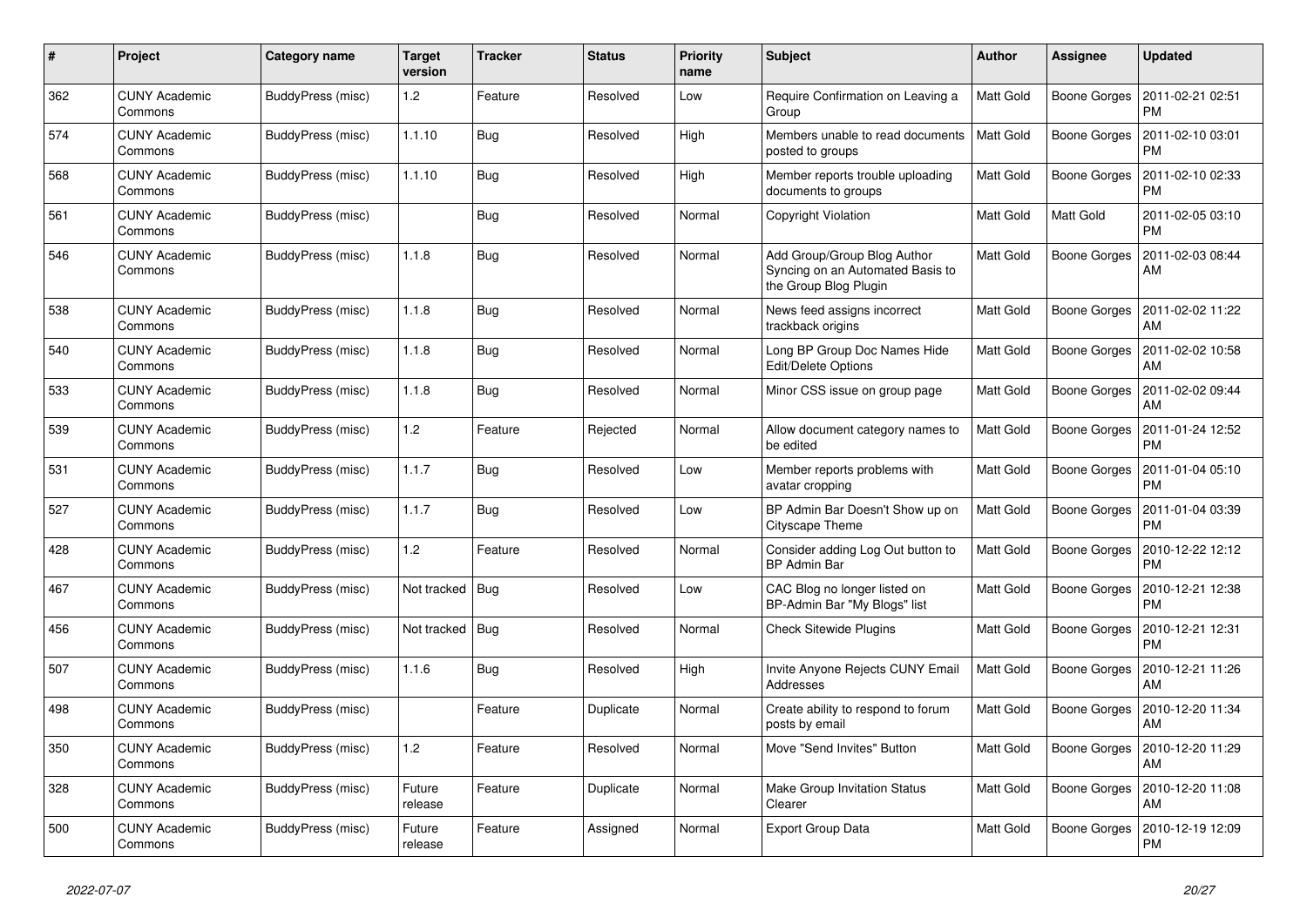| #   | Project                         | Category name     | <b>Target</b><br>version | Tracker    | <b>Status</b> | <b>Priority</b><br>name | <b>Subject</b>                                                    | <b>Author</b>    | <b>Assignee</b>     | <b>Updated</b>                |
|-----|---------------------------------|-------------------|--------------------------|------------|---------------|-------------------------|-------------------------------------------------------------------|------------------|---------------------|-------------------------------|
| 486 | <b>CUNY Academic</b><br>Commons | BuddyPress (misc) | 1.1.4                    | Feature    | Resolved      | Normal                  | Add "Post Topic" to Group Forum<br>pages                          | <b>Matt Gold</b> | Boone Gorges        | 2010-12-16 11:13<br>AM        |
| 458 | <b>CUNY Academic</b><br>Commons | BuddyPress (misc) | 1.1.3                    | Bug        | Resolved      | Normal                  | Notifications Not Received for Own<br>Messages                    | <b>Matt Gold</b> | Boone Gorges        | 2010-12-13 08:28<br><b>PM</b> |
| 457 | <b>CUNY Academic</b><br>Commons | BuddyPress (misc) | 1.1.2                    | Bug        | Resolved      | High                    | Unable to Upload Documents as<br>Forum Attachments                | Matt Gold        | Boone Gorges        | 2010-12-10 06:56<br>PM        |
| 391 | <b>CUNY Academic</b><br>Commons | BuddyPress (misc) | Not tracked              | Feature    | Resolved      | Normal                  | Announce changes to Group<br>Interface                            | Matt Gold        | <b>Brian Foote</b>  | 2010-12-09 05:18<br><b>PM</b> |
| 451 | <b>CUNY Academic</b><br>Commons | BuddyPress (misc) | Not tracked              | Bug        | Resolved      | High                    | Members Unable to Upload<br>Documents to Groups                   | Matt Gold        | <b>Boone Gorges</b> | 2010-12-09 12:32<br><b>PM</b> |
| 435 | <b>CUNY Academic</b><br>Commons | BuddyPress (misc) | Future<br>release        | Feature    | Assigned      | Normal                  | Include Avatar Images in Forum<br><b>Post Notification Emails</b> | Matt Gold        | Boone Gorges        | 2010-12-08 12:40<br><b>PM</b> |
| 450 | <b>CUNY Academic</b><br>Commons | BuddyPress (misc) |                          | <b>Bug</b> | Duplicate     | Normal                  | Email Notifications Summary vs. Full   Matt Gold<br>Posts         |                  | Boone Gorges        | 2010-12-08 07:30<br>AM        |
| 436 | <b>CUNY Academic</b><br>Commons | BuddyPress (misc) | 1.1.1                    | <b>Bug</b> | Resolved      | Normal                  | Who's Online Widget                                               | Matt Gold        | Boone Gorges        | 2010-12-07 08:14<br>AM        |
| 340 | <b>CUNY Academic</b><br>Commons | BuddyPress (misc) | 1.1                      | Bug        | Resolved      | High                    | BP Admin Bar Menu Mouseover<br><b>Areas Too Sensitive</b>         | <b>Matt Gold</b> | Boone Gorges        | 2010-12-01 09:48<br>AM        |
| 361 | <b>CUNY Academic</b><br>Commons | BuddyPress (misc) | 1.1                      | Feature    | Resolved      | Normal                  | Change Wording of Options on<br><b>Friend Request Responses</b>   | <b>Matt Gold</b> | Chris Stein         | 2010-11-24 01:42<br><b>PM</b> |
| 307 | <b>CUNY Academic</b><br>Commons | BuddyPress (misc) | 1.1                      | Feature    | Resolved      | Low                     | Possible to Change in Group Slug?                                 | Matt Gold        | Boone Gorges        | 2010-11-20 09:12<br>AM        |
| 377 | <b>CUNY Academic</b><br>Commons | BuddyPress (misc) | Future<br>release        | Feature    | Assigned      | Normal                  | Like buttons                                                      | Matt Gold        | Boone Gorges        | 2010-11-16 05:13<br><b>PM</b> |
| 352 | <b>CUNY Academic</b><br>Commons | BuddyPress (misc) | 1.1                      | <b>Bug</b> | Resolved      | Normal                  | Member reports problems with<br>avatar cropping                   | <b>Matt Gold</b> | Boone Gorges        | 2010-11-16 05:07<br><b>PM</b> |
| 279 | <b>CUNY Academic</b><br>Commons | BuddyPress (misc) | 1.1                      | <b>Bug</b> | Rejected      | Normal                  | Members Report Problems with<br><b>Notifications</b>              | Matt Gold        | Boone Gorges        | 2010-11-16 04:37<br><b>PM</b> |
| 387 | <b>CUNY Academic</b><br>Commons | BuddyPress (misc) | 1.1                      | <b>Bug</b> | Resolved      | Normal                  | Disable activity replies for group<br>announcements               | <b>Matt Gold</b> | Boone Gorges        | 2010-11-16 04:20<br><b>PM</b> |
| 257 | <b>CUNY Academic</b><br>Commons | BuddyPress (misc) | 1.1                      | Feature    | Resolved      | Normal                  | Add avatar dimensions to the<br>Change Avatar page.               | <b>Matt Gold</b> | Chris Stein         | 2010-11-16 03:58<br><b>PM</b> |
| 32  | <b>CUNY Academic</b><br>Commons | BuddyPress (misc) | 1.1                      | Feature    | Resolved      | Low                     | Add BP External Group Blogs Plugin                                | Matt Gold        | Boone Gorges        | 2010-10-06 05:12<br><b>PM</b> |
| 363 | <b>CUNY Academic</b><br>Commons | BuddyPress (misc) | Not tracked              | Bug        | Resolved      | Normal                  | Member listed twice in group                                      | Matt Gold        | Boone Gorges        | 2010-10-06 10:35<br>AM        |
| 360 | CUNY Academic<br>Commons        | BuddyPress (misc) | 1.0.3                    | <b>Bug</b> | Resolved      | High                    | <b>Activity Feed Problems</b>                                     | <b>Matt Gold</b> | Boone Gorges        | 2010-09-28 11:45<br>AM        |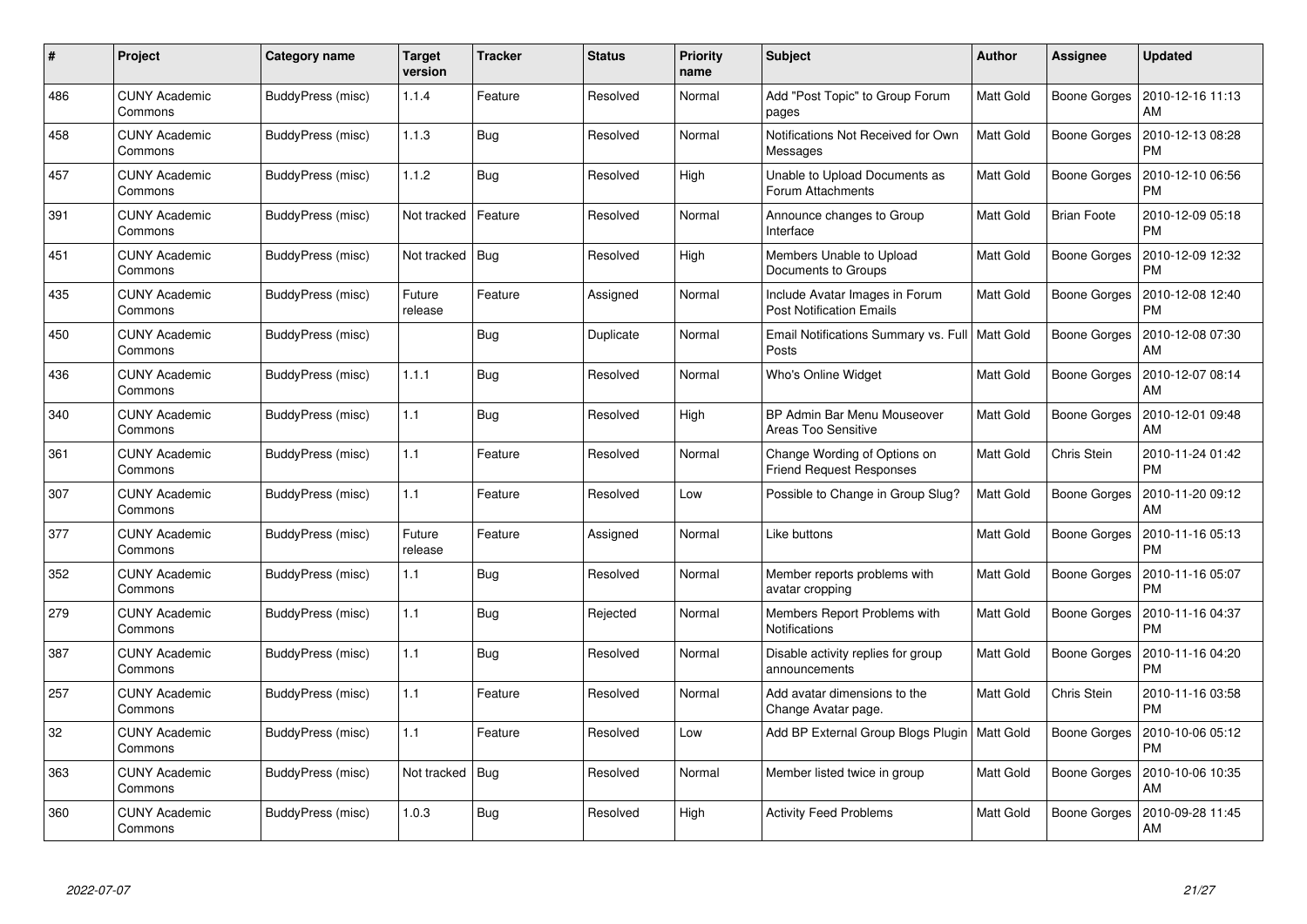| #   | Project                         | Category name     | <b>Target</b><br>version | <b>Tracker</b> | <b>Status</b> | <b>Priority</b><br>name | <b>Subject</b>                                                               | <b>Author</b>    | Assignee            | <b>Updated</b>                |
|-----|---------------------------------|-------------------|--------------------------|----------------|---------------|-------------------------|------------------------------------------------------------------------------|------------------|---------------------|-------------------------------|
| 36  | <b>CUNY Academic</b><br>Commons | BuddyPress (misc) | 1.1                      | Feature        | Resolved      | Normal                  | Digest Version of Group Forums<br>Notification Plugin                        | Matt Gold        | Boone Gorges        | 2010-09-26 11:10<br>AM        |
| 339 | <b>CUNY Academic</b><br>Commons | BuddyPress (misc) | Future<br>release        | Feature        | Rejected      | Low                     | Offer Views/Previews of Documents<br>in Group Docs folder                    | <b>Matt Gold</b> | <b>Boone Gorges</b> | 2010-09-20 09:03<br><b>PM</b> |
| 346 | CUNY Academic<br>Commons        | BuddyPress (misc) | 1.0.3                    | Bug            | Resolved      | High                    | News Nav Bar Link on Wiki Pages<br>Points to Wrong Page                      | Matt Gold        | Boone Gorges        | 2010-09-20 05:28<br>PM        |
| 332 | <b>CUNY Academic</b><br>Commons | BuddyPress (misc) | 1.0.3                    | Feature        | Resolved      | Low                     | Embed Links in Forum Notification<br>Posts                                   | Matt Gold        | Boone Gorges        | 2010-09-14 09:34<br>AM        |
| 330 | <b>CUNY Academic</b><br>Commons | BuddyPress (misc) | Not tracked              | Feature        | Resolved      | Low                     | Create avatar/gravatar for<br>Commons WP profile page                        | Matt Gold        | Boone Gorges        | 2010-09-10 03:36<br>PM        |
| 282 | <b>CUNY Academic</b><br>Commons | BuddyPress (misc) | 1.1                      | Feature        | Resolved      | Normal                  | Alter "Kick and Ban" Group<br>Functionality                                  | Matt Gold        | Boone Gorges        | 2010-09-08 06:14<br><b>PM</b> |
| 281 | <b>CUNY Academic</b><br>Commons | BuddyPress (misc) | 1.1                      | Feature        | Resolved      | Low                     | Change "Kick and Ban" terminology<br>in Group Interface                      | <b>Matt Gold</b> | Boone Gorges        | 2010-09-08 06:14<br><b>PM</b> |
| 323 | <b>CUNY Academic</b><br>Commons | BuddyPress (misc) | 1.0.3                    | Bug            | Resolved      | Normal                  | Multiple listings of member account<br>in BP group                           | Matt Gold        | Boone Gorges        | 2010-09-08 02:40<br><b>PM</b> |
| 322 | <b>CUNY Academic</b><br>Commons | BuddyPress (misc) | 1.0.2                    | Feature        | Resolved      | High                    | Raising Limitation on Emailed<br>Invites                                     | Matt Gold        | Boone Gorges        | 2010-09-03 07:07<br>AM        |
| 314 | <b>CUNY Academic</b><br>Commons | BuddyPress (misc) | 1.0.2                    | Bug            | Resolved      | Normal                  | Changing Blog Title in BuddyPress<br>Menus                                   | Matt Gold        | Boone Gorges        | 2010-09-02 10:59<br>AM        |
| 320 | <b>CUNY Academic</b><br>Commons | BuddyPress (misc) | Not tracked              | Bug            | Resolved      | Normal                  | Multiple listings of account in BP<br>group                                  | Matt Gold        | Boone Gorges        | 2010-09-01 07:37<br>AM        |
| 233 | <b>CUNY Academic</b><br>Commons | BuddyPress (misc) | 1.0                      | Feature        | Resolved      | Low                     | Add time limit to forum post editing<br>capabilities                         | Matt Gold        | Boone Gorges        | 2010-08-29 02:09<br><b>PM</b> |
| 278 | <b>CUNY Academic</b><br>Commons | BuddyPress (misc) | 1.0.1                    | Bug            | Resolved      | Normal                  | Group Blog plugin creates<br>subdirectory, not subdomain blogs               | Matt Gold        | Boone Gorges        | 2010-08-29 01:52<br><b>PM</b> |
| 229 | <b>CUNY Academic</b><br>Commons | BuddyPress (misc) | Future<br>release        | Feature        | Rejected      | Low                     | Text color on BP elements                                                    | Matt Gold        | Chris Stein         | 2010-08-26 04:26<br><b>PM</b> |
| 306 | <b>CUNY Academic</b><br>Commons | BuddyPress (misc) | 1.0.1                    | Bug            | Rejected      | Low                     | Text on Group Page should be<br>darker                                       | Matt Gold        | <b>Boone Gorges</b> | 2010-08-26 04:23<br><b>PM</b> |
| 264 | <b>CUNY Academic</b><br>Commons | BuddyPress (misc) |                          | Bug            | Resolved      | Normal                  | user reports receiving two<br>notifications for each new group<br>forum post | Matt Gold        | Boone Gorges        | 2010-08-26 02:57<br><b>PM</b> |
| 241 | <b>CUNY Academic</b><br>Commons | BuddyPress (misc) |                          | Bug            | Resolved      | Normal                  | <b>Emailed Group Activity Updates</b><br>Contain Escape Characters           | Matt Gold        | Boone Gorges        | 2010-08-25 01:30<br><b>PM</b> |
| 301 | <b>CUNY Academic</b><br>Commons | BuddyPress (misc) |                          | Bug            | Resolved      | High                    | User unable to upload documents                                              | <b>Matt Gold</b> | Boone Gorges        | 2010-08-25 12:06<br><b>PM</b> |
| 258 | <b>CUNY Academic</b><br>Commons | BuddyPress (misc) | 1.0                      | Feature        | Resolved      | Normal                  | Remove posting text box on group<br>homepages                                | Matt Gold        | <b>Boone Gorges</b> | 2010-08-23 04:09<br><b>PM</b> |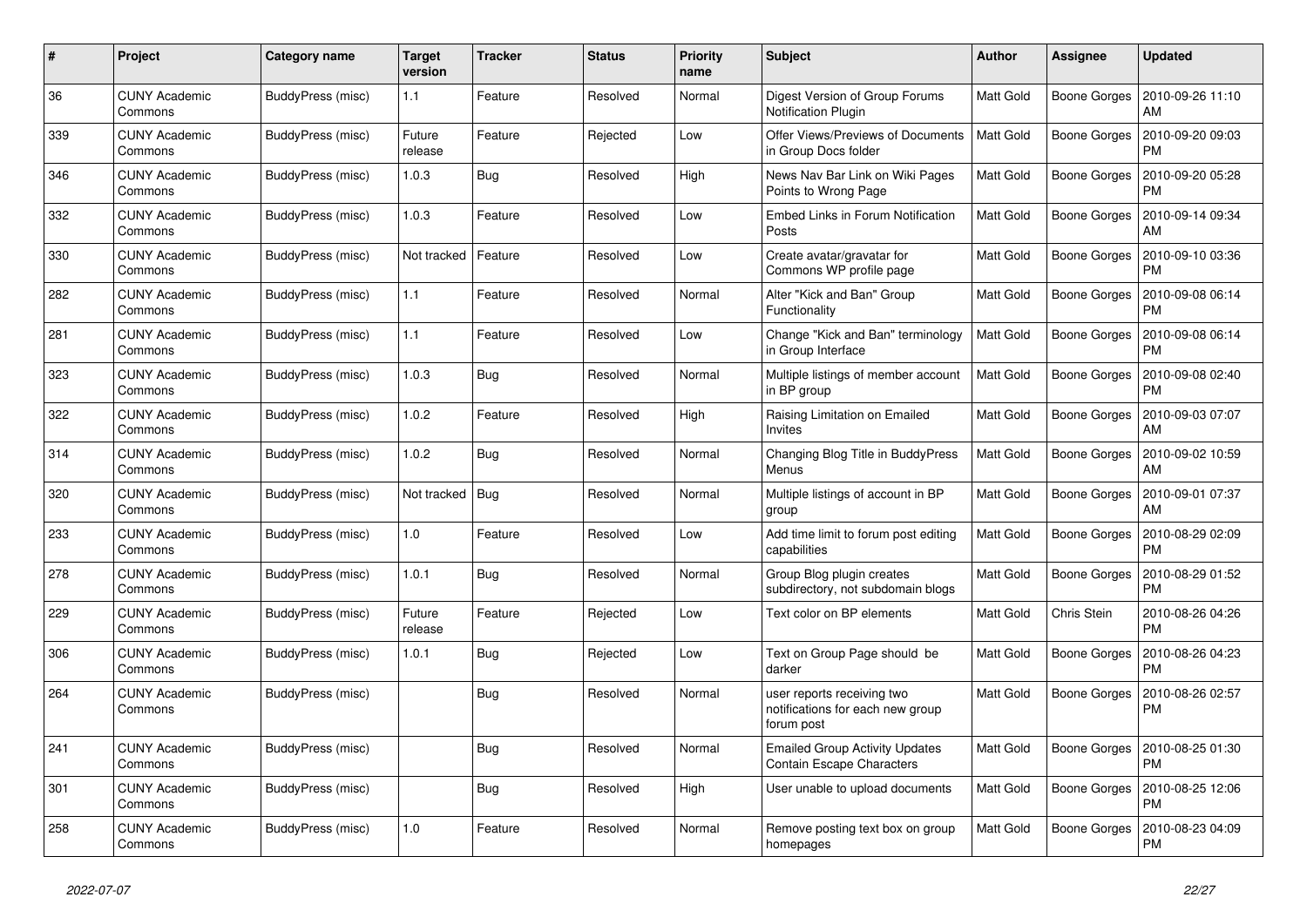| $\#$ | Project                         | Category name     | <b>Target</b><br>version | <b>Tracker</b> | <b>Status</b> | <b>Priority</b><br>name | <b>Subject</b>                                                                                                               | <b>Author</b>    | Assignee            | <b>Updated</b>                |
|------|---------------------------------|-------------------|--------------------------|----------------|---------------|-------------------------|------------------------------------------------------------------------------------------------------------------------------|------------------|---------------------|-------------------------------|
| 280  | <b>CUNY Academic</b><br>Commons | BuddyPress (misc) |                          | Support        | Resolved      | Normal                  | Prospective Member has trouble<br>signing up                                                                                 | <b>Matt Gold</b> | Boone Gorges        | 2010-07-27 09:41<br>AM        |
| 193  | CUNY Academic<br>Commons        | BuddyPress (misc) | 1.1                      | Feature        | Rejected      | Low                     | Replace "Kick and Ban" terminology<br>on group member admin page with<br>kinder, gentler language                            | <b>Matt Gold</b> | Boone Gorges        | 2010-07-22 02:38<br><b>PM</b> |
| 266  | <b>CUNY Academic</b><br>Commons | BuddyPress (misc) | 1.0.1                    | Bug            | Resolved      | Normal                  | <b>Account Deletion Process</b>                                                                                              | <b>Matt Gold</b> | Boone Gorges        | 2010-07-19 11:07<br>AM        |
| 259  | <b>CUNY Academic</b><br>Commons | BuddyPress (misc) |                          | Feature        | Resolved      | Normal                  | Send group document description<br>with email notification                                                                   | <b>Matt Gold</b> | Boone Gorges        | 2010-06-24 03:46<br><b>PM</b> |
| 261  | CUNY Academic<br>Commons        | BuddyPress (misc) |                          | Feature        | Resolved      | Normal                  | Add "more groups" and "more<br>blogs" and "more members" links to<br>homepage under lists of recently<br>active groups/blogs | Matt Gold        | Boone Gorges        | 2010-06-24 03:44<br><b>PM</b> |
| 254  | <b>CUNY Academic</b><br>Commons | BuddyPress (misc) |                          | Feature        | Resolved      | Normal                  | Move "Upload a New Document"<br>link                                                                                         | <b>Matt Gold</b> | Boone Gorges        | 2010-06-22 06:53<br><b>PM</b> |
| 181  | <b>CUNY Academic</b><br>Commons | BuddyPress (misc) |                          | Bug            | Resolved      | Low                     | spam comments showing up in<br>activity stream                                                                               | <b>Matt Gold</b> | Boone Gorges        | 2010-06-22 06:53<br><b>PM</b> |
| 235  | <b>CUNY Academic</b><br>Commons | BuddyPress (misc) |                          | Bug            | Resolved      | Normal                  | BP Admin Bar Not Appearing on<br>Help Blog                                                                                   | <b>Matt Gold</b> | <b>Boone Gorges</b> | 2010-05-20 06:15<br><b>PM</b> |
| 218  | <b>CUNY Academic</b><br>Commons | BuddyPress (misc) |                          | Feature        | Resolved      | Normal                  | Who's Online listing on homepage                                                                                             | <b>Matt Gold</b> | Boone Gorges        | 2010-05-20 05:49<br><b>PM</b> |
| 205  | <b>CUNY Academic</b><br>Commons | BuddyPress (misc) |                          | <b>Bug</b>     | Resolved      | High                    | <b>Cannot Create Account</b>                                                                                                 | Matt Gold        | Boone Gorges        | 2010-05-20 03:18<br><b>PM</b> |
| 145  | <b>CUNY Academic</b><br>Commons | BuddyPress (misc) |                          | <b>Bug</b>     | Resolved      | Normal                  | Trackbacks are being attributed to<br>'ungooglable'                                                                          | <b>Matt Gold</b> | Boone Gorges        | 2010-05-20 03:07<br><b>PM</b> |
| 249  | <b>CUNY Academic</b><br>Commons | BuddyPress (misc) |                          | <b>Bug</b>     | Resolved      | Normal                  | New group contains activity stream<br>post from older group                                                                  | Matt Gold        | Boone Gorges        | 2010-05-20 03:00<br><b>PM</b> |
| 247  | <b>CUNY Academic</b><br>Commons | BuddyPress (misc) |                          | Bug            | Resolved      | Normal                  | Email problem on signup                                                                                                      | Matt Gold        | Boone Gorges        | 2010-05-18 03:09<br><b>PM</b> |
| 240  | CUNY Academic<br>Commons        | BuddyPress (misc) |                          | Bug            | Resolved      | Normal                  | Invite Anyone - CUNY email domain<br>produces error                                                                          | Matt Gold        | Boone Gorges        | 2010-05-14 12:39<br><b>PM</b> |
| 209  | <b>CUNY Academic</b><br>Commons | BuddyPress (misc) |                          | <b>Bug</b>     | Resolved      | High                    | Members Report that Forum<br>Attachments not working                                                                         | Matt Gold        | Boone Gorges        | 2010-05-14 12:13<br><b>PM</b> |
| 215  | <b>CUNY Academic</b><br>Commons | BuddyPress (misc) |                          | Bug            | Resolved      | Low                     | Inaccurate dates on group page`                                                                                              | <b>Matt Gold</b> | Boone Gorges        | 2010-05-12 12:11<br><b>PM</b> |
| 239  | <b>CUNY Academic</b><br>Commons | BuddyPress (misc) |                          | Bug            | Resolved      | Normal                  | Forum Post Error                                                                                                             | <b>Matt Gold</b> | Boone Gorges        | 2010-05-12 11:48<br>AM        |
| 238  | CUNY Academic<br>Commons        | BuddyPress (misc) |                          | Feature        | Resolved      | Low                     | Change Subject Line of Group<br><b>Document Emails</b>                                                                       | <b>Matt Gold</b> | Boone Gorges        | 2010-05-12 11:27<br>AM        |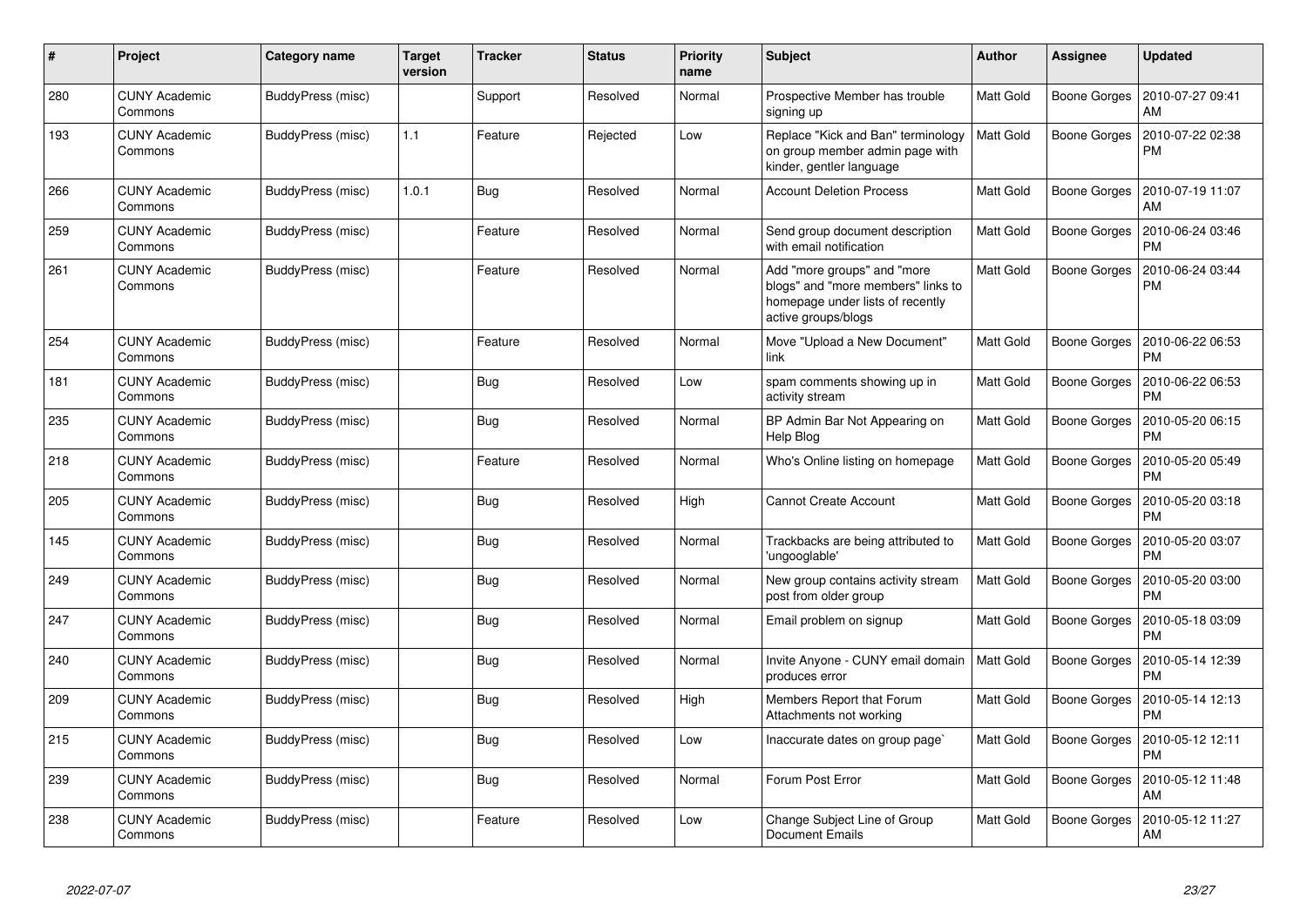| #   | Project                         | Category name            | <b>Target</b><br>version | Tracker    | <b>Status</b> | <b>Priority</b><br>name | <b>Subject</b>                                                        | <b>Author</b>    | Assignee     | <b>Updated</b>                |
|-----|---------------------------------|--------------------------|--------------------------|------------|---------------|-------------------------|-----------------------------------------------------------------------|------------------|--------------|-------------------------------|
| 237 | <b>CUNY Academic</b><br>Commons | BuddyPress (misc)        |                          | Feature    | Resolved      | Low                     | <b>Change Subject Line of Emailed</b><br><b>Group Updates</b>         | Matt Gold        | Boone Gorges | 2010-05-12 11:24<br>AM        |
| 212 | <b>CUNY Academic</b><br>Commons | BuddyPress (misc)        |                          | Feature    | Resolved      | High                    | Create a way for group members to<br>send out email announcements     | <b>Matt Gold</b> | Boone Gorges | 2010-05-12 10:11<br>AM        |
| 231 | <b>CUNY Academic</b><br>Commons | BuddyPress (misc)        |                          | Feature    | Resolved      | Normal                  | Select from all groups on email<br>invites                            | Matt Gold        | Boone Gorges | 2010-05-12 10:08<br>AM        |
| 188 | <b>CUNY Academic</b><br>Commons | BuddyPress (misc)        |                          | Feature    | Resolved      | Low                     | Allow Group Documents to be<br>Sorted by Date                         | Matt Gold        | Boone Gorges | 2010-05-11 10:14<br>PM        |
| 223 | <b>CUNY Academic</b><br>Commons | BuddyPress (misc)        |                          | Bug        | Resolved      | Normal                  | <b>Uploaded Group Document Failed</b><br>to Create Email Notification | Matt Gold        | Boone Gorges | 2010-05-11 10:12<br>PM        |
| 177 | <b>CUNY Academic</b><br>Commons | <b>BuddyPress (misc)</b> |                          | Feature    | Resolved      | Normal                  | Allow members to edit forum posts                                     | Matt Gold        | Boone Gorges | 2010-05-11 10:01<br>PM        |
| 184 | <b>CUNY Academic</b><br>Commons | BuddyPress (misc)        |                          | Support    | Resolved      | Normal                  | Allowing Users to Delete Accounts                                     | Matt Gold        | Boone Gorges | 2010-05-11 09:54<br><b>PM</b> |
| 222 | <b>CUNY Academic</b><br>Commons | BuddyPress (misc)        |                          | Bug        | Resolved      | High                    | No way for group admins to invite<br>new members                      | Matt Gold        | Boone Gorges | 2010-05-11 09:02<br><b>PM</b> |
| 224 | <b>CUNY Academic</b><br>Commons | BuddyPress (misc)        |                          | Feature    | Resolved      | Low                     | <b>Sort Group Documents</b>                                           | Matt Gold        | Boone Gorges | 2010-05-11 07:36<br>PM        |
| 34  | <b>CUNY Academic</b><br>Commons | BuddyPress (misc)        |                          | Feature    | Resolved      | Low                     | <b>Create Privacy Settings for Profile</b><br>Data                    | Matt Gold        | Boone Gorges | 2010-05-11 06:52<br>РM        |
| 156 | <b>CUNY Academic</b><br>Commons | BuddyPress (misc)        |                          | <b>Bug</b> | Resolved      | Low                     | <b>Sticky Posts and Recently Active</b><br><b>Topics List</b>         | Matt Gold        | Boone Gorges | 2010-05-11 05:22<br>РM        |
| 204 | <b>CUNY Academic</b><br>Commons | BuddyPress (misc)        |                          | Bug        | Resolved      | Normal                  | Embiggen list of my groups                                            | Matt Gold        | Boone Gorges | 2010-05-11 05:13<br>PM        |
| 185 | <b>CUNY Academic</b><br>Commons | BuddyPress (misc)        |                          | Bug        | Resolved      | Immediate               | Private Group Info/Documents on<br><b>Activity Stream</b>             | Matt Gold        | Boone Gorges | 2010-05-11 05:01<br><b>PM</b> |
| 174 | <b>CUNY Academic</b><br>Commons | BuddyPress (misc)        |                          | <b>Bug</b> | Resolved      | Normal                  | College names no longer active<br>links on profiles                   | Matt Gold        | Boone Gorges | 2010-05-11 05:00<br>PM        |
| 173 | <b>CUNY Academic</b><br>Commons | BuddyPress (misc)        |                          | Bug        | Resolved      | Normal                  | Blockquote display cut off in mac<br>browsers                         | Matt Gold        | Boone Gorges | 2010-05-11 04:58<br>PM        |
| 154 | <b>CUNY Academic</b><br>Commons | BuddyPress (misc)        |                          | Bug        | Resolved      | Low                     | Order of posts on Forum page                                          | Matt Gold        | Boone Gorges | 2010-05-11 04:53<br>PM        |
| 152 | <b>CUNY Academic</b><br>Commons | BuddyPress (misc)        |                          | Bug        | Resolved      | Normal                  | HTML Tags Added to Email<br><b>Notifications</b>                      | Matt Gold        | Boone Gorges | 2010-05-11 04:52<br><b>PM</b> |
| 159 | <b>CUNY Academic</b><br>Commons | BuddyPress (misc)        |                          | Bug        | Resolved      | Normal                  | Member reports trouble with<br><b>Notification Settings</b>           | Matt Gold        | Boone Gorges | 2010-05-11 04:50<br>PM        |
| 153 | CUNY Academic<br>Commons        | BuddyPress (misc)        |                          | Bug        | Resolved      | Normal                  | User Asked to login again while<br>trying to submit wire post         | Matt Gold        | Boone Gorges | 2010-05-11 04:48<br>PM        |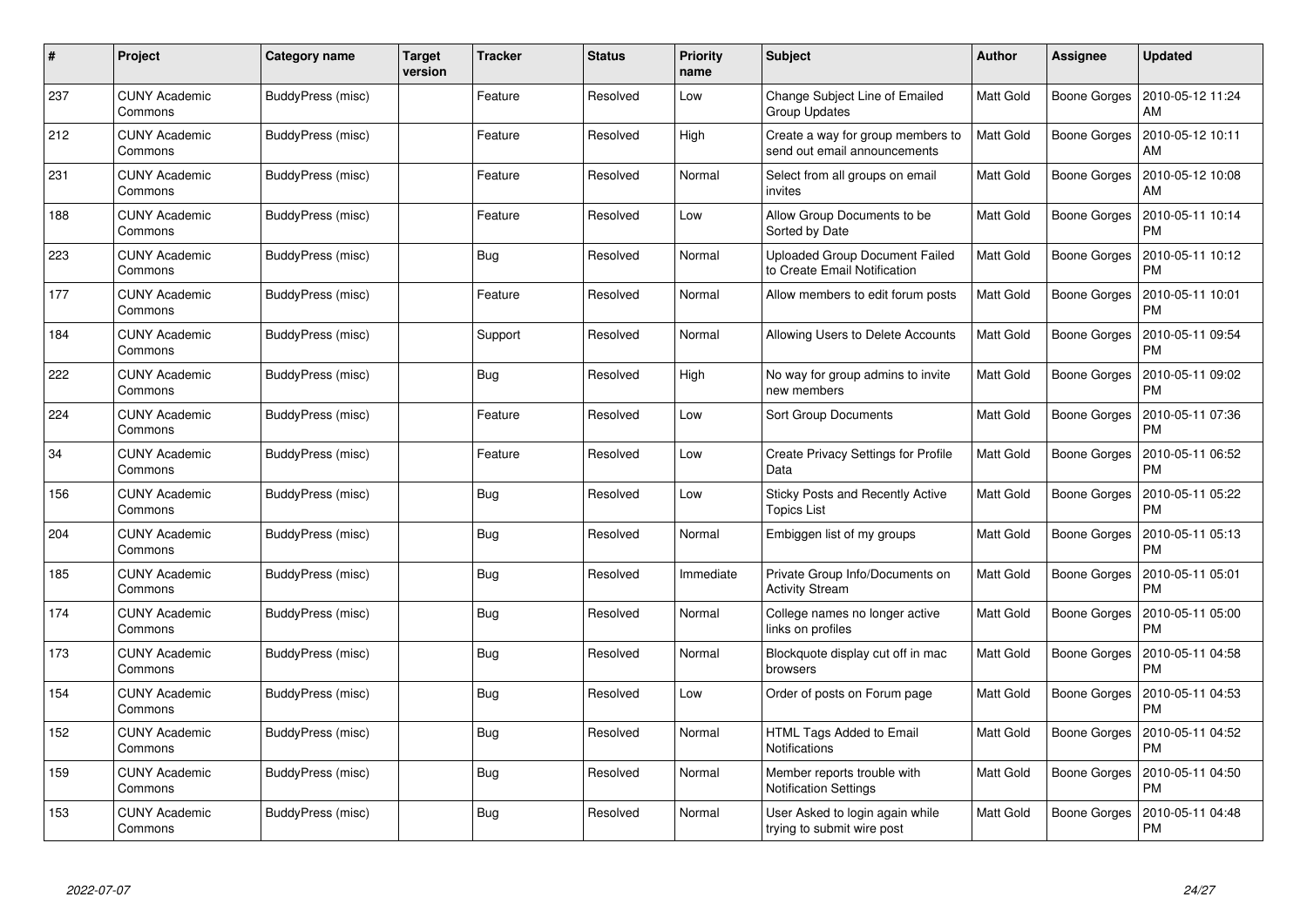| #   | Project                         | Category name     | <b>Target</b><br>version | Tracker    | <b>Status</b> | <b>Priority</b><br>name | <b>Subject</b>                                                             | <b>Author</b>    | <b>Assignee</b>     | <b>Updated</b>                |
|-----|---------------------------------|-------------------|--------------------------|------------|---------------|-------------------------|----------------------------------------------------------------------------|------------------|---------------------|-------------------------------|
| 143 | <b>CUNY Academic</b><br>Commons | BuddyPress (misc) |                          | <b>Bug</b> | Resolved      | Normal                  | Friendship Acceptance Error<br>Message                                     | <b>Matt Gold</b> | Boone Gorges        | 2010-05-11 04:44<br><b>PM</b> |
| 189 | <b>CUNY Academic</b><br>Commons | BuddyPress (misc) |                          | <b>Bug</b> | Resolved      | Normal                  | <b>Trouble Uploading Document</b>                                          | <b>Matt Gold</b> | Boone Gorges        | 2010-05-11 04:31<br><b>PM</b> |
| 220 | <b>CUNY Academic</b><br>Commons | BuddyPress (misc) |                          | Bug        | Resolved      | High                    | Hidden Groups showing up in<br>homepage group listing                      | <b>Matt Gold</b> | Boone Gorges        | 2010-05-07 10:30<br>AM        |
| 187 | <b>CUNY Academic</b><br>Commons | BuddyPress (misc) |                          | <b>Bug</b> | Resolved      | Normal                  | Group Member unable to be<br>promoted to admin status                      | Matt Gold        | Boone Gorges        | 2010-04-02 09:26<br>PM        |
| 180 | <b>CUNY Academic</b><br>Commons | BuddyPress (misc) |                          | <b>Bug</b> | Resolved      | Normal                  | Incorrect Link on Friendship<br><b>Request Notification Issues</b>         | <b>Matt Gold</b> | Boone Gorges        | 2010-03-13 08:47<br>AM        |
| 172 | <b>CUNY Academic</b><br>Commons | BuddyPress (misc) |                          | Bug        | Resolved      | Normal                  | Forum Notifications not working                                            | Matt Gold        |                     | 2010-03-04 07:28<br>AM        |
| 138 | <b>CUNY Academic</b><br>Commons | BuddyPress (misc) |                          | <b>Bug</b> | Resolved      | Normal                  | Broken Links in Forum Notification<br>Emails                               | <b>Matt Gold</b> | Boone Gorges        | 2010-03-02 07:59<br><b>PM</b> |
| 148 | <b>CUNY Academic</b><br>Commons | BuddyPress (misc) |                          | Bug        | Resolved      | Normal                  | TinyMCE Problem with URLs in<br>Posts                                      | Matt Gold        | Boone Gorges        | 2010-02-25 12:22<br><b>PM</b> |
| 155 | <b>CUNY Academic</b><br>Commons | BuddyPress (misc) |                          | Bug        | Resolved      | Normal                  | Problem with Group Blog<br><b>BuddyPress Plugin</b>                        | Matt Gold        | Boone Gorges        | 2010-01-23 07:19<br>AM        |
| 160 | <b>CUNY Academic</b><br>Commons | BuddyPress (misc) |                          | <b>Bug</b> | Resolved      | Low                     | <b>Sticky Posts and Recently Active</b><br><b>Topics List</b>              | Matt Gold        | <b>Boone Gorges</b> | 2010-01-21 02:02<br><b>PM</b> |
| 149 | <b>CUNY Academic</b><br>Commons | BuddyPress (misc) |                          | Bug        | Resolved      | Normal                  | Email Notifications and TinyMCE                                            | <b>Matt Gold</b> | Boone Gorges        | 2010-01-08 09:33<br><b>PM</b> |
| 134 | <b>CUNY Academic</b><br>Commons | BuddyPress (misc) |                          | <b>Bug</b> | Resolved      | Low                     | Div Overflow Issue on Mail Interface                                       | <b>Matt Gold</b> | Boone Gorges        | 2009-12-13 06:28<br>PM        |
| 64  | <b>CUNY Academic</b><br>Commons | BuddyPress (misc) |                          | Feature    | Resolved      | Normal                  | Create links to file attachments in<br><b>BP Forum Subscription Plugin</b> | Matt Gold        | Boone Gorges        | 2009-12-10 01:29<br><b>PM</b> |
| 130 | <b>CUNY Academic</b><br>Commons | BuddyPress (misc) |                          | <b>Bug</b> | Resolved      | Normal                  | Link to Blog on Group Pages leads<br>back to Group                         | Matt Gold        | Boone Gorges        | 2009-12-10 01:28<br>PM        |
| 41  | <b>CUNY Academic</b><br>Commons | BuddyPress (misc) |                          | Bug        | Resolved      | Normal                  | User listed twice in group                                                 | Matt Gold        | Matt Gold           | 2009-12-08 07:35<br><b>PM</b> |
| 67  | <b>CUNY Academic</b><br>Commons | BuddyPress (misc) |                          | Feature    | Resolved      | Low                     | Who's Online                                                               | Matt Gold        | Boone Gorges        | 2009-12-08 07:33<br><b>PM</b> |
| 31  | <b>CUNY Academic</b><br>Commons | BuddyPress (misc) |                          | Feature    | Resolved      | Low                     | Upgrade to BuddyPress 1.1                                                  | Matt Gold        | Boone Gorges        | 2009-12-08 04:00<br><b>PM</b> |
| 50  | <b>CUNY Academic</b><br>Commons | BuddyPress (misc) |                          | Feature    | Resolved      | Low                     | Give Group Moderators Additional<br>Privileges                             | <b>Matt Gold</b> | Boone Gorges        | 2009-12-08 02:23<br><b>PM</b> |
| 37  | CUNY Academic<br>Commons        | BuddyPress (misc) |                          | Feature    | Resolved      | Low                     | Move Member Search up on<br>Member page                                    | Matt Gold        | Boone Gorges        | 2009-12-07 08:20<br>AM        |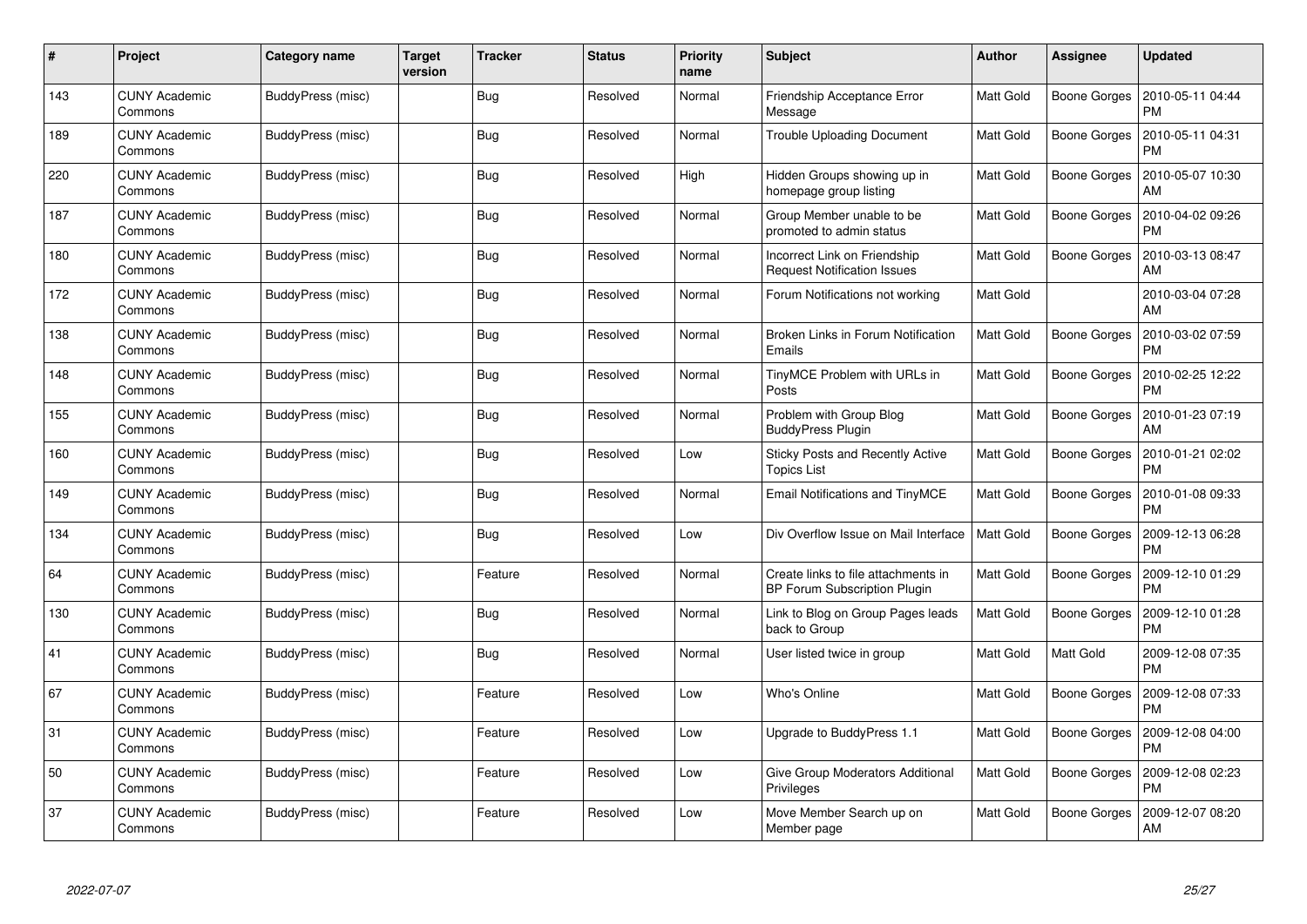| #              | Project                         | Category name          | <b>Target</b><br>version | Tracker    | <b>Status</b> | <b>Priority</b><br>name | <b>Subject</b>                                             | <b>Author</b>    | <b>Assignee</b>     | <b>Updated</b>                |
|----------------|---------------------------------|------------------------|--------------------------|------------|---------------|-------------------------|------------------------------------------------------------|------------------|---------------------|-------------------------------|
| 69             | <b>CUNY Academic</b><br>Commons | BuddyPress (misc)      |                          | <b>Bug</b> | Resolved      | Normal                  | UserName doesn't appear in News<br><b>Feed Wiki Edit</b>   | Matt Gold        | <b>Boone Gorges</b> | 2009-12-03 09:33<br>AM        |
| 66             | <b>CUNY Academic</b><br>Commons | BuddyPress (misc)      |                          | Feature    | Resolved      | Normal                  | Remove "Popular" listing from<br><b>Members Widget</b>     | Matt Gold        | Boone Gorges        | 2009-11-18 09:20<br>AM        |
| 56             | <b>CUNY Academic</b><br>Commons | BuddyPress (misc)      |                          | <b>Bug</b> | Resolved      | Normal                  | Addition of a Profile Field Option<br>Removes Existing One | <b>Matt Gold</b> | Zach Davis          | 2009-10-27 05:14<br><b>PM</b> |
| 53             | <b>CUNY Academic</b><br>Commons | BuddyPress (misc)      |                          | <b>Bug</b> | Resolved      | Normal                  | Search on Group Page Not<br>Working, Leads to Home Page    | Matt Gold        | Boone Gorges        | 2009-10-22 10:51<br>AM        |
| 55             | <b>CUNY Academic</b><br>Commons | BuddyPress (misc)      |                          | Feature    | Resolved      | Low                     | Length of RSS feed on News page                            | Matt Gold        | <b>Boone Gorges</b> | 2009-10-22 10:32<br>AM        |
| 47             | <b>CUNY Academic</b><br>Commons | BuddyPress (misc)      |                          | Bug        | Resolved      | Normal                  | Request to Join Group Lost                                 | Matt Gold        |                     | 2009-10-19 04:08<br><b>PM</b> |
| 30             | <b>CUNY Academic</b><br>Commons | BuddyPress (misc)      |                          | Bug        | Resolved      | Normal                  | Hidden Forum Activity Showing up<br>in News Feed           | Matt Gold        | <b>Boone Gorges</b> | 2009-09-30 02:51<br><b>PM</b> |
| $\overline{7}$ | <b>CUNY Academic</b><br>Commons | BuddyPress (misc)      |                          | Bug        | Resolved      | Normal                  | BuddyPress theme error on iPhone                           | Matt Gold        | Boone Gorges        | 2009-09-15 07:39<br><b>PM</b> |
| 9149           | <b>CUNY Academic</b><br>Commons | <b>BuddyPress Docs</b> | 1.12.8                   | Bug        | Resolved      | Normal                  | Doc listing layout issue                                   | <b>Matt Gold</b> | Boone Gorges        | 2018-02-13 10:36<br>AM        |
| 9105           | <b>CUNY Academic</b><br>Commons | <b>BuddyPress Docs</b> | 1.12.7                   | <b>Bug</b> | Resolved      | Urgent                  | BP doc titles/dates messed up                              | Matt Gold        | Boone Gorges        | 2018-01-23 11:00<br>AM        |
| 8945           | <b>CUNY Academic</b><br>Commons | <b>BuddyPress Docs</b> | Not tracked              | Support    | Duplicate     | Normal                  | Spam report                                                | <b>Matt Gold</b> | Boone Gorges        | 2017-11-28 01:39<br><b>PM</b> |
| 5486           | <b>CUNY Academic</b><br>Commons | <b>BuddyPress Docs</b> | 1.9.15                   | <b>Bug</b> | Resolved      | Low                     | Doc history not showing up                                 | Matt Gold        | Boone Gorges        | 2016-04-24 11:50<br>AM        |
| 1187           | <b>CUNY Academic</b><br>Commons | <b>BuddyPress Docs</b> | Future<br>release        | Feature    | Rejected      | Normal                  | <b>Personal Docs</b>                                       | <b>Matt Gold</b> | Boone Gorges        | 2015-11-12 12:58<br>AM        |
| 2523           | <b>CUNY Academic</b><br>Commons | <b>BuddyPress Docs</b> | Future<br>release        | Feature    | Assigned      | Normal                  | Allow Users to Upload Images to BP<br>Docs                 | <b>Matt Gold</b> | Boone Gorges        | 2015-11-09 06:14<br>PM        |
| 4722           | <b>CUNY Academic</b><br>Commons | <b>BuddyPress Docs</b> | Not tracked              | <b>Bug</b> | Rejected      | Normal                  | Doc listing overflow issue                                 | <b>Matt Gold</b> | Boone Gorges        | 2015-10-11 10:09<br><b>PM</b> |
| 4057           | <b>CUNY Academic</b><br>Commons | <b>BuddyPress Docs</b> | 1.8.1                    | Bug        | Resolved      | Normal                  | Canceling edit mode of BP Doc<br>reloads editing screen    | Matt Gold        | <b>Boone Gorges</b> | 2015-06-01 03:08<br><b>PM</b> |
| 3688           | <b>CUNY Academic</b><br>Commons | <b>BuddyPress Docs</b> | 1.7.6                    | Bug        | Resolved      | Normal                  | Doc creation didn't create email<br>notification           | Matt Gold        | Boone Gorges        | 2014-12-12 08:57<br>AM        |
| 3599           | <b>CUNY Academic</b><br>Commons | <b>BuddyPress Docs</b> | 1.7.2                    | <b>Bug</b> | Resolved      | Normal                  | Silent BP Docs edits                                       | Matt Gold        | Boone Gorges        | 2014-11-01 02:20<br><b>PM</b> |
| 3581           | CUNY Academic<br>Commons        | <b>BuddyPress Docs</b> | 1.7.1                    | <b>Bug</b> | Resolved      | Normal                  | BuddyPress Docs Line Break issue                           | Matt Gold        | Boone Gorges        | 2014-10-20 02:56<br><b>PM</b> |